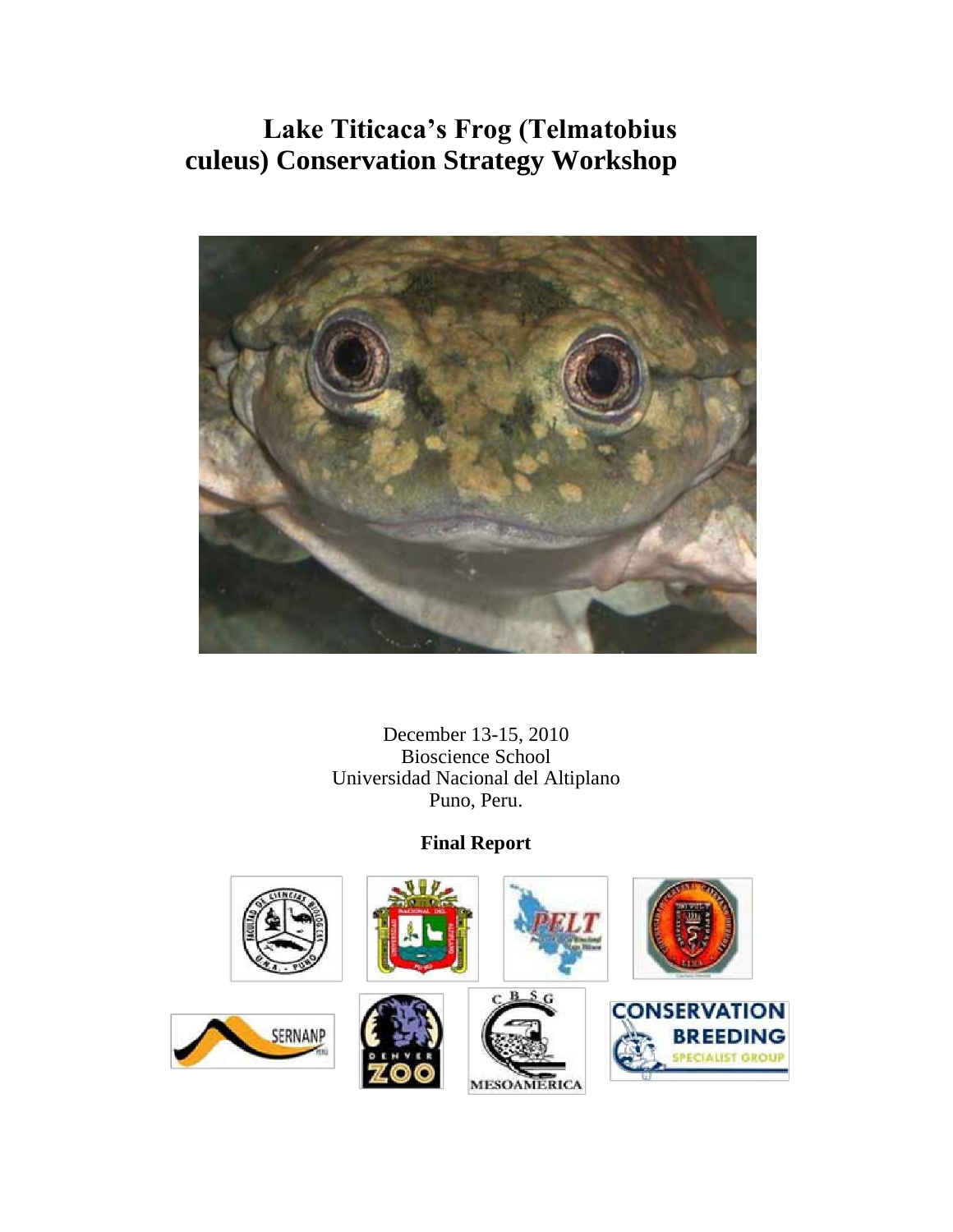**Reading, R.R., T.J. Weaver, J.R. Garcia, R. Elias Piperis, M.T. Herbert, C. Cortez, A. Muñoz, J.E. Rodríguez & Y. Matamoros (Eds.) 2011.** Lake Titicaca's Frog (*Telmatobius culeus*) Conservation Strategy Workshop. December 13-15, 2011. Bioscience School, Universidad Nacional del Altiplano, Puno, Peru. Conservation Breeding Specialist Group CBSG/(SSC/IUCN) Mesoamerica.

**Cover photo:** *Telmatobius culeus*. Thomas J. Weaver.

A contribution by the Conservation Breeding Specialist Group (CBSG) SSC/UICN.

**CBSG, SSC and UICN**, promote workshops and other discussion groups for analysis and consideration of problems related to conservation, and when widely spread, reports from these meetings are deemed as exceedingly helpful.

Opinions and recommendations stated in this report reflect the discussed issues and the ideas expressed by the workshop participants, and do not necessarily reflect the opinion or viewpoint of CBSG, SSC or UICN.

Additional copies of this publication may be ordered through: IUCN/SSC Conservation Breeding Specialist Group (CBSG), 12101 Johnny Cake Ridge Road, Apple Valley, MN 55124. E-mail: [office@cbsg.org](mailto:office@cbsg.org) Website: [www.cbsg.org](http://www.cbsg.org/)

**Copyright© CBSG 2011**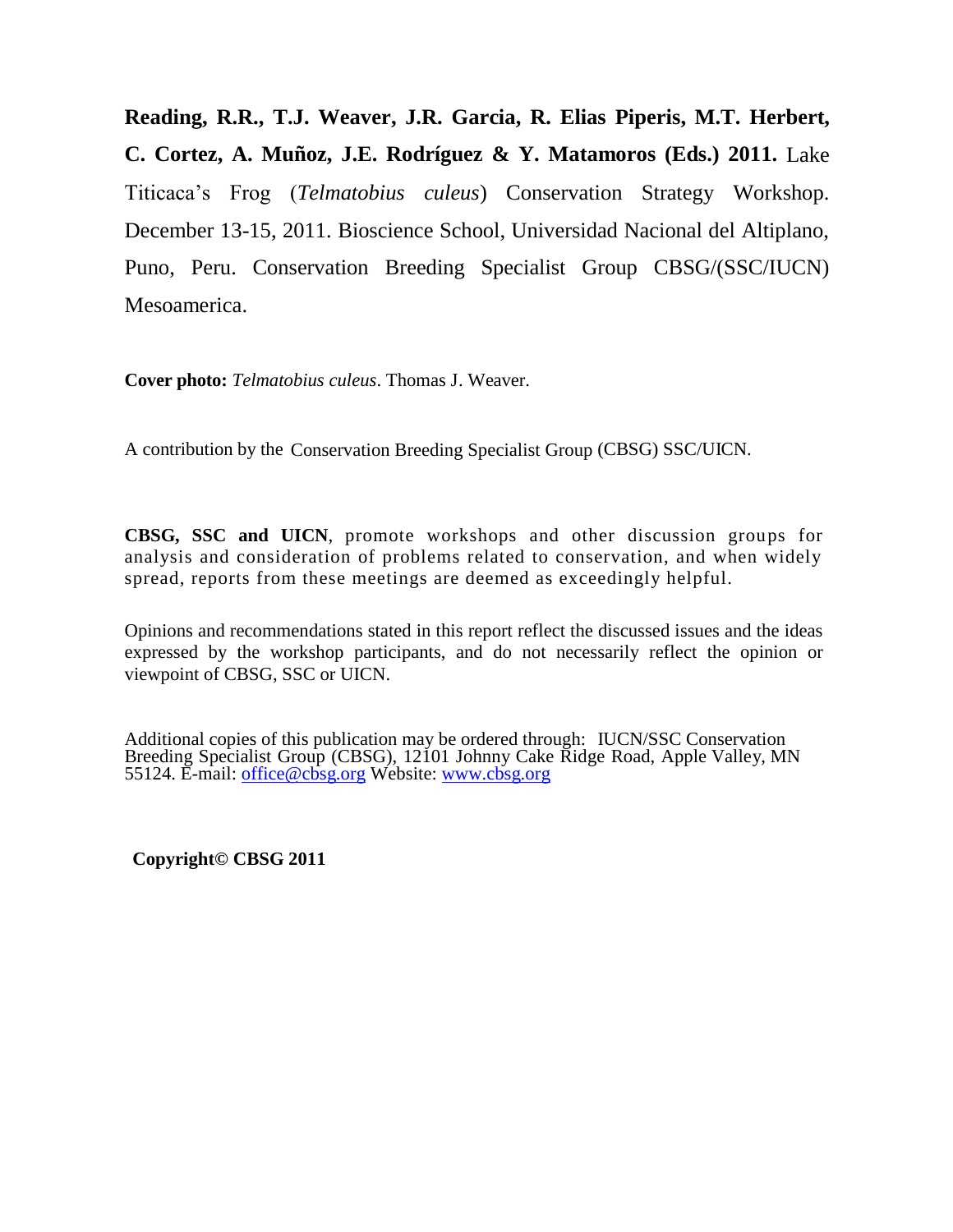### Table of Contents

| Section I           | Executive summary and recommendations                                         | $\overline{4}$ |
|---------------------|-------------------------------------------------------------------------------|----------------|
| Section II          | Schedule                                                                      | 11             |
| <b>Section III</b>  | Personal goal of participants                                                 | 14             |
| <b>Section IV</b>   | Contributions by participants                                                 | 18             |
| Section V           | Challenges for conservation of Telmatobius culeus within<br>the next 25 years | 21             |
| <b>Section VI</b>   | Ideal condition of Telmatobius culeus populations<br>within the next 25 years | 24             |
| Section VII         | Vision                                                                        | 27             |
| <b>Section VIII</b> | Group report Engage and raise awareness in the population                     | 29             |
| Section IX          | Group report Captivity breeding                                               | 40             |
| Section X           | Group report Strategic alliances                                              | 52             |
| Section XI          | Group report Risk mitigation                                                  | 63             |
| <b>Section XII</b>  | Group report in situ research                                                 | 74             |
| <b>Section XIII</b> | Recommendations by each work team                                             | 82             |
| <b>Section XIV</b>  | List of participants                                                          | 88             |
| Annex I             | Presentations                                                                 | 93             |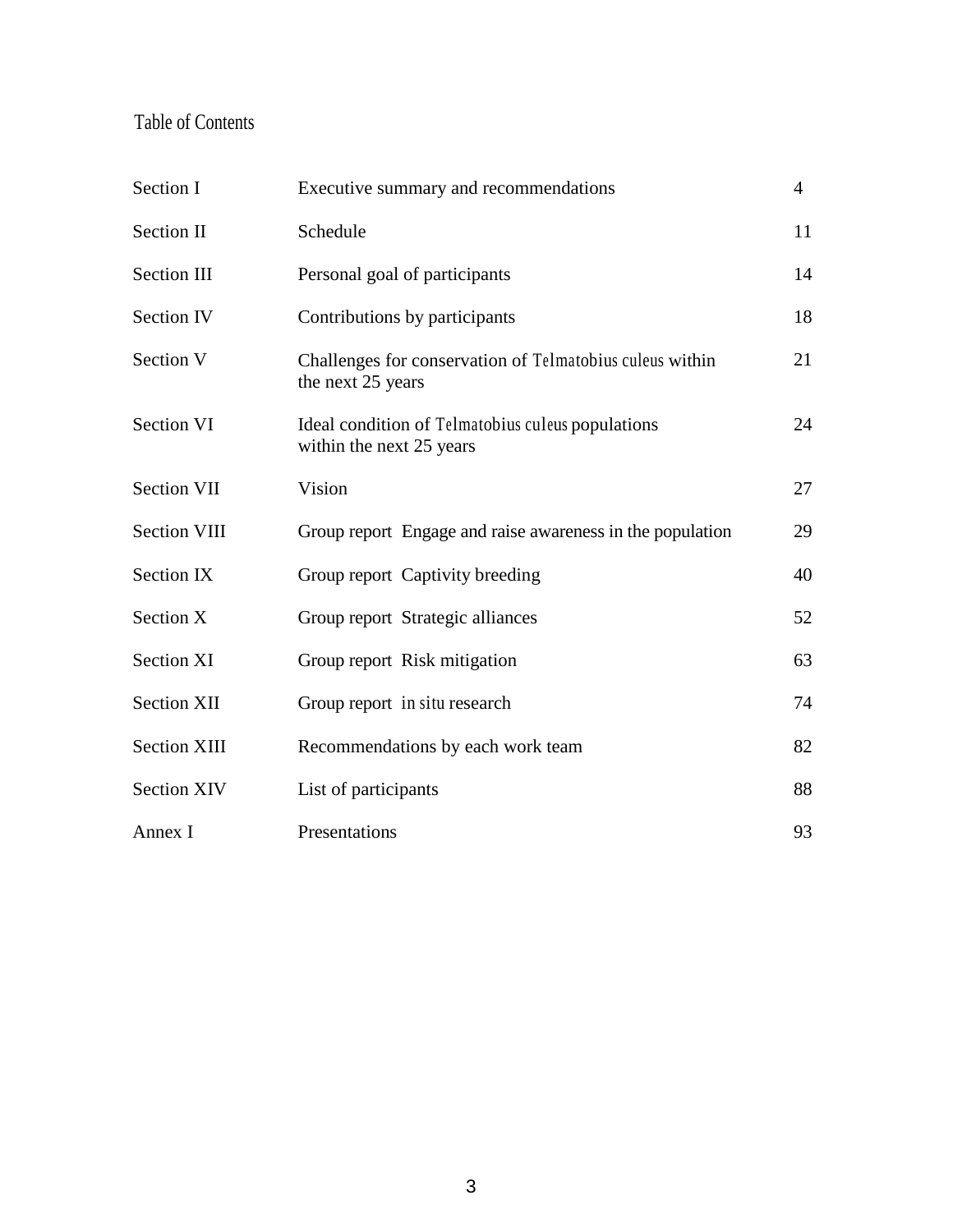# **Lake Titicaca's Frog Conservation Strategy Workshop (***Telmatobius culeus***)**

# **FINAL REPORT**

**Bioscience School Universidad Nacional del Altiplano Puno, Peru.**

**December 13-15, 2010**

# **Section I**

**Executive summary and recommendations**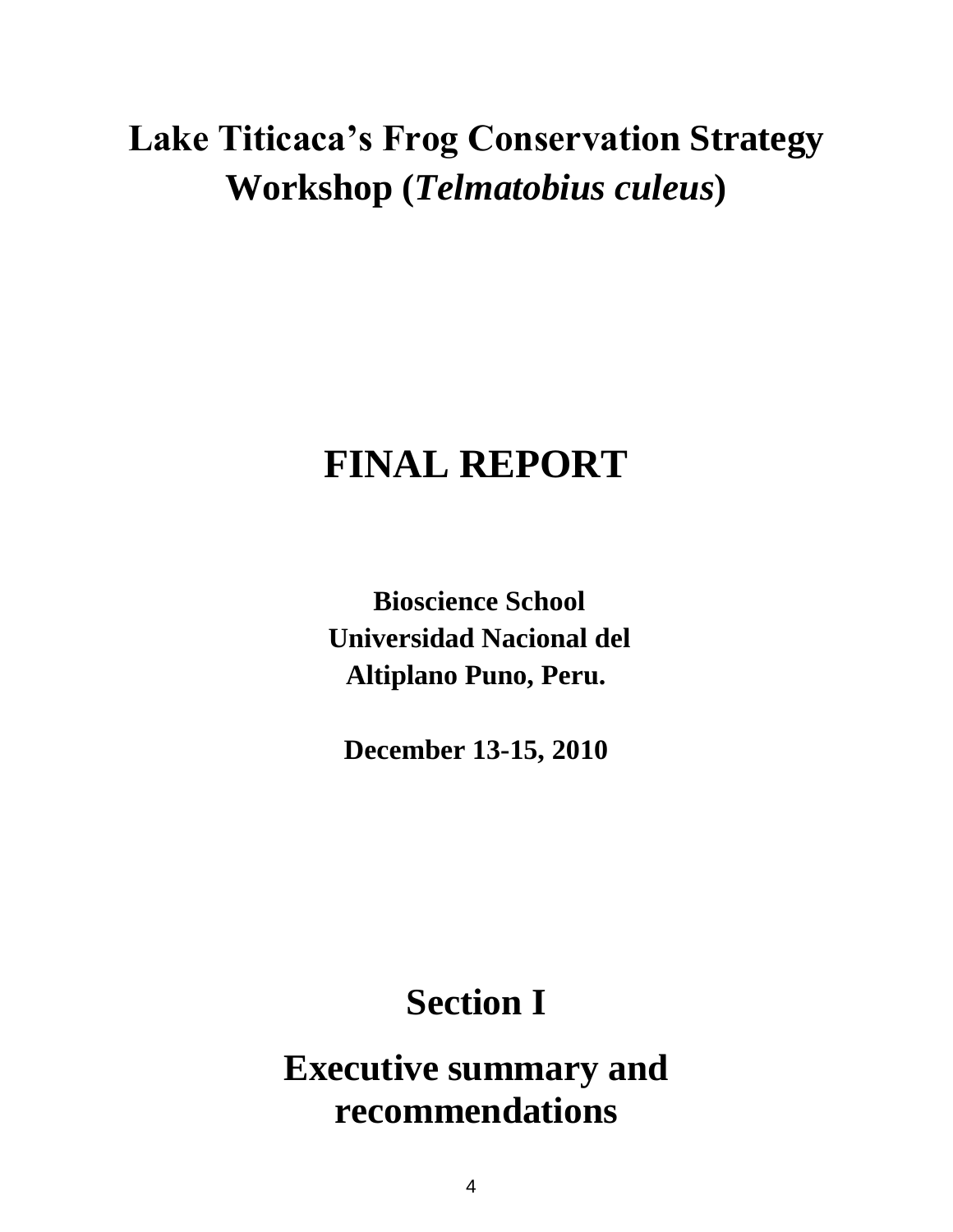### Executive summary and recommendations

The amphibians' extinction crisis, happening throughout the world, is putting on the brink of extinction almost one third of the species of this order. The Denver Zoo is working in the conservation of Lake Titicaca's amphibians, with a particular focus on Telmatobius culeus, a species that is critically endangered, and the commercialization of which is considered illegal, both nationwide and worldwide.

Lake Titicaca's frog is the world's largest all aquatic frog. It is endemic to this lake, which is shared by Peru and Bolivia. On the Peruvian side, frogs are harvested and transported to markets in Lima, Cusco, Arequipa, Chile and Bolivia, where they are consumed as a juice or frog extract, as an exotic dish, as canned food, and as flour. It is claimed to have medicinal properties; therefore, it is used for a number of diseases such as bronchitis and asthma. It is also said to increase mental lucidity and virility. Salesmen travel to the lakeshore and buy the frogs from empoverished fishermen, who are induced to harvest the frogs and sell them at a very low price. It is estimated that this behavior has caused a decrease in the population of up to 80% in the last three generations. But this is not the only threat they are facing. Also, the loss of their habitat, invasive species, and global warming have affected them. Therefore, they may be predisposed to a chytridiomycosis epidemics' risk.

The Denver Zoo has been committed, through its conservation program, to establishing a program that is to include field work, captivity handling, and environmental education about this species, in order to get biological, habitat, and social and economic information of Lake Titicaca's shoreline inhabitants, and to establish the bases for conservation of this species. With this aim, a workshop was promoted and held from December 13-15, 2010, at the Bioscience School of Universidad Nacional del Altiplano, in Puno, Peru. This workshop was actively attended by 39 people representing 15 institutions and organizations of Peru, Bolivia, the United States, and Costa Rica. The workshop was facilitated by Yolanda Matamoros of the Conservation Breeding Specialist Group, of the Species Survival Commission of UICN.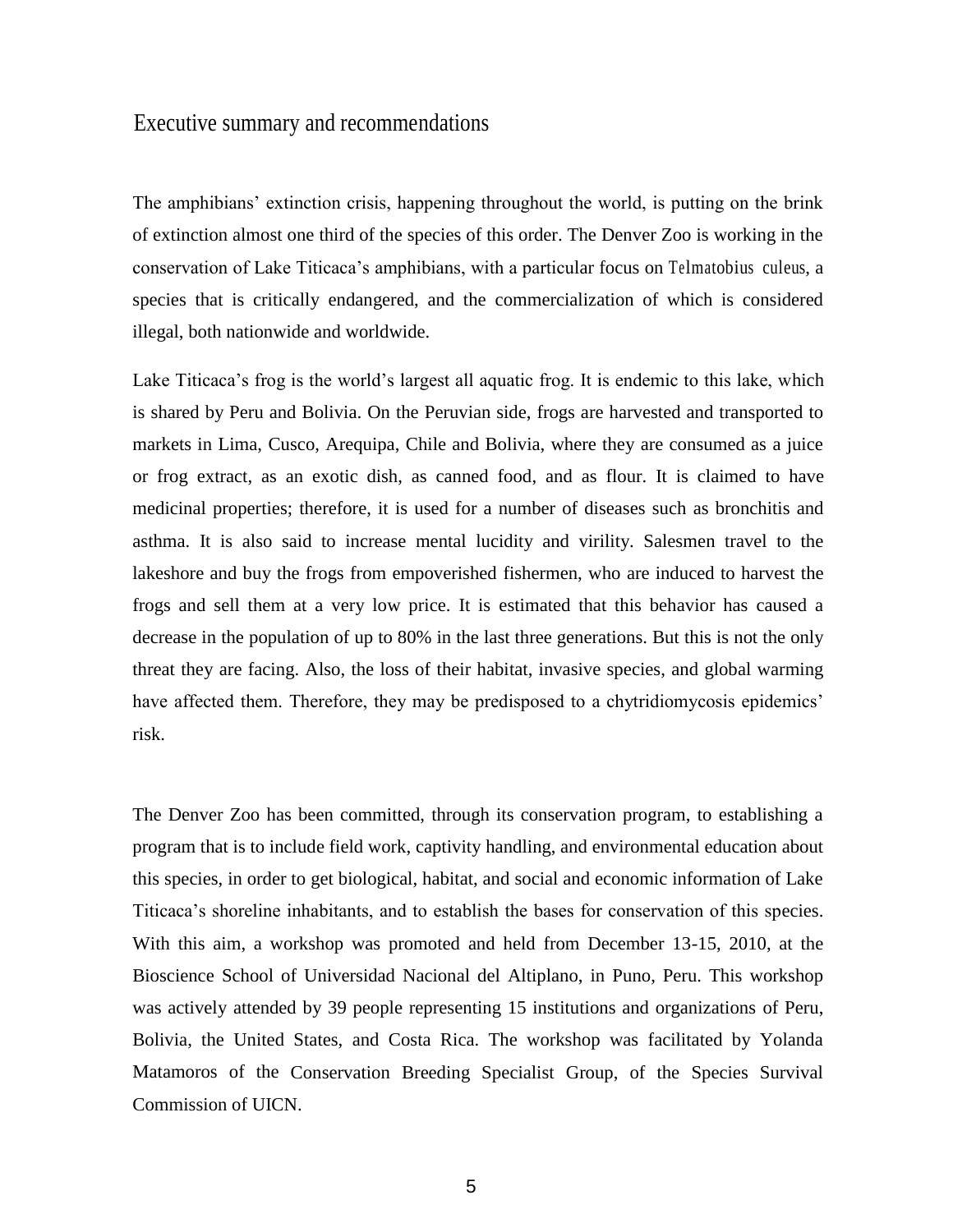The Workshop began on Monday, December 13, at 8:00 am, with a welcome speech by Matt Herbert and Richard Reading from the Denver Zoo. Participants were later presented. During the morning hours, the following presentations were made: "Lake Titicaca's Frog Conservation Project (*Telmatobius culeus*) in Peru", "Bolivian Amphibian Initiative and Lake Titicaca's giant frog", and "An Evaluation of the threats and state of conservation of Lake Titicaca's aquatic frog, *Telmatobius culeus* (Anura: Ceratophydae) in Bolivia".

In the evening, Yolanda Matamoros presented the work plan, and five work teams were created to cover the following topics: (1) To engage and raise population's awareness, (2) captivity breeding, (3) Strategic alliances, (4) Risk mitigation, and (5) In situ research. Also, a group of participants undertook the task of analyzing the answers to the question: What should be the ideal condition of the *Telmatobius culeus* populations within the next 25 years?, and from that analysis she set the conservation strategy VISION:

TO PRESERVE THE SPECIES BY MAINTAINING SUSTAINABLE POPULATIONS IN SIT U AND EX SITU WITH A FREE-OF-RISK HABITAT, AND ENGAGING LOCAL POPULATIONS IN ALL INSTANCES TO ACHIEVE A TRUE LOCAL AWARENESS.

Team work began by identifying barriers or problems to be faced in order to achieve the vision, and these were subsequently presented and discussed in a plenary meeting.

On Tuesday, December 14, a video titled "The legend of Lake Titicaca" by Jacques Cousteau, was presented, and a presentation was made titled "Trophic Ecology of *Telmatobius culeus*' larvae and adult population". Subsequently, work teams identified the goals needed to eliminate the identified barriers/problems which were presented in a plenary meeting. In the evening, teamwork was again conducted to establish guidelines to reach the proposed goals.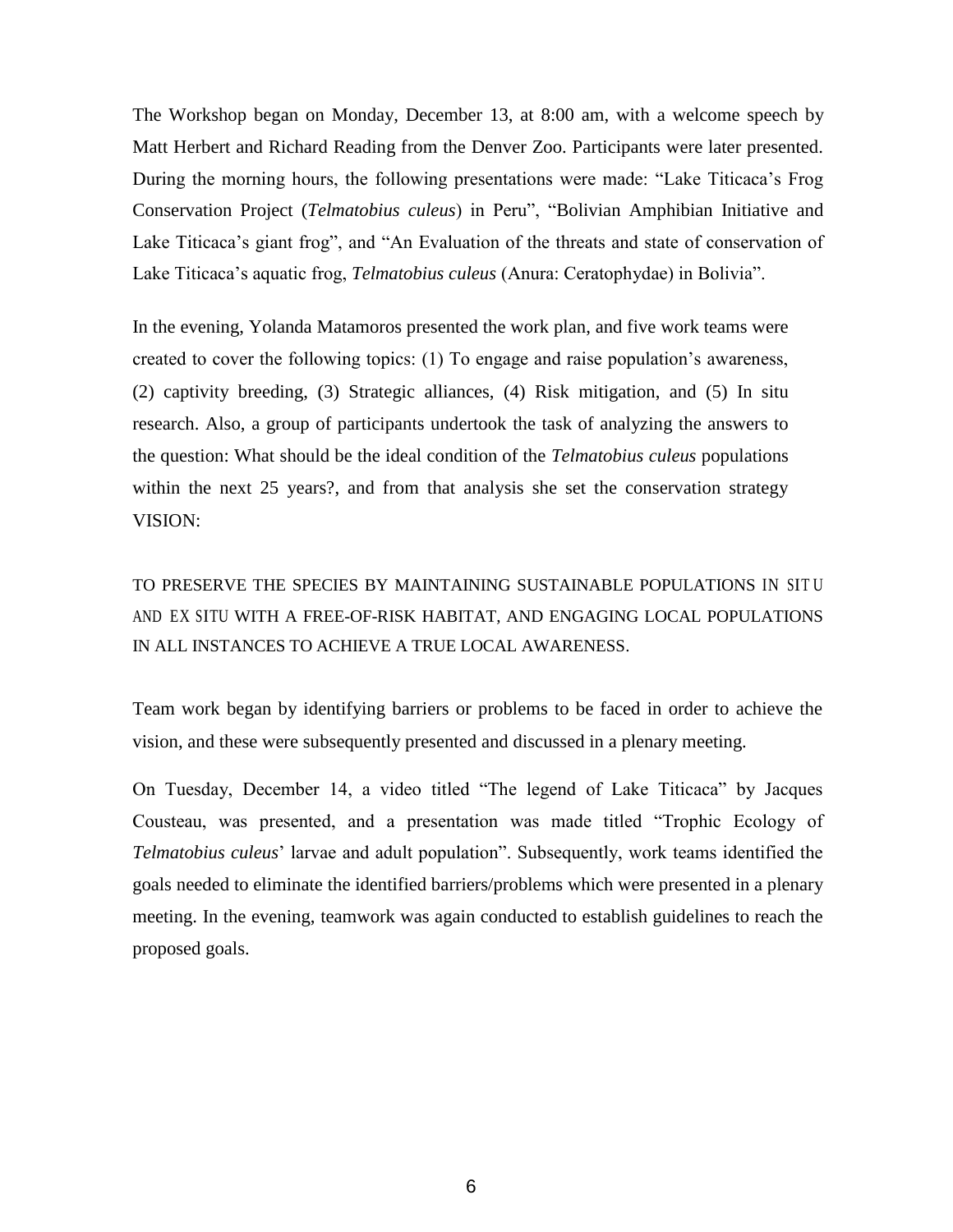Each group made a report on the work that was performed, thus establishing a Conservation Strategy for this species. The participants and the institutions they represent will be charged with carrying out the same.

Group 1, which analyzed the topic "To engage, and raise population's awareness", defined the following problems: failure to recognize the problem by the local population and other social actors; social and economic level and limited communication between institutions and communities. They proposed four goals and eight actions to solve or mitigate them.

Group 2 analyzed the topic "Captivity breeding", finding the following problems which prevent the achievement of the vision: lack of an adequate taxonomic revision; lack of information about Natural History of the species (habitat, reproduction, bioecology, ethology, food, nutrition, and demographics); lack of breeding experience of the captivity species, and a limited exchange of experiences and scientific information related to captivity breeding; lack of training, restricted economic support and technology; lack of protocols for captivity breeding (quarantine, handling, health, necropsy); difficulty in the procedures and permits for captivity breeding; failure to know the origin of captivity individuals, and problems with the possible taming of the species. Ten goals and twenty actions were proposed to mitigate/solve these problems and achieve the proposed vision.

Group 3, "Strategic Alliances", formulated the following problems: lack of coordination with public and private entities at a local, domestic and international level; lack of support to institutions engaged in the research of species; there is a lack of teams at the different levels of society: teams of pre-school, elementary education and high school students, team of Lake Titicaca's shoreline communities, team of professionals, team of university students and others, working for the same goal, namely, the conservation of the giant frog; lack of interest, and poor diffusion by institutions and persons belonging to the media: radio, television, magazines and newspapers. This group established four goals and 13 actions to mitigate/solve these problems and achieve the proposed vision.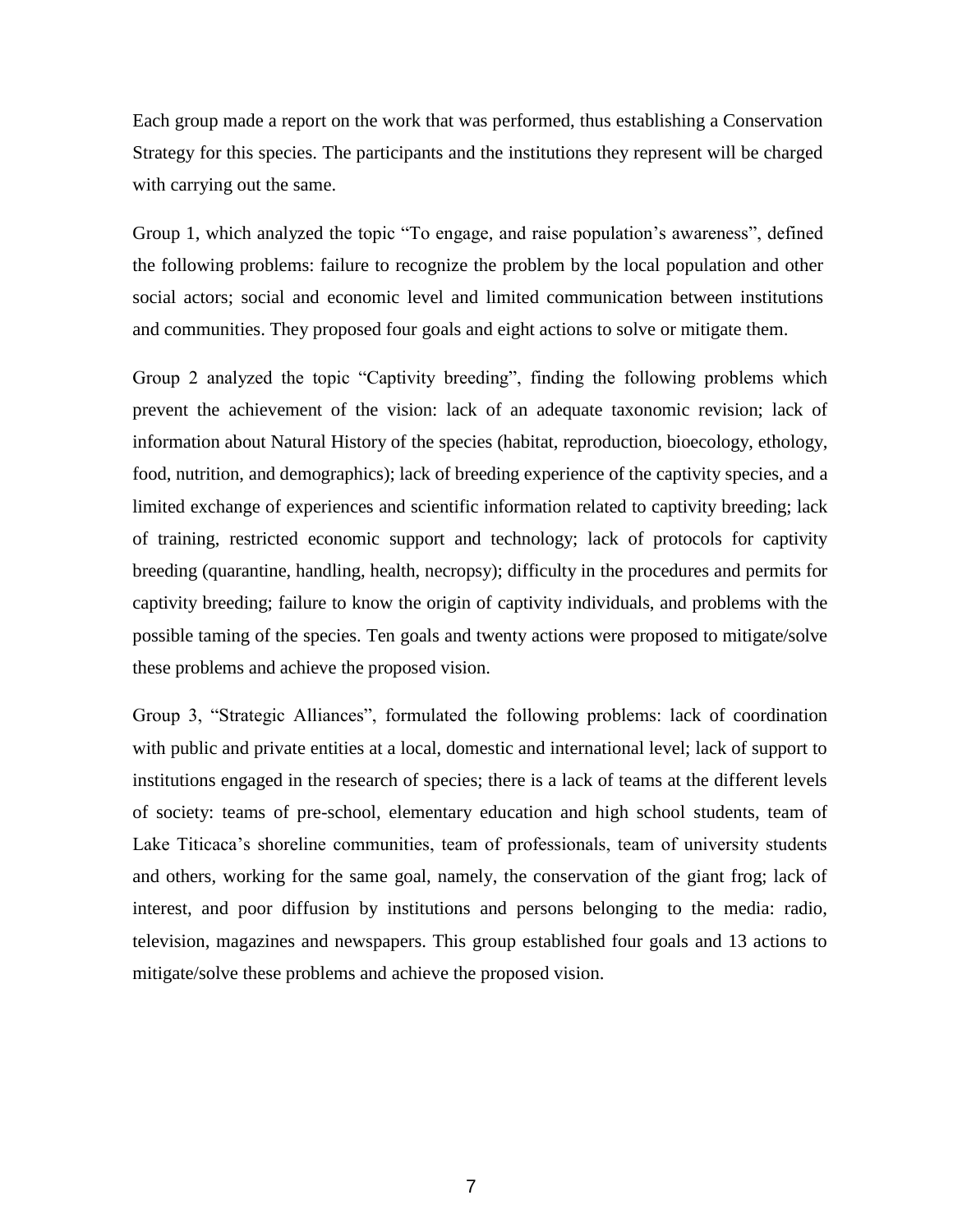Group 4, "Risk Mitigation", analyzed the following problems: irrational extraction of the species (Lake Titicaca's frog); pollution of the species' habitat; deterioration of the species' habitat, and limited conservation culture. In order to solve/mitigate these problems, four goals and 16 actions were proposed.

Group 5, "In situ research", developed the following problems: lack of support by the government (central, regional, and local) because there are no policies for research, and there are too many bureaucratic steps; poor scientific development in the region due to a lack of economic resources assigned by the regional government (lack of training, lack of equipment and infrastructure); lack of trust and collaboration by the locals due to problems of communication and failure to recognize the goals of the species' conservation program; lack of information on the species (lack of difussion and publications of research works). In order to solve/mitigate them, eight goals and 11 actions were proposed.

On Wednesday 15, a presentation was made titled "The toad in the Andean social cosmovision". Later, teamwork continued. The workshop was closed at 5:00 pm. The following are the recommendations given by the groups:

- To avoid work overlap and to unify criteria; for instance, the education and diffusion component.

-To establish a strategic alliance between institutions that keep the species in captivity and institutions performing captures.

- To create a temporary custody area in the city of Puno with appropriate facilities and trained staff.

- To organize breeding modules in representative places of Lake Titicaca.

-To establish the zoning of areas for recovery of the species.

<sup>-</sup>A greater diffusion of research works about the species made by Universidad Nacional del Altiplano and Universidad Peruana Cayetano Heredia, other institutions or persons.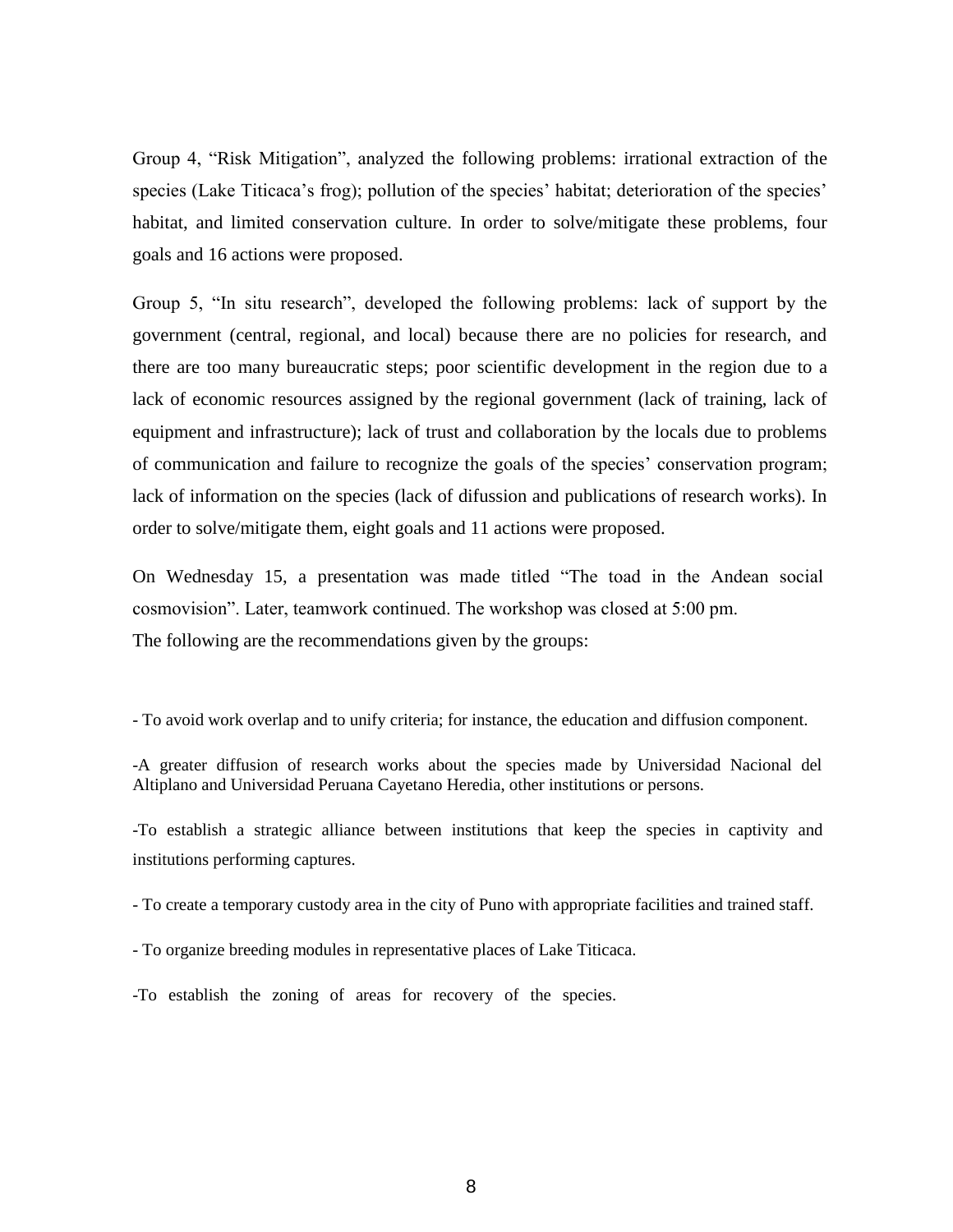- To use the lab of Universidad Nacional del Altiplano in Puno, Peru, for diagnosis of Batrachochytrium dendrobatidis fungus in captured individual frogs of Lake Titicaca, through the PCR method.

-To maintain the liaison among institutions committed to the plan.

- To create strategic alliances among institutions related to conservation of resources and environmental pollution problems (public and private).

- To establish contact with the Regional Government

- To promote regulation and establishment of municipal regulations for control of the total number of contaminating automobiles.

- To coordinate with the Executive and Legislative Powers to prevent pollution caused by hydrocarbons in Lake Titicaca.

- To improve interinstitutional coordination among the local and regional government, PELT, SERNANP, MINAG, Universities, etc.

- To make permanent follow-up of procedures of documents aimed at seeking agreements, financing, technical support, and others with the corresponding entities.

- To remain with a strong will before all challenges that may arise during the execution of the plan.

- To make a monthly assessment of the progress achieved.

-To set up a team of specialists in order to undertake participative research.

- To secure budgets and logistic material to implement the performance of surveys.

- To train agricultural workers in order to foster ecologically sustainable agricultural systems.

- Training of Totoral users for better handling of the same.

- To implement strategies on formal and informal environmental education in the face of global warming.

-To coordinate with the National Reserve for implementation of poaching prohibition seasons.

- To undertake the study of the Andean cosmovision of the Telmatobius culeus species.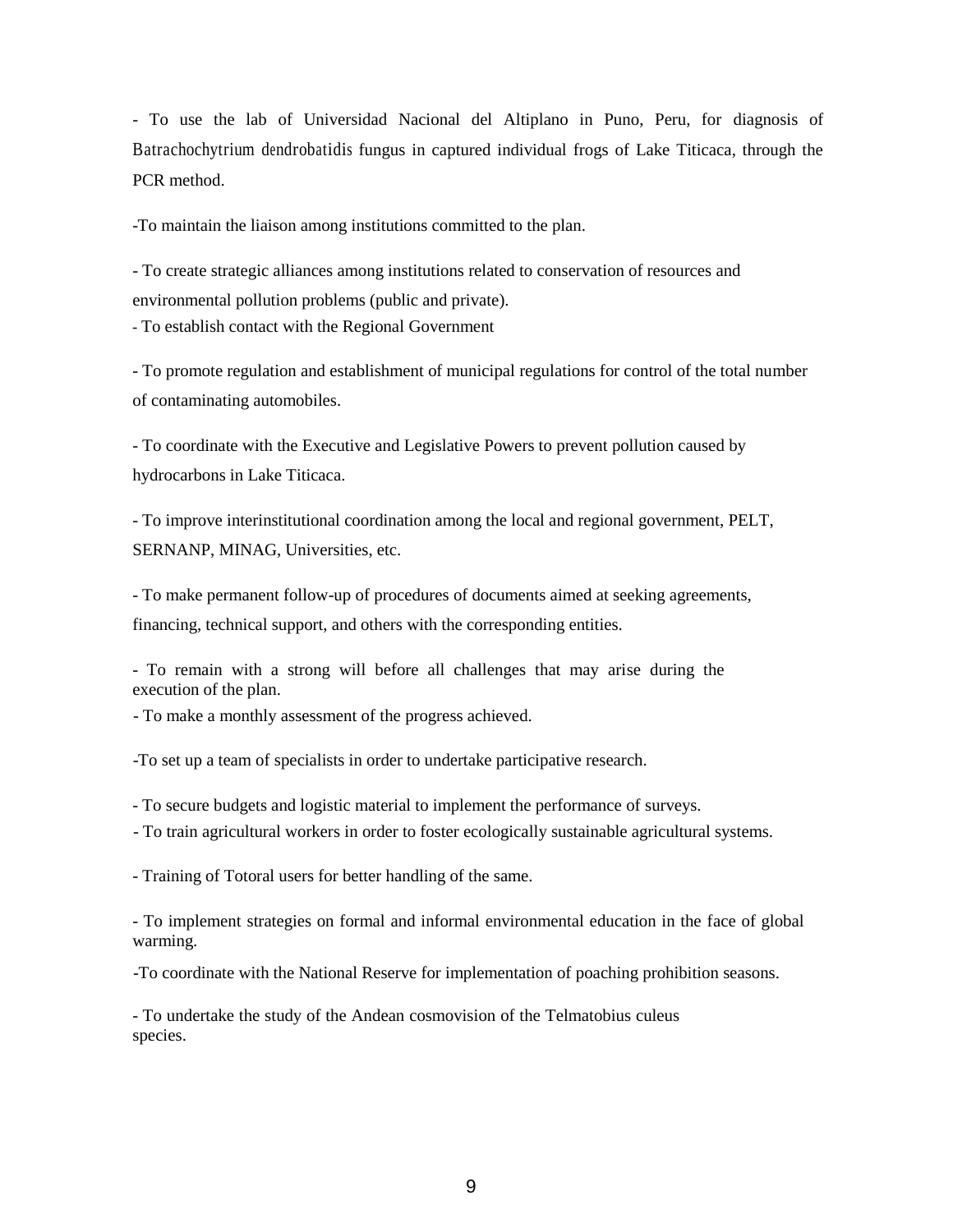- It may be different in Bolivia; therefore, it is important to involve other key actors who must undergo this process or perform the same workshop on the Bolivian side in order for authorities and persons involved to become identified with their own reality.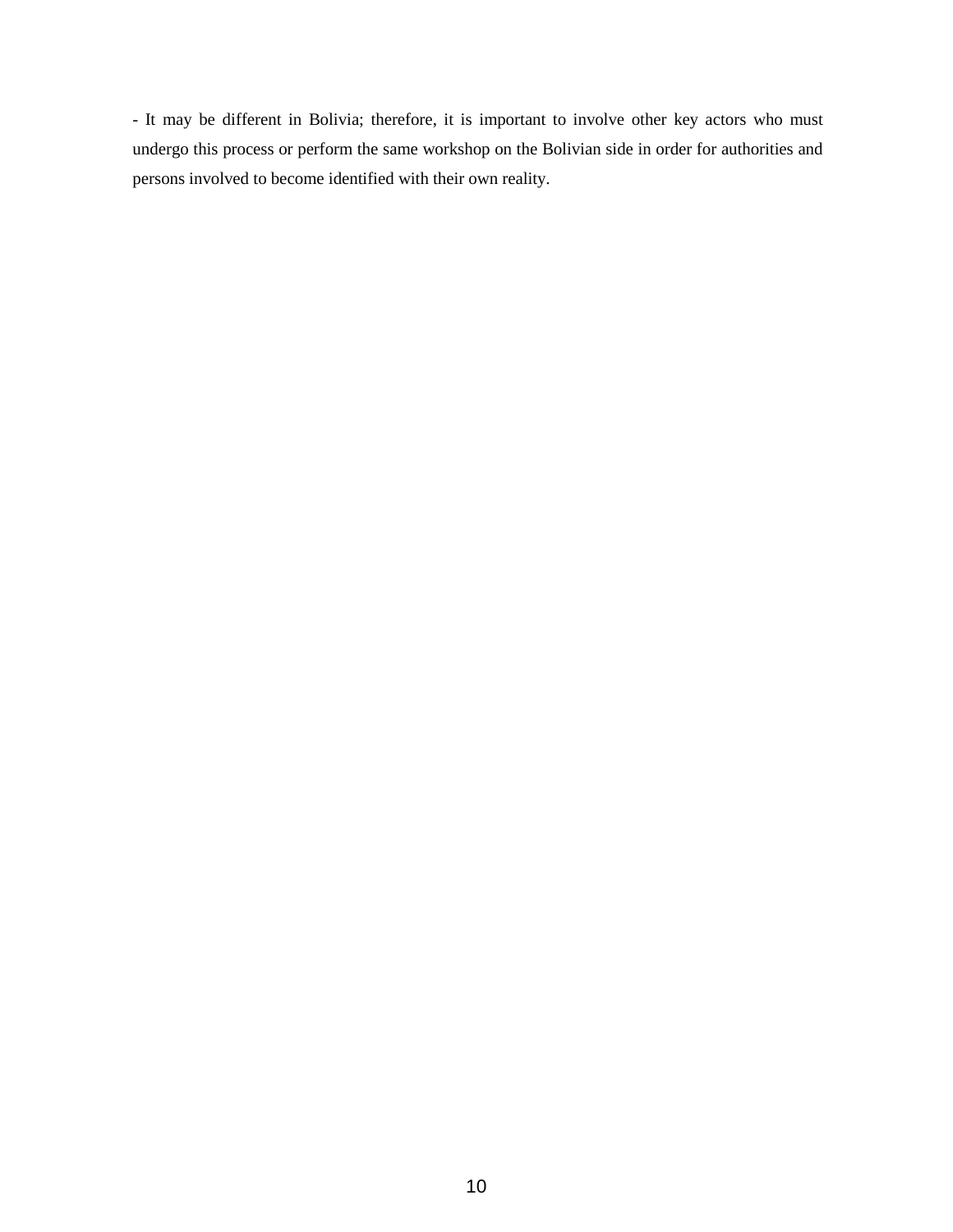# **FINAL REPORT**

Bioscience School Universidad Nacional del Altiplano Puno, Peru.

December 13-15, 2010

### **Section II**

**Developed Schedule**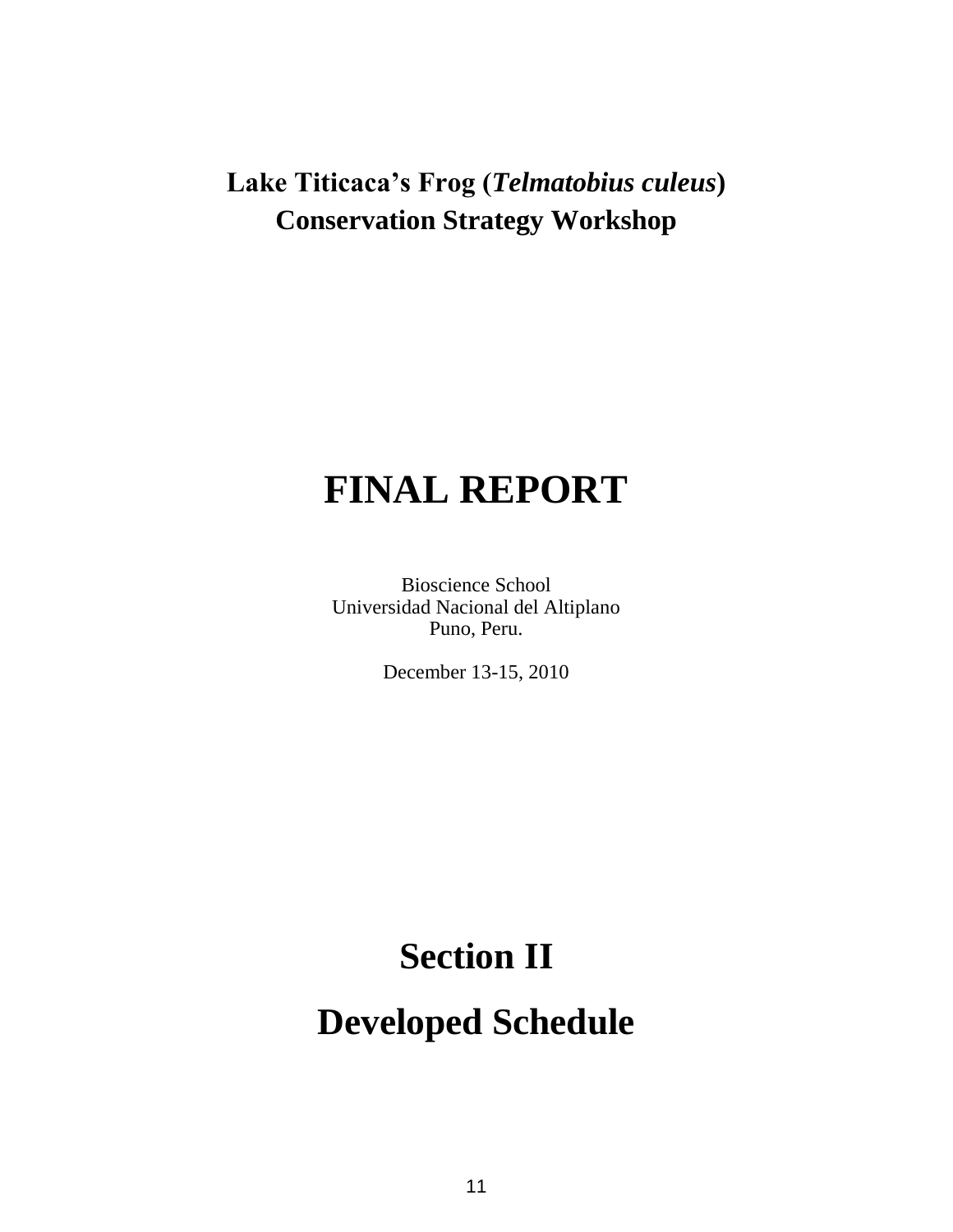Bioscience School Universidad Nacional del Altiplano Puno, Peru.

December 13-15, 2010

#### Developed Schedule

### Monday December 13

- 8:00 a.m. Registration of participants.
- 8:30 a.m. Welcome.
- 9:00 a.m. Presentation of participants.
- 9:30 a.m. Presentation: Lake Titicaca's frog (Telmatobius culeus) Conservation Project in Peru. Matt Herbert- Denver Zoo, Lizette Bermúdez & Doris Rodríguez-Huachipa Zoo Park.
- 10:30 a.m. Coffee.
- 11:00 a.m. Presentation: Bolivian amphibian initiative and Lake Titicaca's giant frog. Arturo Muñoz Saravia – Alcide d'Orbigny's Museum of Natural History, Cochabamba, Bolivia.
- 11:30 a.m. Presentation: An assessment of the threats and state of conservation of Lake Titicaca's aquatic frog, Telmatobius culeus (Anura: Ceratophryidae) in Bolivia. Claudia Cortez- ARMONIA Civil Association.
- 12:30 p.m. Lunch.
- 1:30 p.m. Presentation of the work plan.
- 2:00 p.m. Creation of work teams.
- 2:30 p.m. Review of the vision. Project's Mission: Sustainable conservation and protection of Lake Titicaca's frogs and their habitat.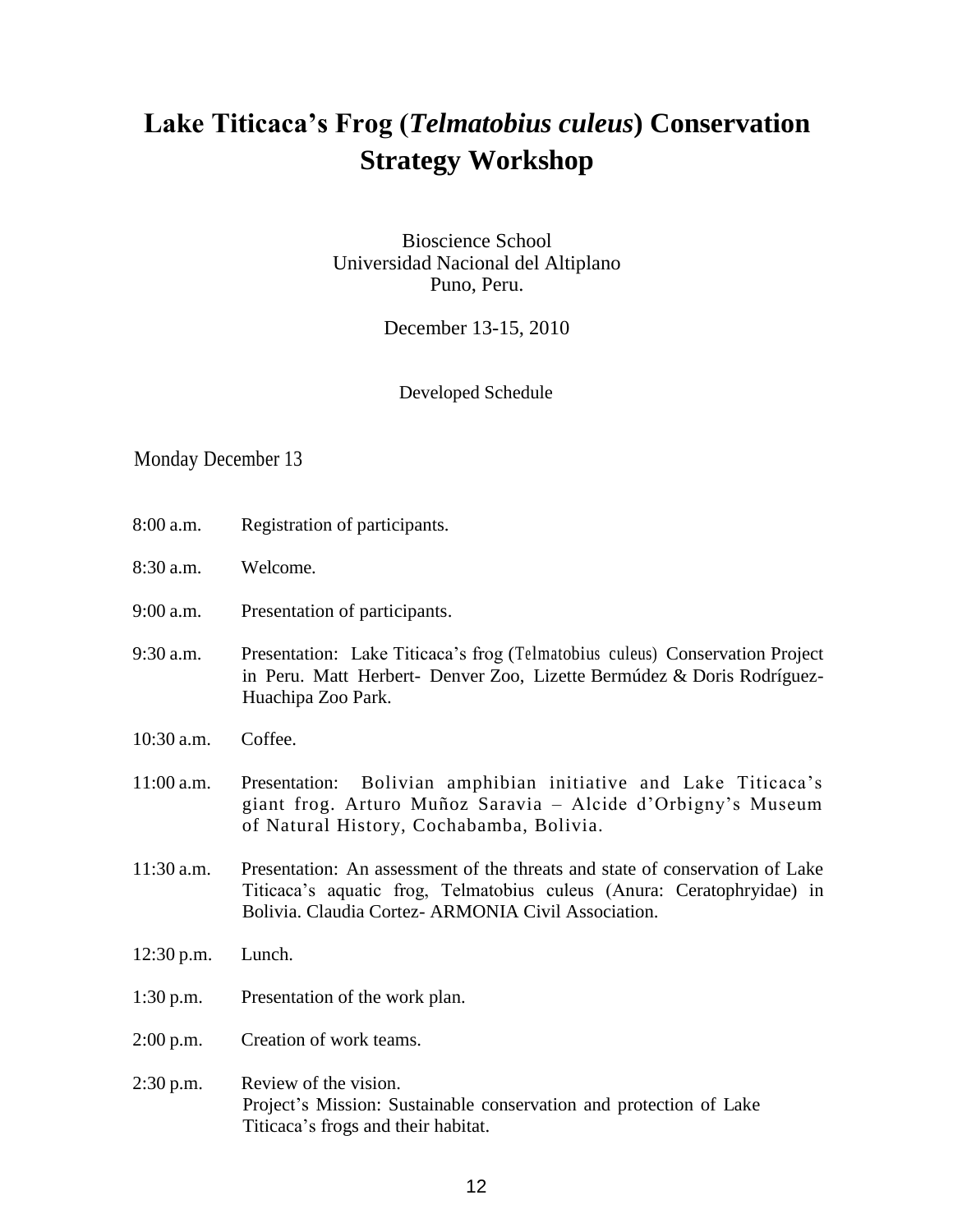- 3:00 p.m. Team work. Identification of barriers/ problems to achieve the vision according to the work team.
- 4:30 p.m. Plenary meeting.

### Tuesday December 14

| $8:00$ a.m.  | Presentation: Video: "The Legend of Lake Titicaca". Jacques Costeau                                                                                                             |
|--------------|---------------------------------------------------------------------------------------------------------------------------------------------------------------------------------|
| $8:30$ a.m.  | Presentation: Trophic ecology of larvae and adult members of Telmatobious<br>culeus . Richard Arpasi Alpaza – Bioscience School, Universidad Nacional del<br>Altiplano/ECOPLAN. |
| $9:00$ a.m.  | Team work. To identify the goals that may solve problems/barriers<br>identified.                                                                                                |
| $11:00$ a.m. | Presentation of identified goals                                                                                                                                                |
| $12:30$ p.m. | Lunch.                                                                                                                                                                          |
| $12:30$ p.m. | Team work. To establish actions to achieve the proposed goals.                                                                                                                  |

### Wednesday December 15

| $8:00$ a.m.  | Presentation                                                                                                                 |
|--------------|------------------------------------------------------------------------------------------------------------------------------|
| $8:30$ a.m.  | Presentation: The toad in the Andean social cosmovision. Dr. Hernan A. Jove<br>Químper – Universidad Nacional del Altiplano. |
| $9:00$ a.m.  | Team work.                                                                                                                   |
| $12:30$ p.m. | Lunch.                                                                                                                       |
| $1:30$ p.m.  | Plenary meeting.                                                                                                             |
| $2:30$ p.m.  | Team work. Recommendations.                                                                                                  |
| 4:00 p.m.    | Plenary meeting.                                                                                                             |
| $5:00$ p.m.  | Closing ceremony.                                                                                                            |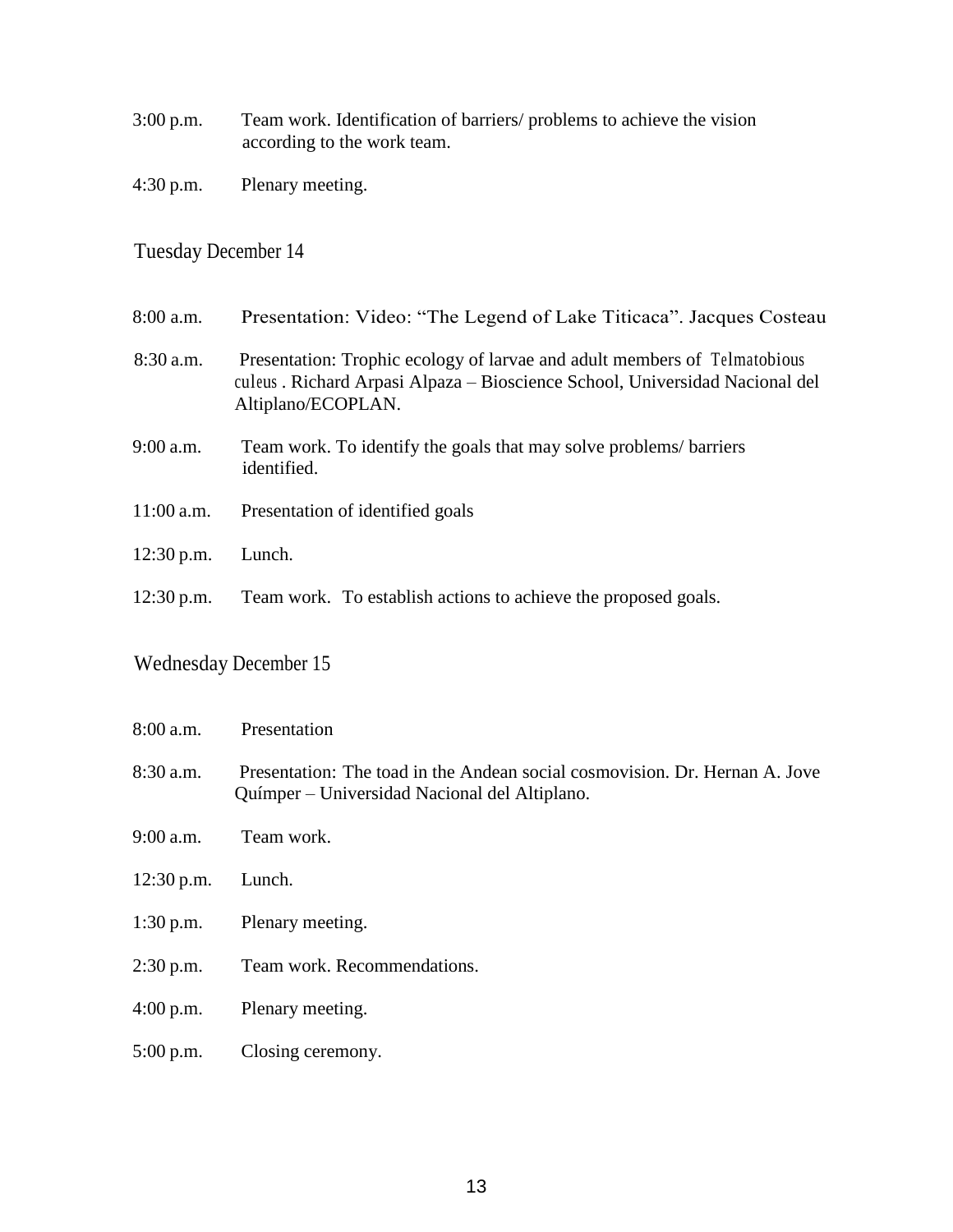# **FINAL REPORT**

**Bioscience School Universidad Nacional del Altiplano Puno, Peru.**

**December 13-15, 2010**

# **Section III Personal goals of participants**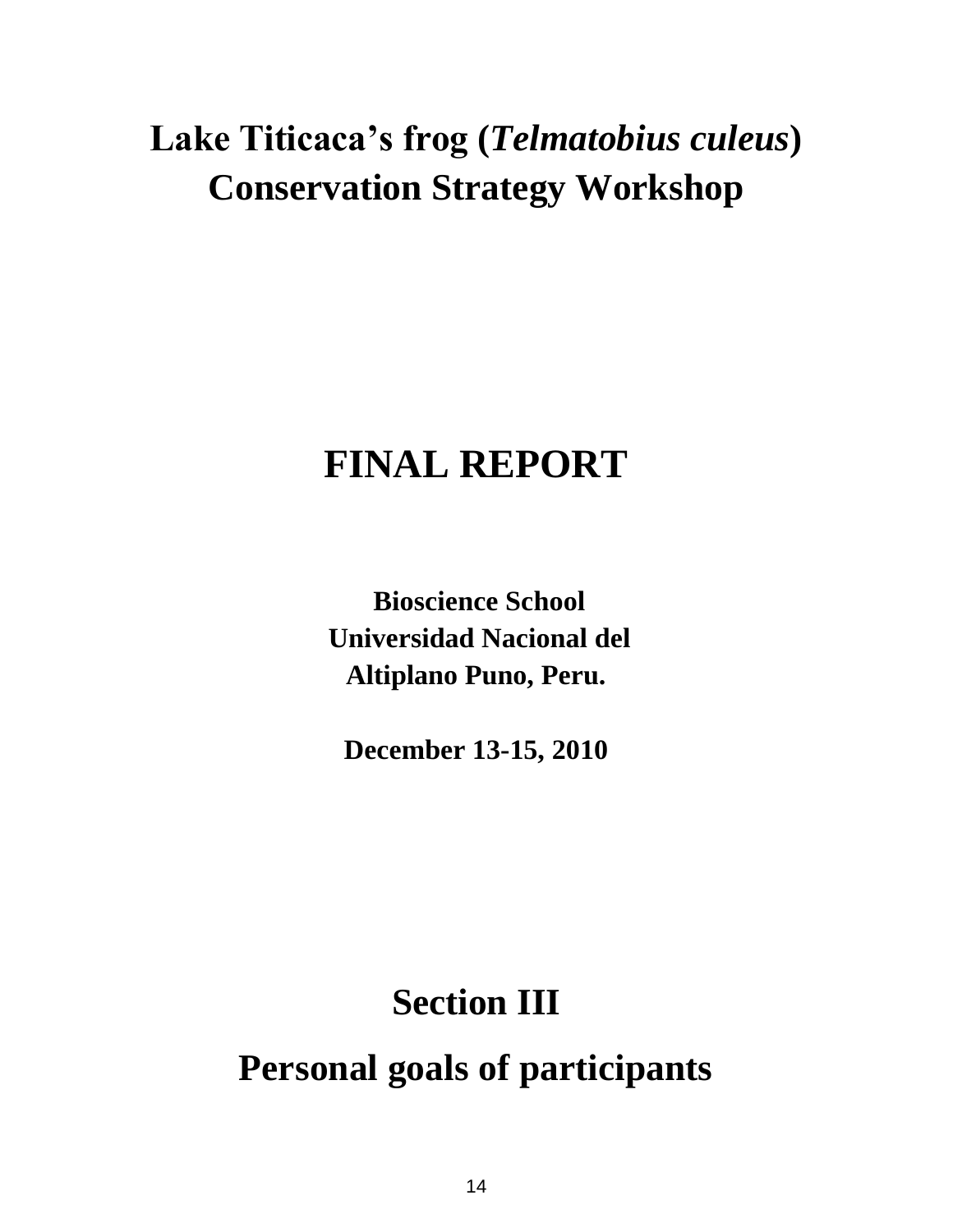### **What is your personal goal for this workshop? What is it that you wish to be achieved through this workshop?**

To learn strategies establishing links with organizations and institutions engaged in the conservation and sustainable management of natural resources. Motivation towards conservation of Titicaca's frog.

To know the characteristics of Lake Titicaca's frog. To raise people's awareness.

To get deeply involved in wildlife care (*Telmatobius culeus*). A brigade should be created in charge with raising people's awareness about the frog's protection. It should have budgetary support.

To get to know and analyze the problems we have to protect the frog. To be able to learn and care for the frog's resources and deal with society's problems.

To gather all key people working with the species.

To develop conservation, preservation, and adequate handling policies related to this species and their habitat.

To learn more about the giant frog. I hope the giant frog will not disappear.

To know the natural history of the species in order to be able to breed them in captivity.

To know this species in their natural habitat and in captivity. To establish conservation strategies of this species in their natural habitat and in captivity.

To establish conservation strategies of this species to pass on to our children.

To make a contribution towards the conservation of Lake Titicaca's giant frog. To learn and expand my knowledge about such an important species.

To get to know more about this species of the *Telmatobius* genus. What I wish is to share ideas and tolearn.

To develop field workshops on the conservation of the Lake's native species.

To develop a management plan.

To learn on the cultivation of captivity species. To raise awareness of those attending the workshop, and cause them to be eager to participate in a similar project.

To get to know the frog for real, and learn about conservation *in situ*.

To learn all within my possibilities and later disseminate this knowledge among the people I know, and perhaps to give speeches to raise population's awareness.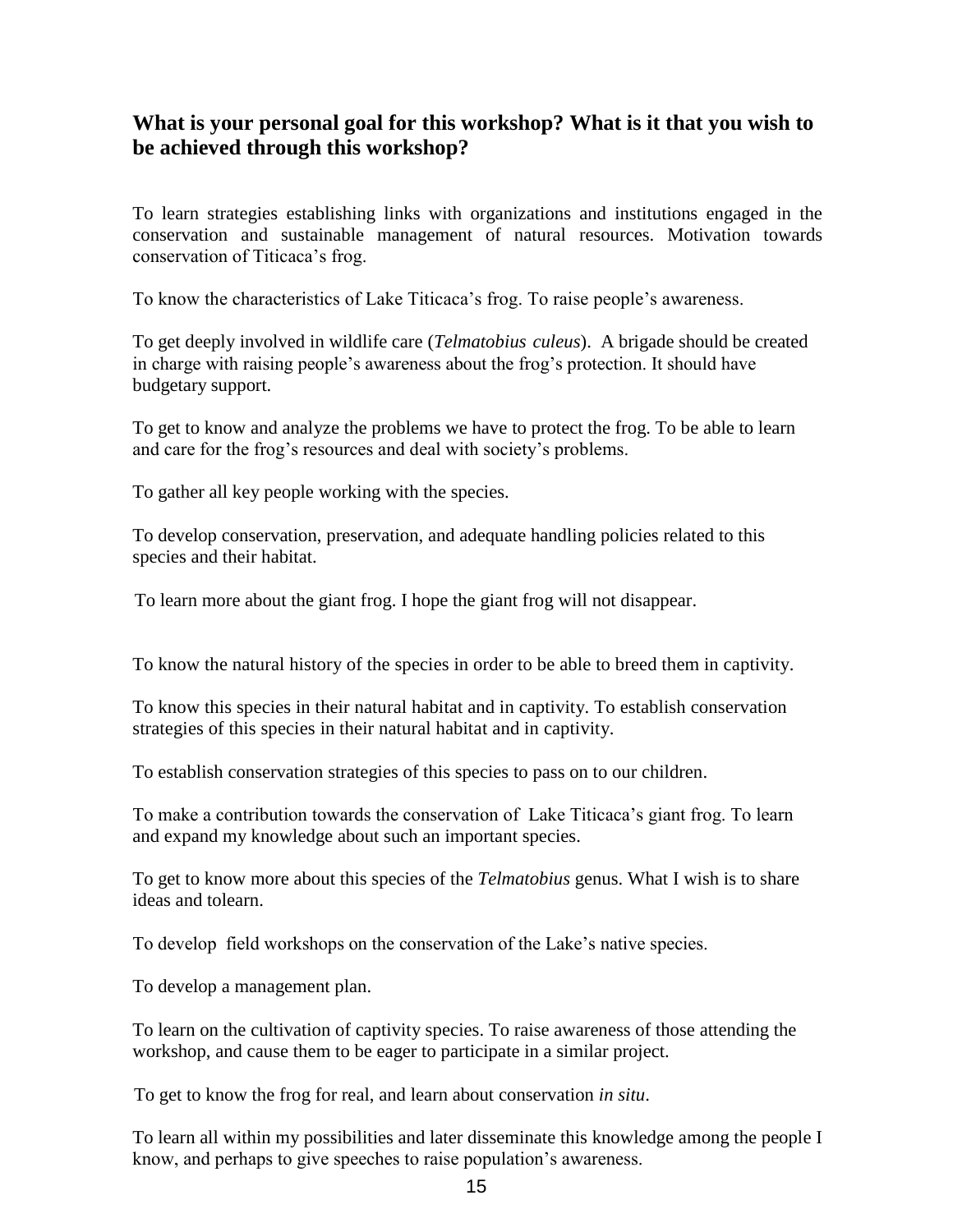Preservation of *Telmatobius* biodiversity in Lake Titicaca. To learn about captivity conservation.

To contribute to the knowledge and development of interinstitutional experiences devoted to the study of Titicaca's frog (*Telmatobius culeus*). To design a proposal for handling and breeding of the lake's fog, and to establish some research priorities.

To establish strategies for the handling of *Telmatobius culeus,* and engage in its preservation.

To get to know the problems in respect to conservation of Lake Titicaca's frog. To know the actions that are being performed in the face of this problem. To know what we expect to achieve.

To identify key people involved in works with the Lake's frog to add to the efforts in their conservation. To be able to establish strategic alliances with institutions supporting educational programs.

To establish alliances and synergies to achieve something specific for conservation of the species. To have a bi-national strategy.

To contact people and institutions working with *T. culeus*. See joint work options for conservation of *T. culeus*.

To learn more about the different projects and efforts that are being carried out for conservation of this species. Secondly, I hope to know how can I contribute according to my experiences. I wish we can determine the main causes for the extinction of the species and to establish specific and real actions for conservation of this species. To establish alliances among interested groups in order to facilitate the development of guidelines.

To make a contribution to *Telmatobius* preservation. Interaction between national and international institutions within the scope of preservation of Lake Titicaca's species.

The main goal for this workshop is to raise people's awareness and educate them, starting with children and then proceeding to engage adults.

To achieve conservation of the species in captivity through a sustainable planning and management. To get information and develop a project into the future for conservation of Titicaca's frog.

To get all stake holders together to collaborate and develop an action plan for *Telmatobius culeus*.

To be able to achieve the recovery, conservation and rational management of the species.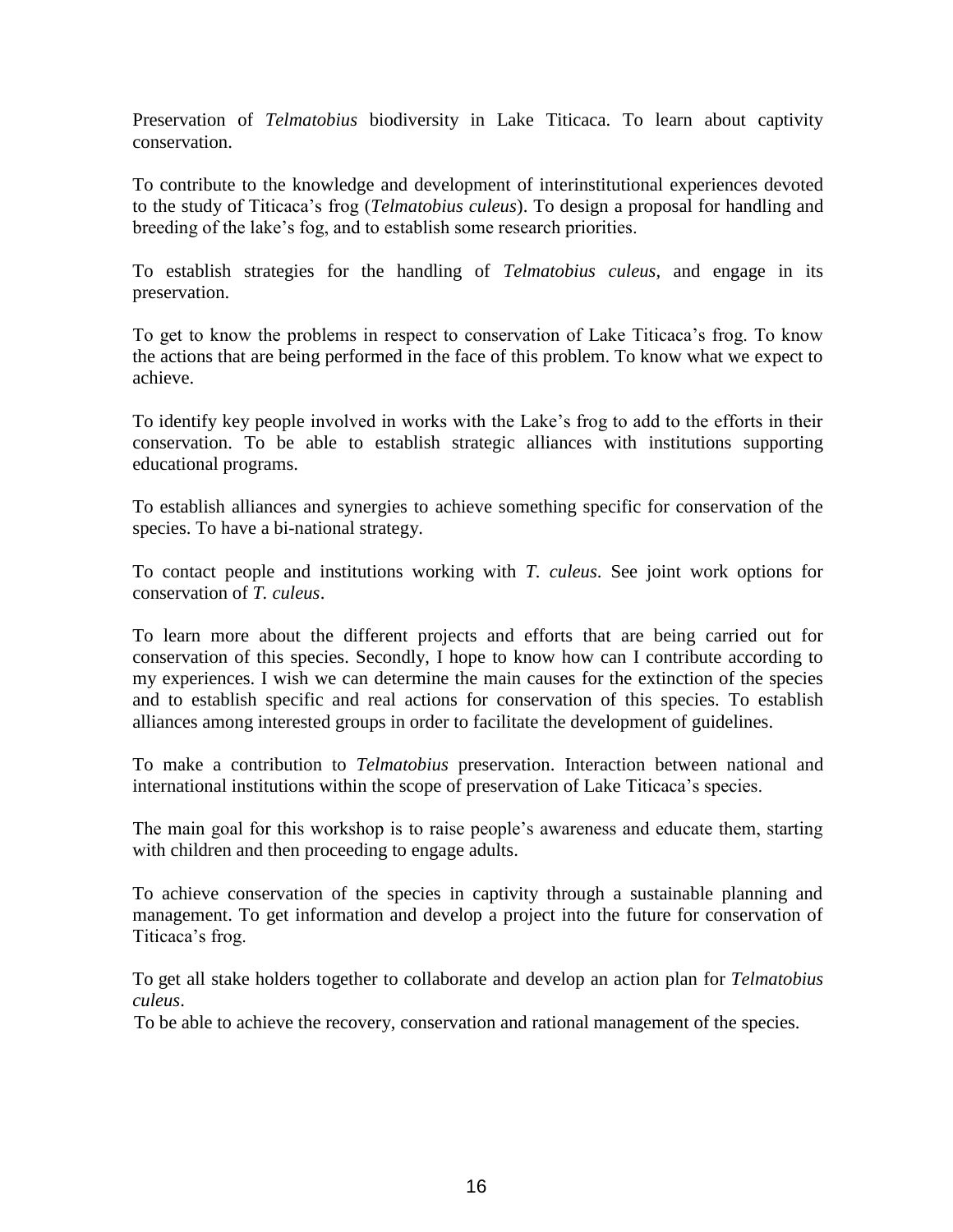My goal is to gain knowledge from everyone attending the workshop. I'm new to the project and I hope to achieve a better understanding of everyone's role and how I can help as well as network.

To get to know more about Lake Titicaca's biodiversity and its surroundings.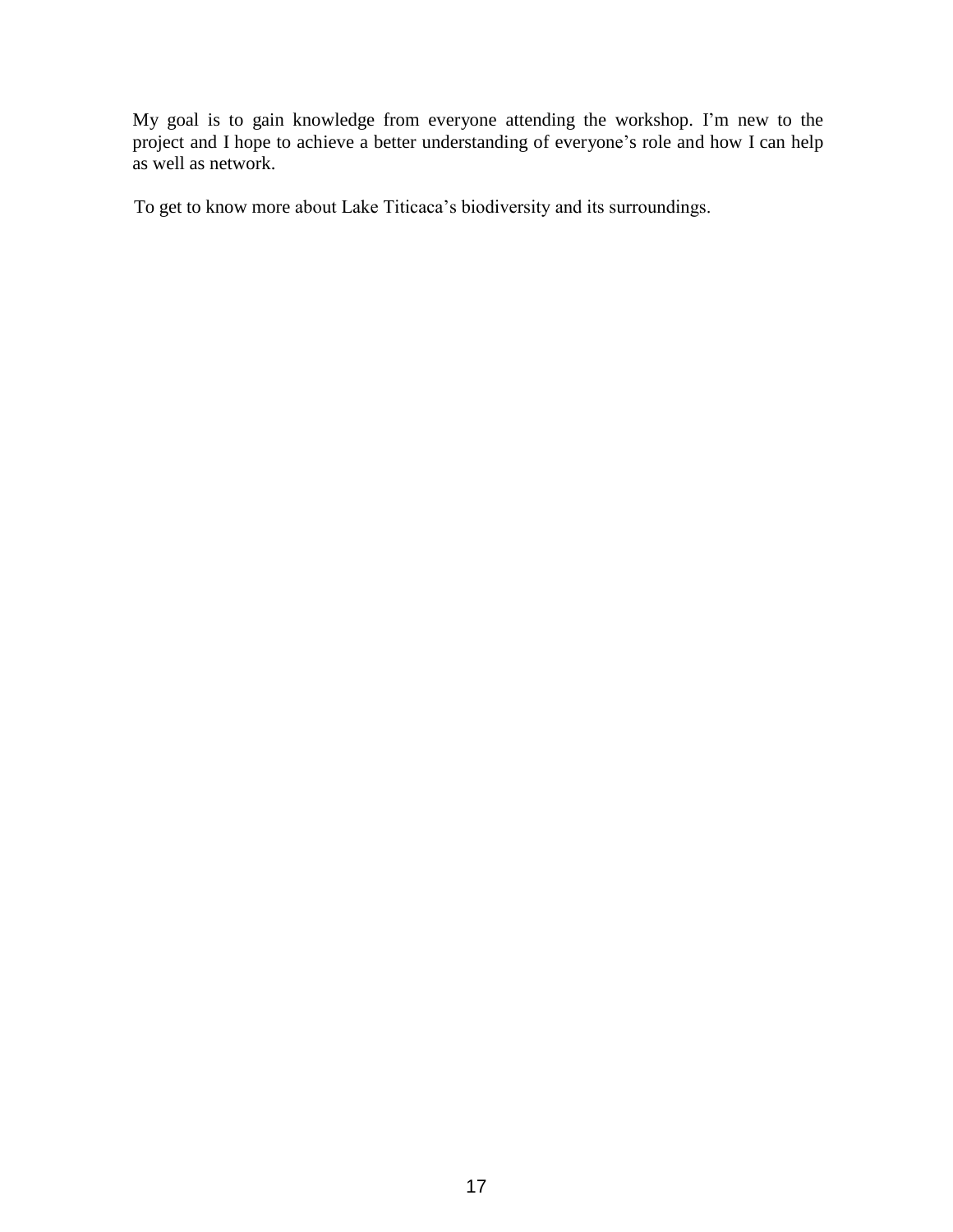# **FINAL REPORT**

**Bioscience School Universidad Nacional del Altiplano Puno, Peru.**

**December 13-15, 2010**

# **Section IV Contributions by participants**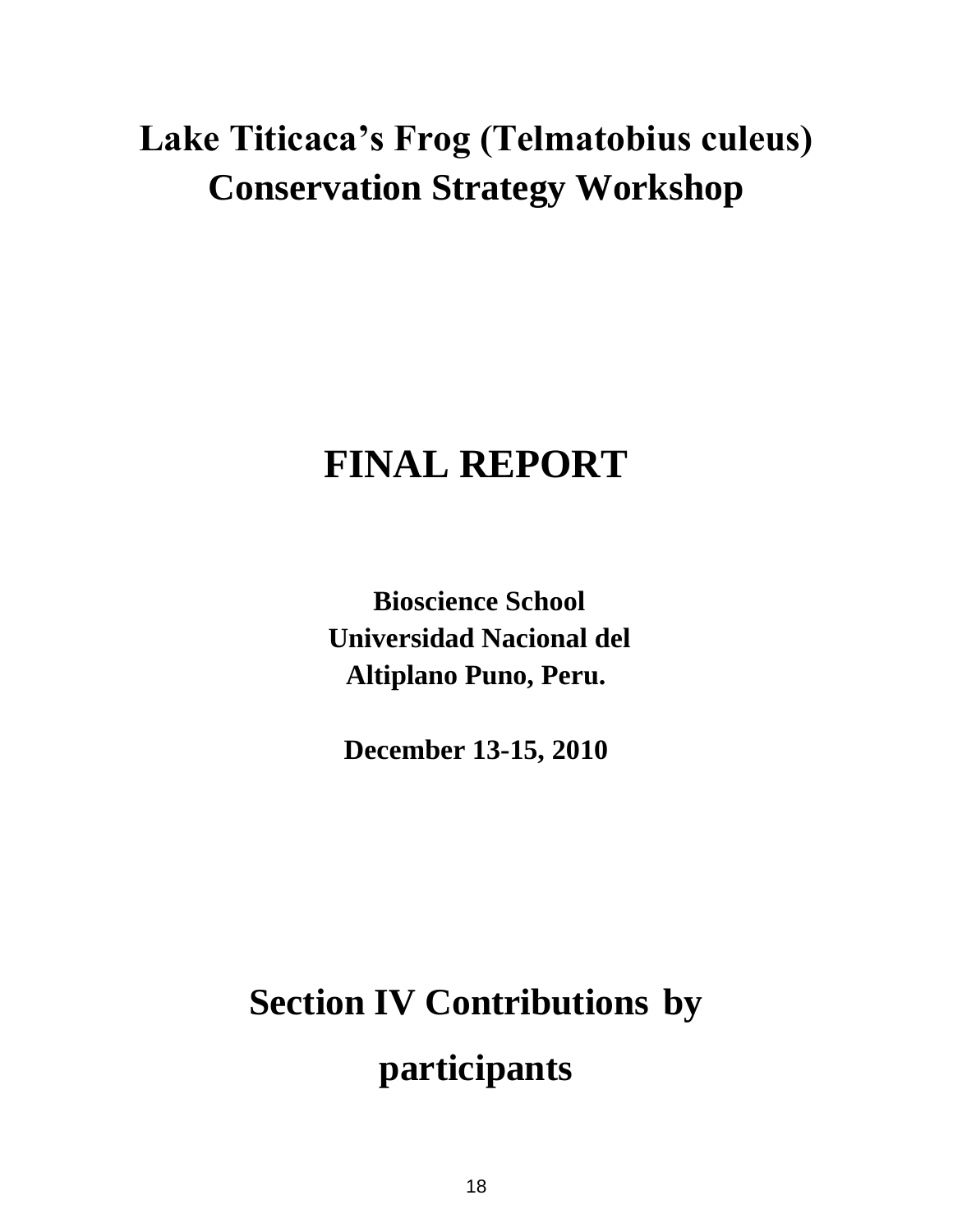### **Contributions by participants to the workshop**

- x Ideas contributing to the making of a plan to broadcast natural beauty.
- x Through prospects and goals of the workshop in conservation and cherishing of the frog.
- x To contribute by working in caring for the *Telmatobius*, and with my experience in raising awareness in wildlife preservation. I do have experience with children in connection with raising their awareness on wildlife preservation.
- x To contribute with my own opinions, ideas, and information.
- x Diverse experiences in working with various educational projects.
- x To contribute with ideas for a better development of the project.

x To contribute with more information for this species and bring about a little bit of reaction towards this workshop.

- x To communicate my interest in learning captivity breeding, and later learn how to perform it.
- x Through participation in discussions, and by providing information.
- x Contributing with knowledge and experience which is not extensive on this topic.

x To contribute with ideas and plans into the future in this research field and with many inquiries.

x To contribute with the education of our communities, highlighting the significance of biodiversity.

- x Through participating in the process.
- x By inviting more people to attend this workshop, and thus reaching more people who may be interested.
- x Contributions about the knowledge of the frog, and to engage institutions.
- x By telling friends and acquaintances to attend this workshop.
- x I may contribute with captivity surveys and through Zoo lab ponds. By collecting samples and dead samples (mimicry).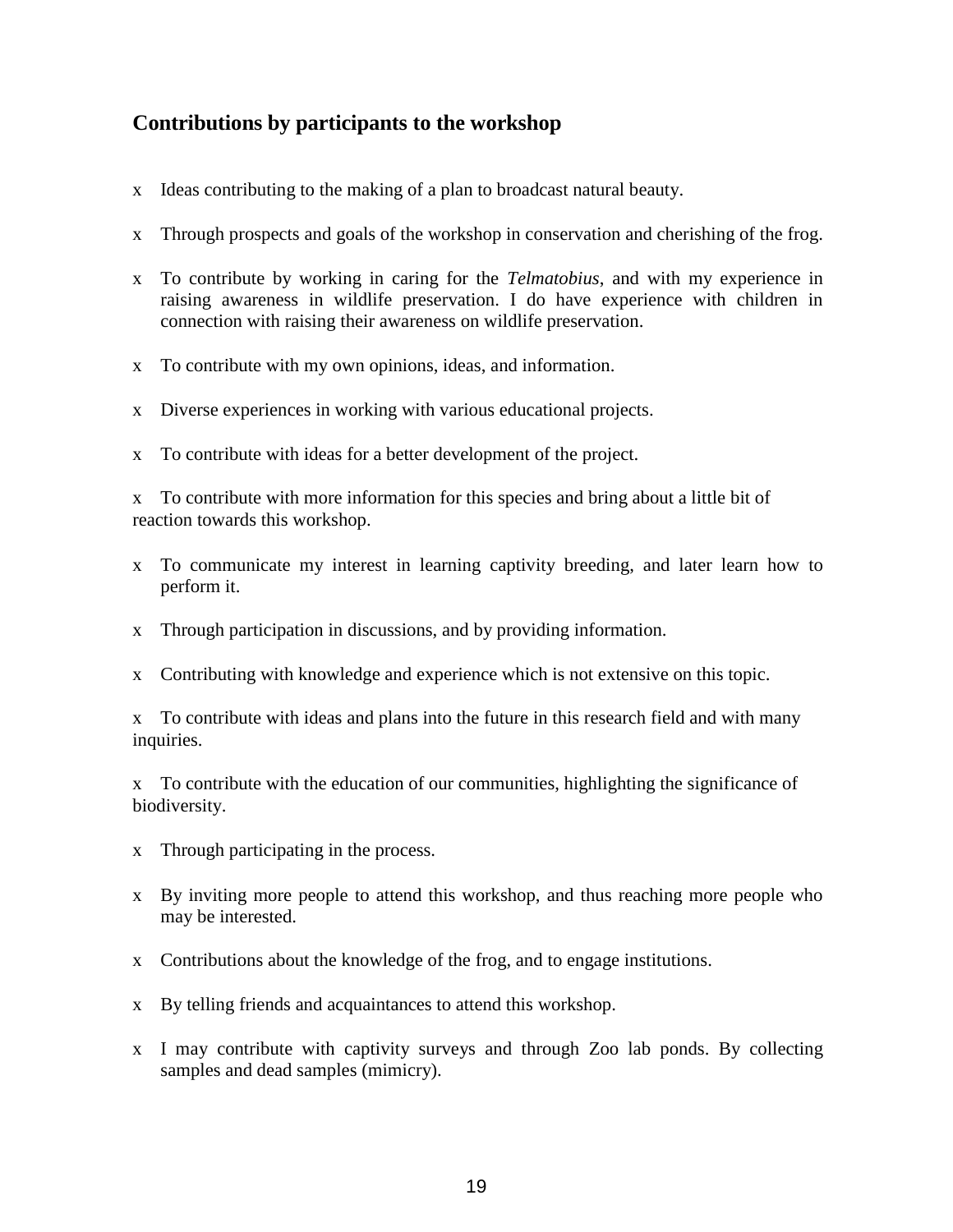- x Intellectual, design, planning, and management resources. The Bioscience School of Universidad Nacional del Altiplano, Puno, has multidiscipline professionals (biologists, fish technicians, technologists, environmentalists, microbiologists in DNA technology handling), in addition to some physical resources (labs, shelves, equipment).
- x I may contribute with my personal experience on *Telmatobius* as to distribution and consumption.
- x I may contribute by gaining conservation awareness, and extend it to students and the community.
- x Experience in keeping frogs in captivity. Experiences in the educational program.
- x I may contribute with all my experience, knowledge and bibliography.
- x Experience, knowledge about the species, and contacts.
- x To provide support in the execution of an educational program and raising awareness about the species, its condition and significance, engaging local population in their conservation.
- x Diffusion and participation, and ecological activism in the preservation of *Telmatobius*.
- x To contribute with ideas and questions.

x To contribute with ideas, principles, and participation to improve the level of preservation.

- x Captive husbandry, propagation. Captive management of the species.
- x Direct participation in the problems of the species.
- x I've been helping the Denver Zoo sponsors prepare for the workshop. I will help translating, for our English speaker. I hope to contribute when we begin talking about education and social marketing.
- x Through suggestions and opinions.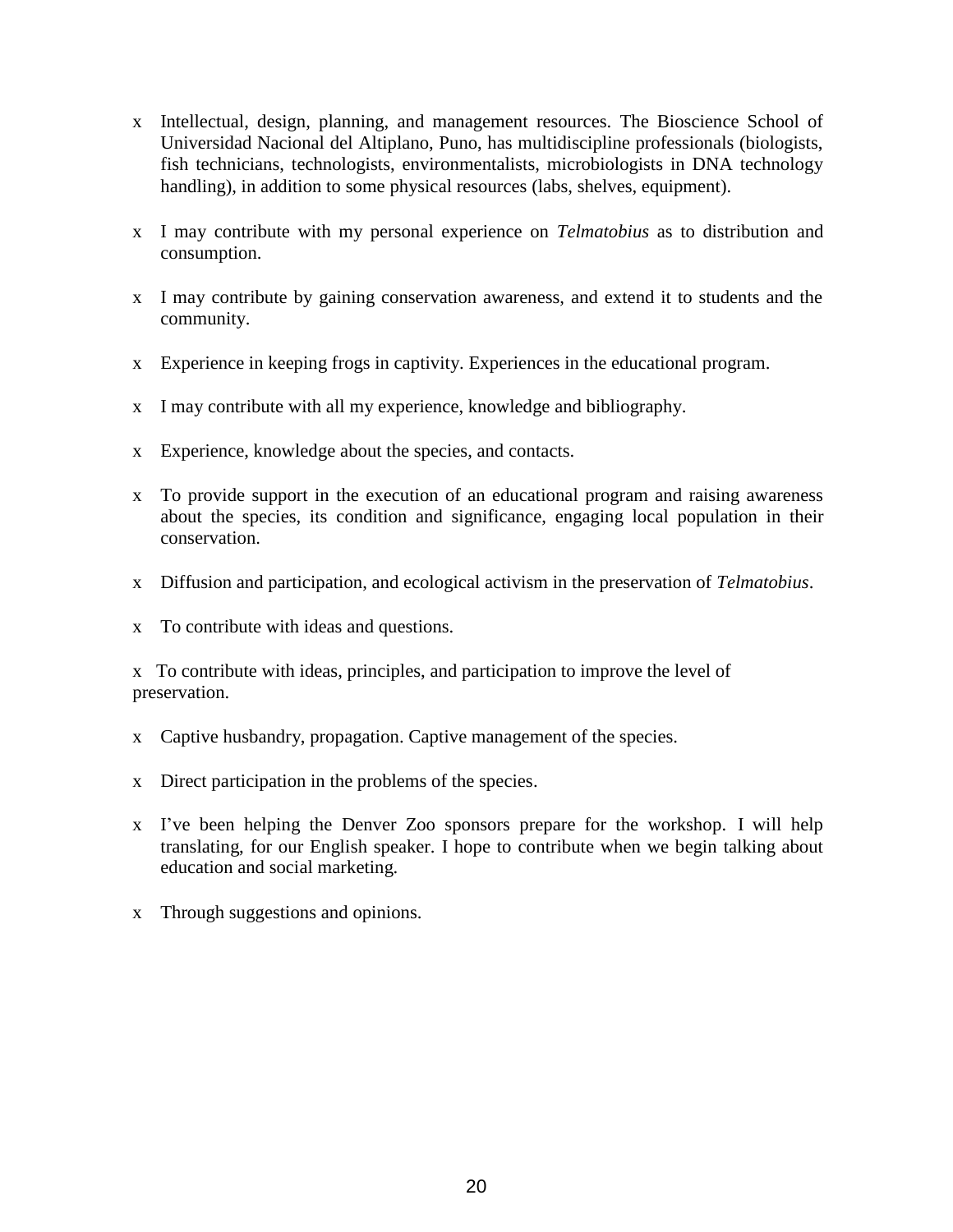# **FINAL REPORT**

**Bioscience School Universidad Nacional del Altiplano Puno, Peru.**

**December 13-15, 2010**

### **Section V**

*Telmatobius culeus* **Conservation challenges**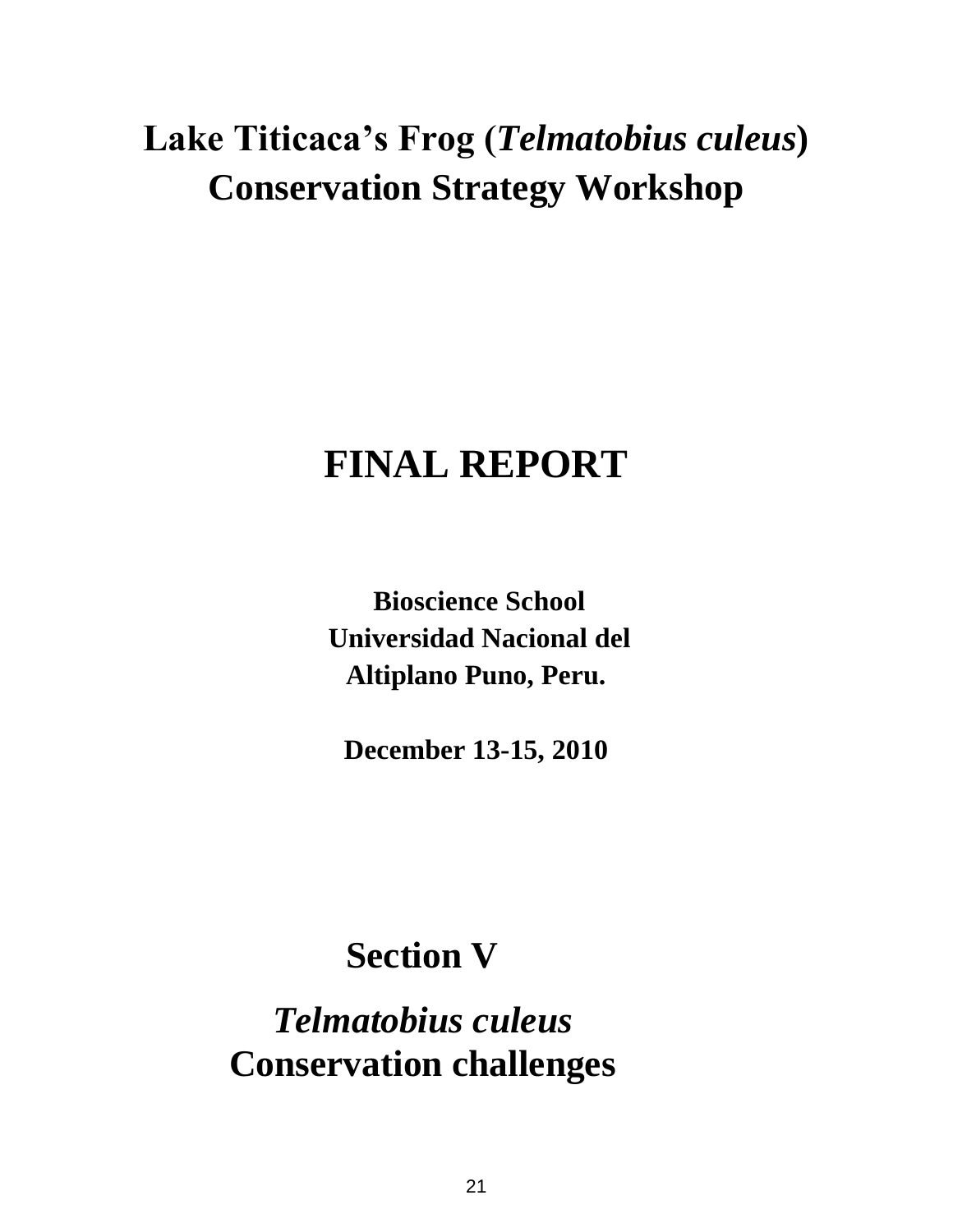### **A greater challenge for conservation of the species for the next 25 years.**

- x Decontamination of Lake Titicaca.
- x Communities understanding the problem and wanting to change their habits that may be contributing to the problem.
- x Recovery through artificial production in a captivity system.
- x For it not to be extracted. Captive population with genetic diversity.
- x The greatest challenge is to preserve the captive population of the species.
- x To educate and teach about the greatest dangers to this species.
- x To apply preservation technology; a greater scientific knowledge.
- x The greatest challenge is, from my viewpoint, the lack of interest by the local population, and ignoring the significance of the species for the ecosystem.
- x Lack of knowledge about the species, lack of a conservation strategy, and awareness by people.
- x Education, funds, maintaining alliances and collaboration by the government and communities.
- x Raising awareness of, and engage the population in the conservation of the species.
- x To succeed in breeding this amphibian in controlled environments, and release them in their natural environment.
- x Adequate management and captive husbandry.
- x To design a prototype of experimental breeding zoo to keep and preserve the Titicaca's frog. The breeding zoo should have an experimental lab for the physicalchemical study of water, for artificial reproduction tests, feeding, sanitation (fungus surveys), DNA molecular technology, and breeding environments.
- x Greater scale reproduction. To become aware of the loss of germplasm in the *Telmatobius* species. Conservation of the species in a controlled population.
- x Artificial reproduction of this species.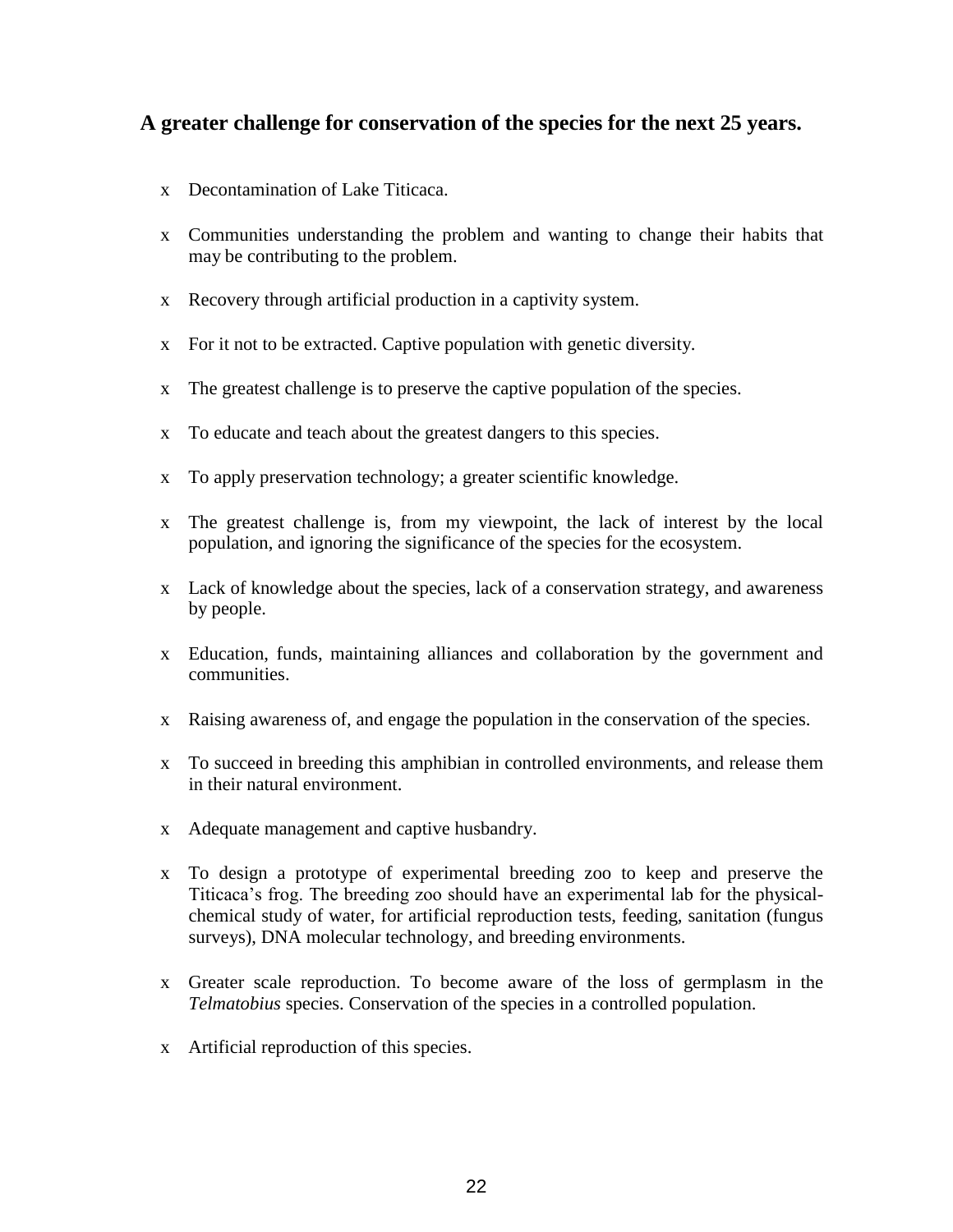- x To decrease poaching and commercialization of this species in the urban markets.
- x To have a specialized and supplied lab for their husbandry. This species should not be deemed as vulnerable anymore.
- x To cause the population to become sensitive so that conservation may be sustainable.
- x Understanding the significance of having the species in their habitat, because if the same is commercialized and removed, it may disappear from their habitat.
- x The challenge is to raise the awareness of the population in order for them to understand the significance of this species.
- x Research, education, awareness and diffusion of surveys made on this species.
- x To cause the population to become aware of the need to preserve this species, and also to cause it to reproduce artificially in captivity, and subsequent repopulation of the same.
- x Species Survey. Lack of social commitment. Lack of institutions dedicated to captive breeding of the species.
- x To consolidate and promote preservation of the species, and thus avoid its extinction.
- x To change the mentality and behavior of human beings in connection with this species: harvest-contamination.
- x It is a goal for everyone here to be able to preserve it.
- x Trained staff, budget, and duration of the project until getting to know the biology and reproduction of *Telmatobius*. I mention this because a few years ago there was a project working on captive reproduction of *Telmatobius*. It was running smoothly, but the budget was cut, and the project stopped.
- x To raise awareness on the need not to pollute Lake Titicaca in order to have a proper habit for Lake Titicaca's frog.
- x A change of attitude in awareness.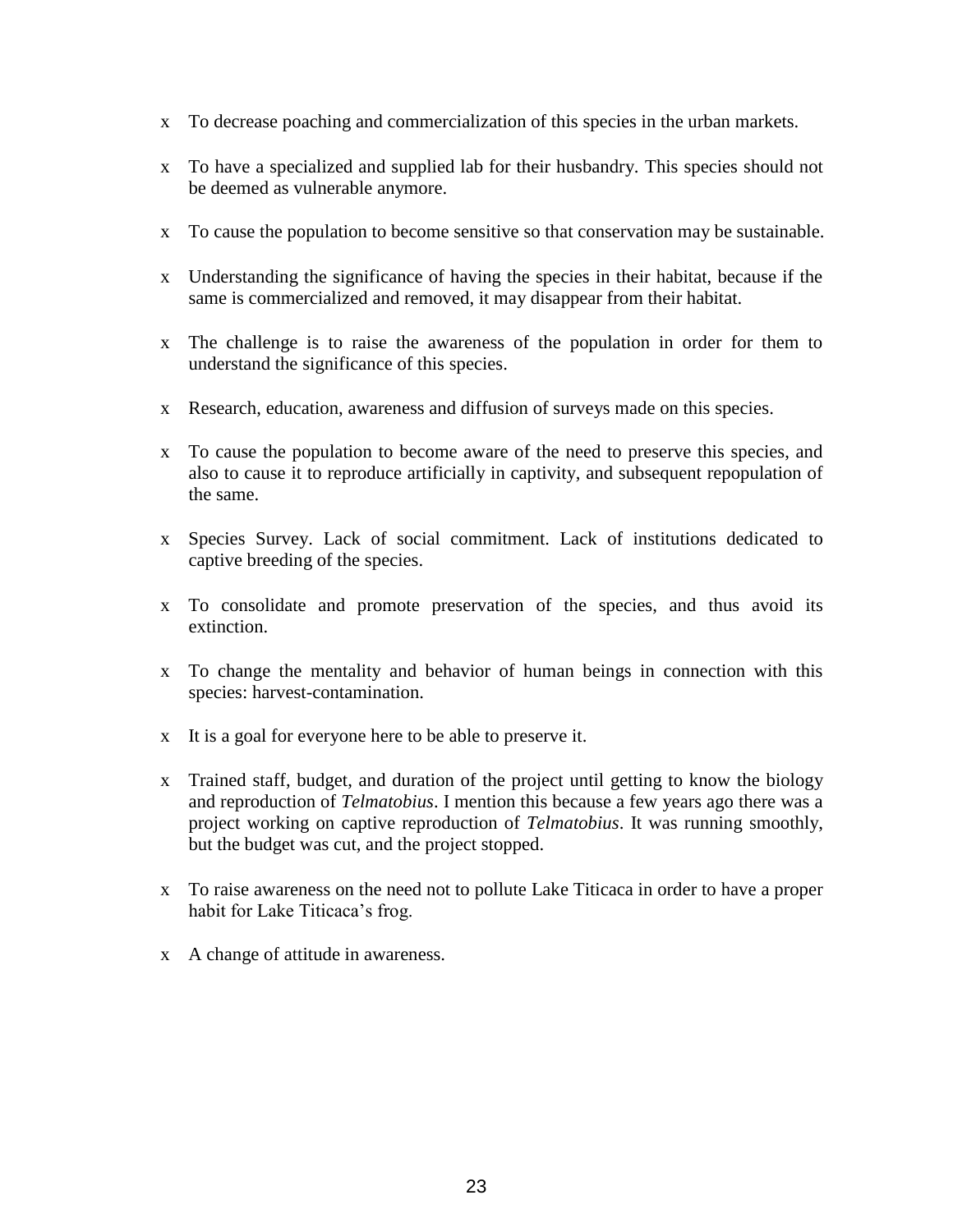# **FINAL REPORT**

**Bioscience School Universidad Nacional del Altiplano Puno, Peru.**

**December 13-15, 2010**

## **Section VI**

**Ideal condition of** *Telmatobius culeus* **populations**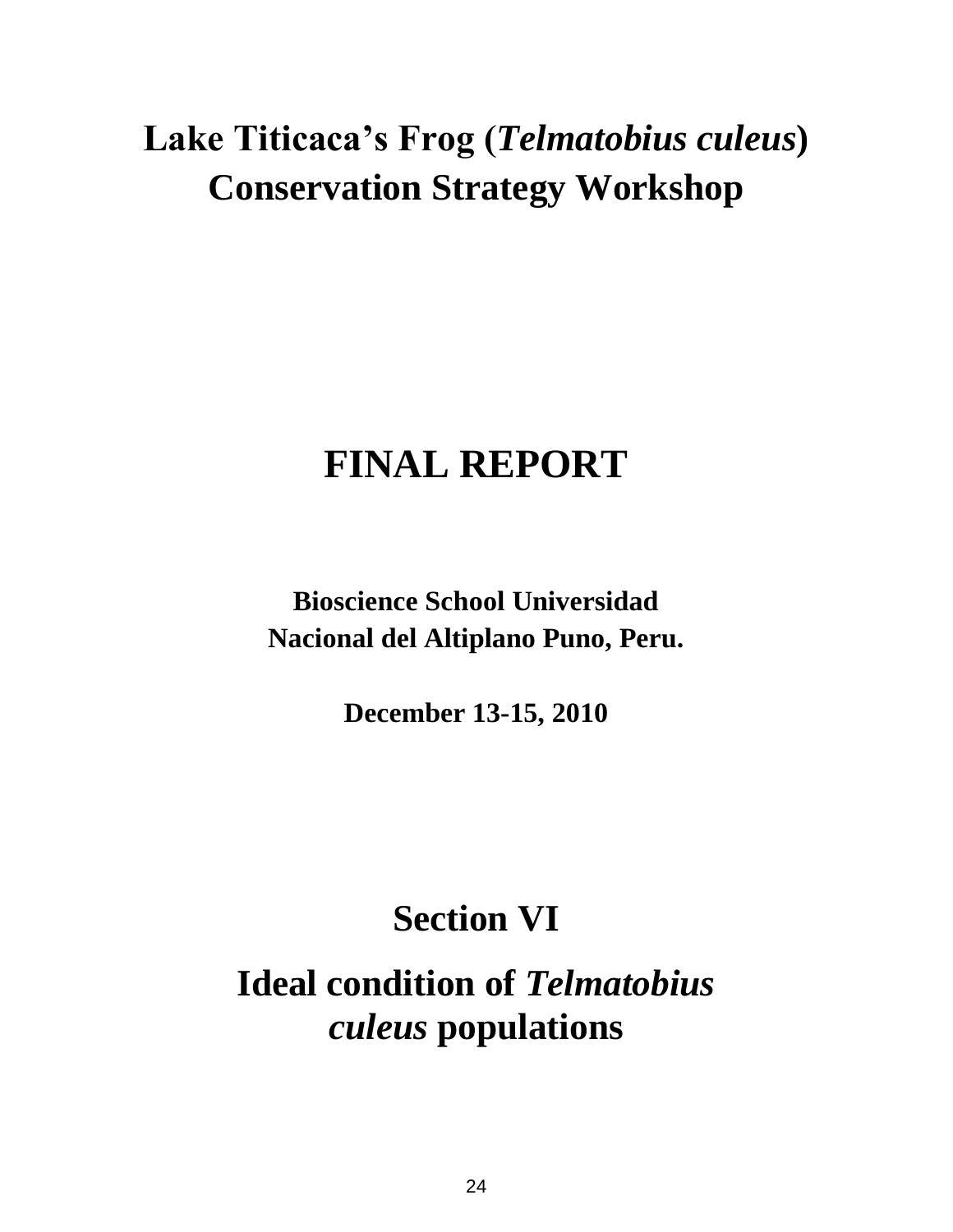### **Ideal condition of populations within the next 25 years**

- x That the same keeps a balance in its ecosystem.
- x Progressive increase in conservation of the species.
- x The first thing to be considered is to improve and/or optimize the frog's habitat, otherwise, efforts to increase their population would be meaningless.
- x If we care about now, the species will be stable. Otherwise, they will become endangered.
- x To have sustainable populations, so that people from Puno, from all over Peru and the world may think that Lake Titicaca's frog is valuable, and that their habitat is protected.
- x Maintenance of the habitat and individuals without overpopulation or decrease.
- x The idea is that the giant frog ir cared for in those populations where they are found, so that they may not get diseases that modern medicine is unable to find a cure for.
- x It is located in a natural environment that is seriously endangered, but if captive breeding and reproduction are achieved, perhaps T. culeus population may recover somehow.
- x One challenge is to increase their population in 25% compared to 20 years ago.
- x Repopulation of this species. *In situ* conservation. Permanent research and publication of surveys on this species.
- x If we achieve our workshop's goals, it is certain that the results will be reflected in the following years, but this effort must be joint and continuous, because one workshop is not enough, but many, and at different places in Puno.
- x To prevent pollution of aquatic enviroments caused by mining washout. Another challenge is to encourage a greater diffusion and environmental education on the conservation of all species living in Lake Titicaca.
- x An adequate distribution and population's growth.
- x That it may move out of the extinction risk scope.
- x That frogs may live in their habitat without any danger.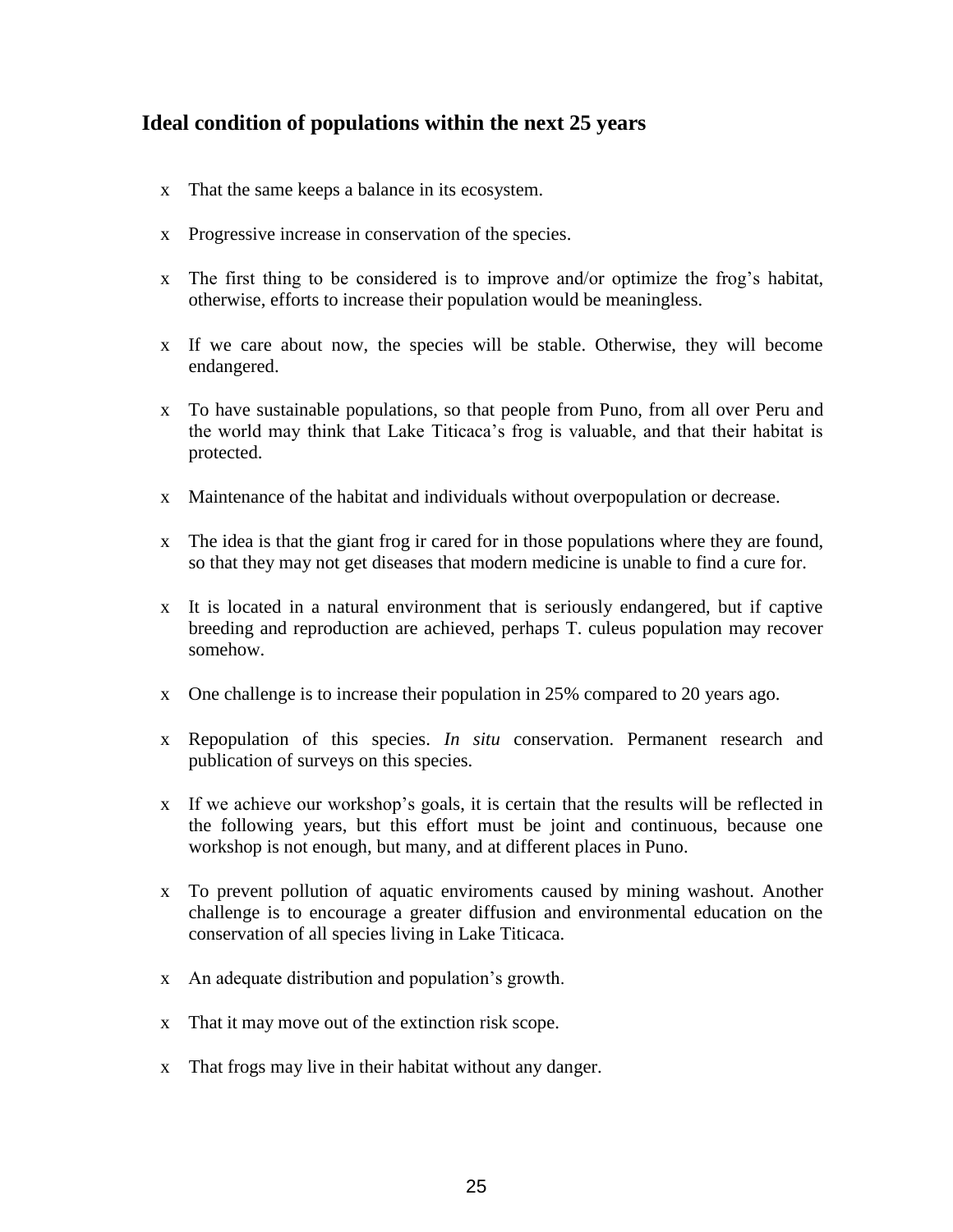- x Estuaries formed in UNA-Puno university campus and Lake Titicaca.
- x To have a sustainable biomass that is able to ensure the feasibility of the population's dynamics of the species; that at the same time their stock can be monitored, analyzed and assessed. An environmental education program must be performed for the care and preservation of Titicaca's frog (Telmatobius culeus). Through domestic captures established according to a regulation and zoo management plan of the frog, considerable stocks could be obtained. The Lake's frog may enjoy a tempting gastronomic development and, at the same time, be the cause for the development of an integrated experiential tourism.
- x It would be degraded from the natural standpoint due to a lack in conservation awareness by shoreline dwellers. But if the project proposes conservation strategies, it would be possible to restablish enhanced populations.
- x That frogs be able to reproduce naturally without the need to perform repopulation campaigns.
- x Populations stable in number and genetics, with a human population involved in conservation practices and mitigation of lake threats (frog's habitat).
- x On the rise, until deemed as stable. A species that is valued and respected by the communities.
- x That at least populations remain the same or increase.
- x To maintain a stable population, and participation of local population in the conservation of the species.
- x Increase in the population and rational use of *Telmatobius* in breeding zoos.
- x That they may have an adequate habitat without the risk of exploitation.
- x An adequate habitat for their development with no impact on the population.
- x Not to become extinct. A sustainable population that is handled in order to supply the demand of its consumption.
- x To have germplasm banks in high Andean lakes, and that dwellers are duly evaluated and trained.
- x Established wild population like it was back in 1973.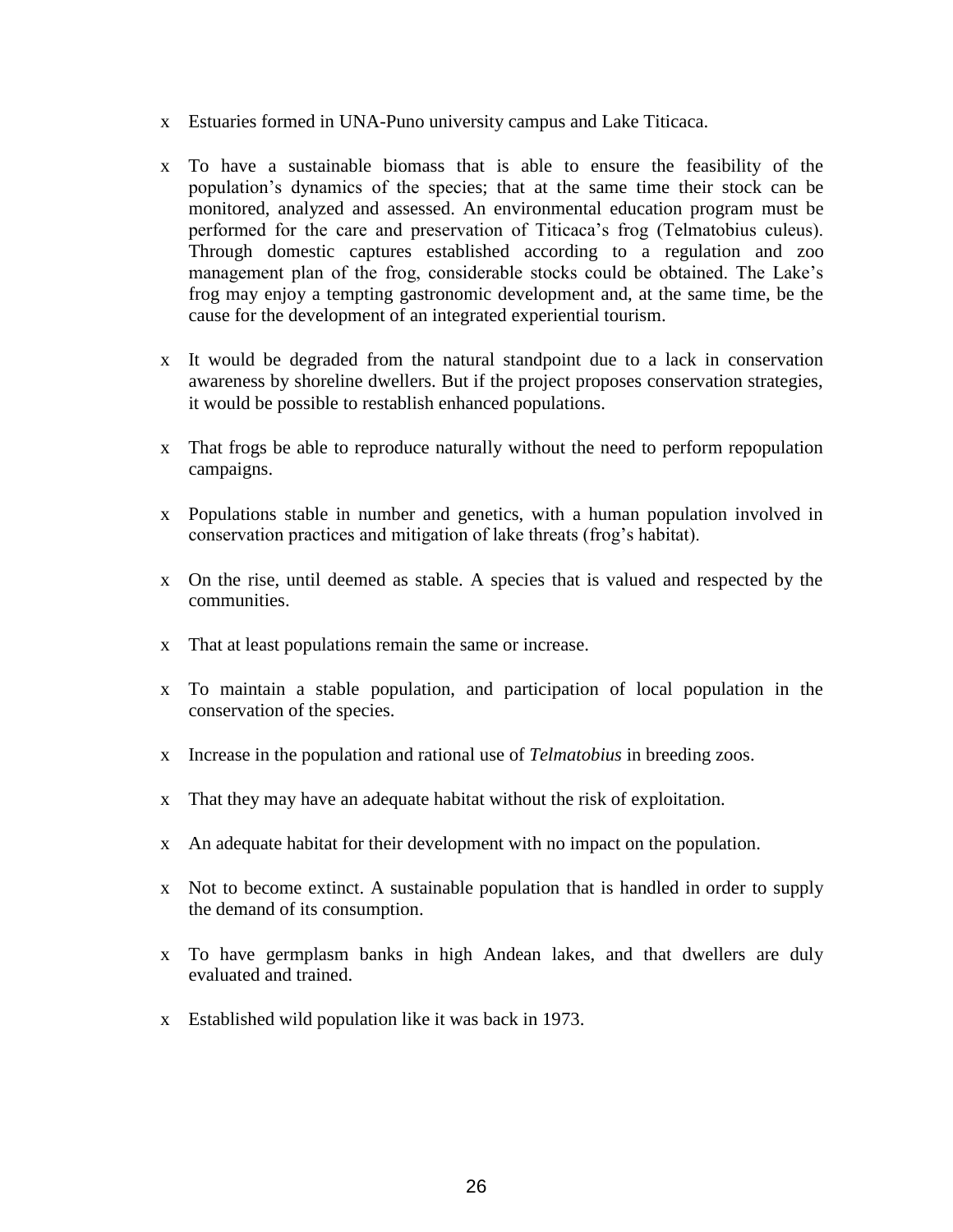# **FINAL REPORT**

**Bioscience School Universidad Nacional del Altiplano Puno, Peru.**

**December 13-15, 2010**

**Section VII** 

**Vision**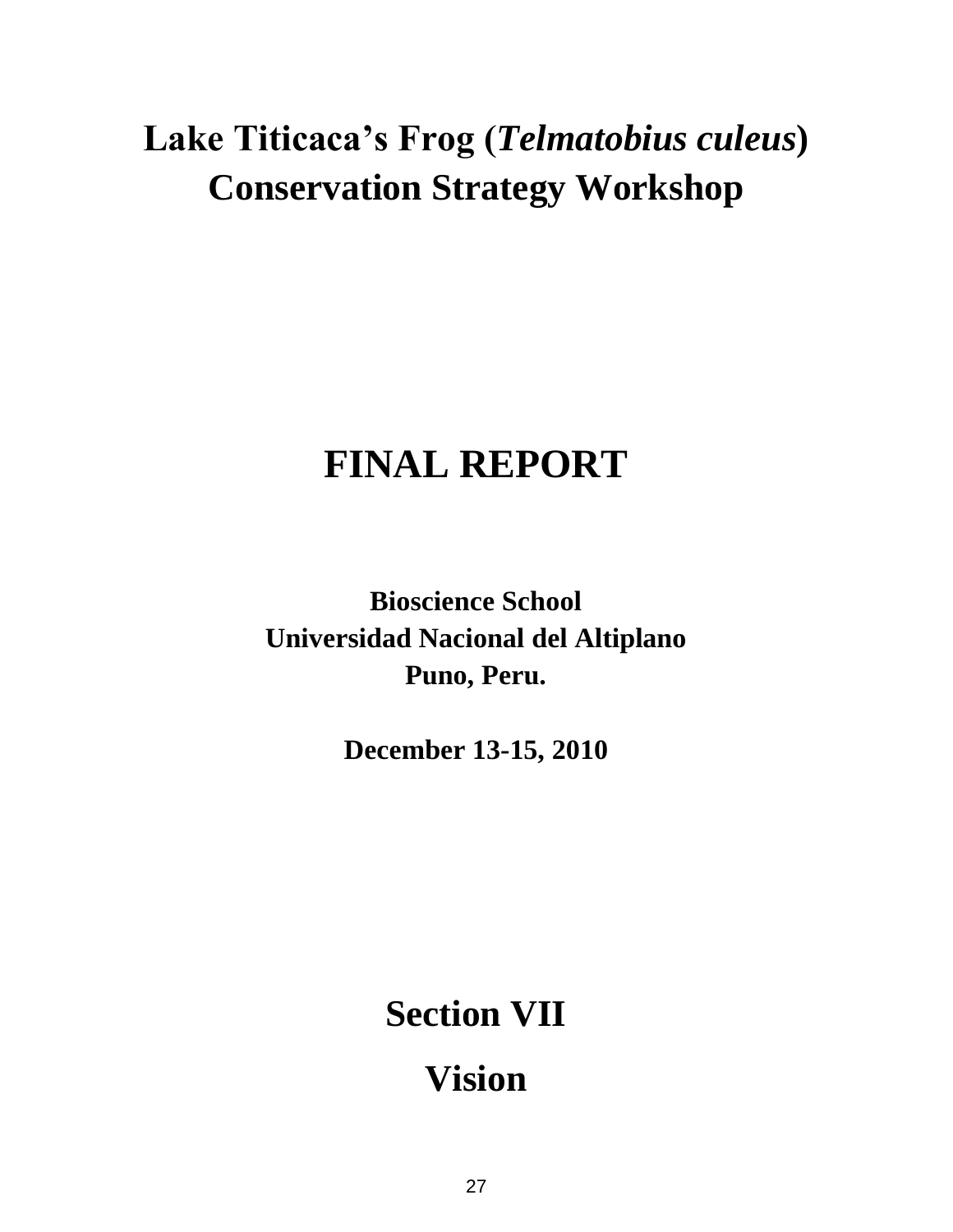**Vision**

TO PRESERVE THE SPECIES BY KEEPING SUSTAINABLE POPULATIONS *IN SITU* AND *EX SITU*, WITH A HABITAT THAT IS FREE OF THREATS, AND ENGAGING LOCAL POPULATIONS AT ALL LEVELS FOR A TRUE LOCAL AWARENESS.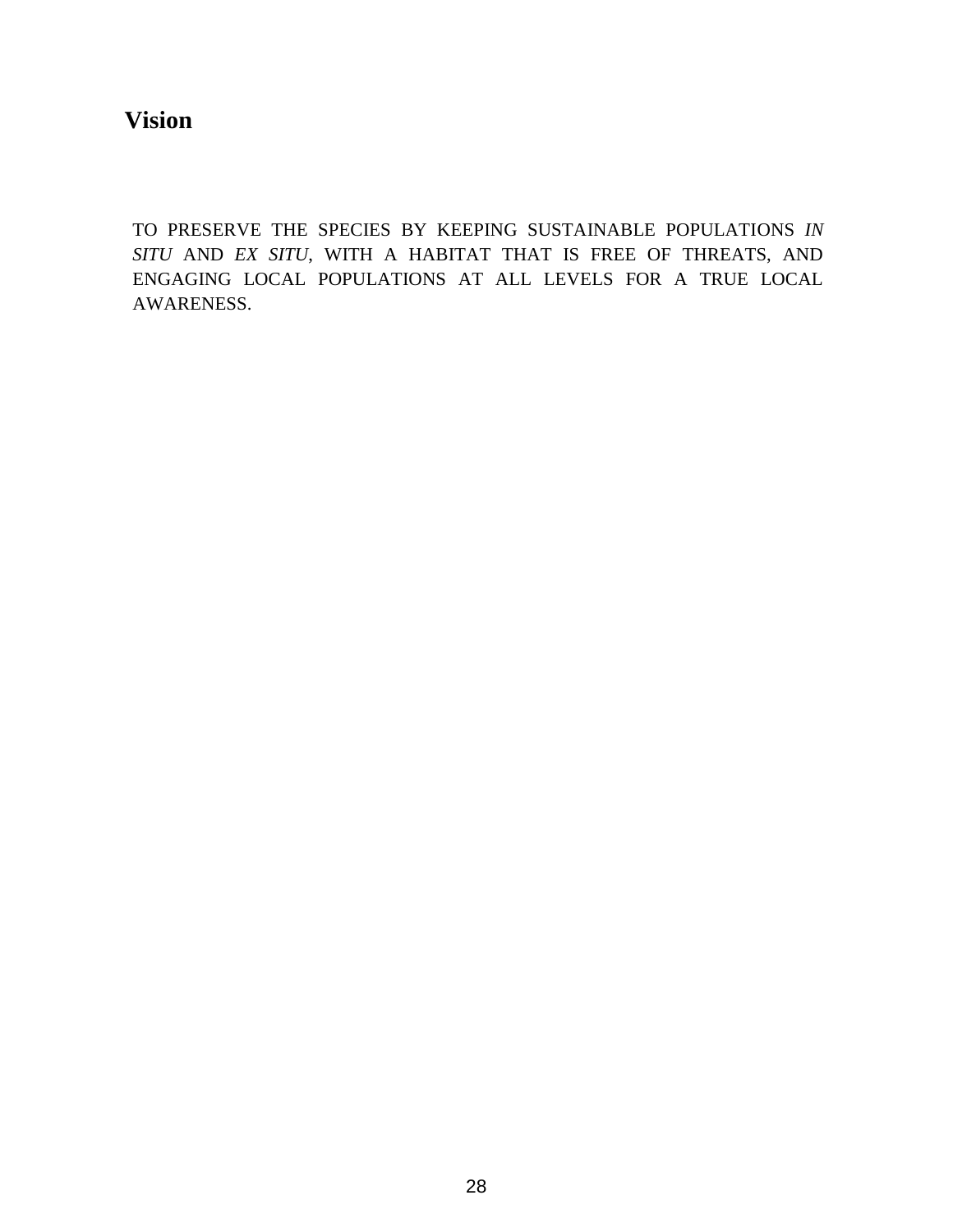# **FINAL REPORT**

**Bioscience School Universidad Nacional del Altiplano Puno, Peru.**

**December 13-15, 2010**

# **Section VIII**

**Team report**

# **Engage, and raise awareness of the population**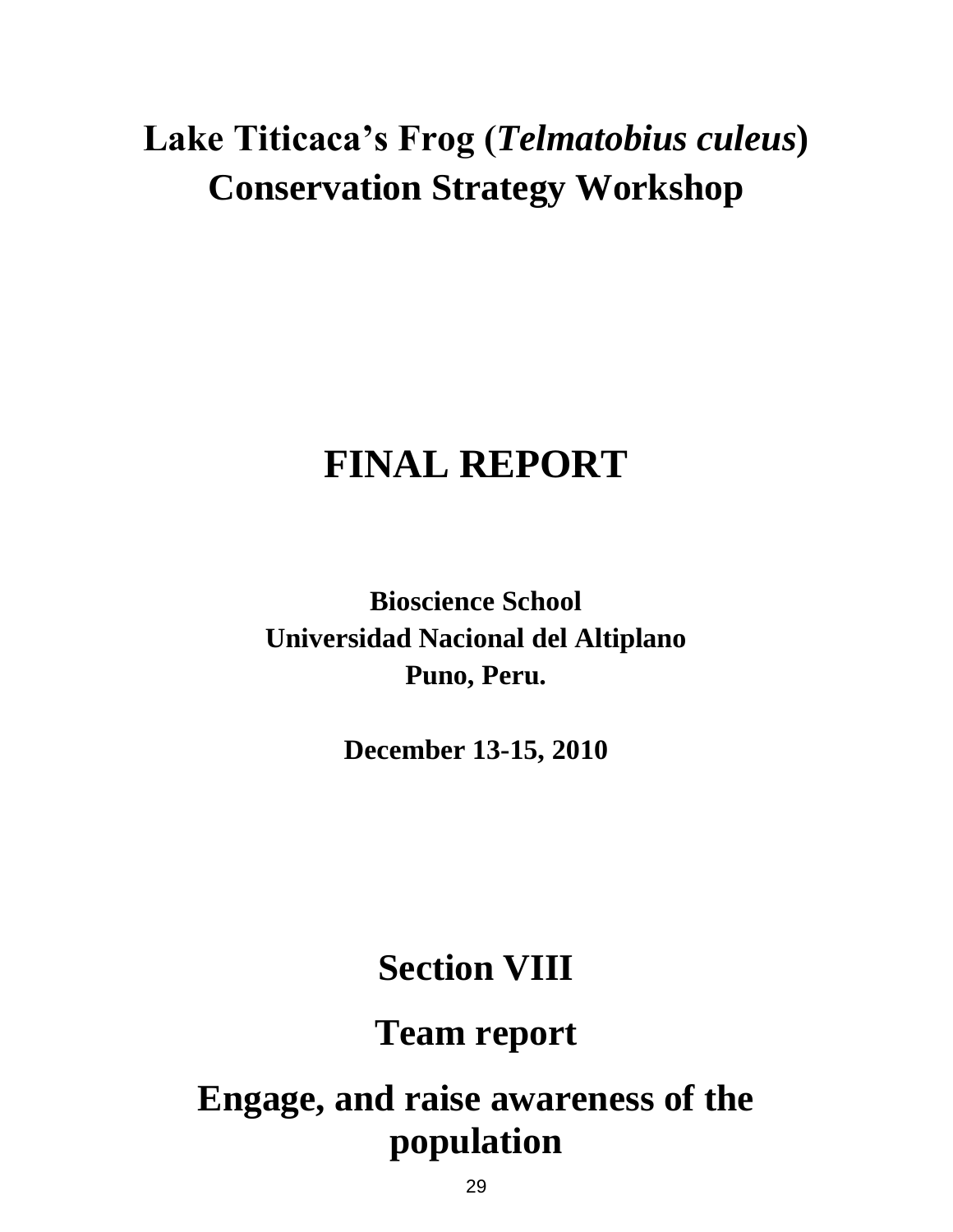Group 1: Engage, and raise awareness of the population

**Members** Doris Rodríguez Claudia Cortez Grover Idme Buenaventura Carpio Aldo Rojas Dante Choquehuanca Ingrid Maldonado Jiménez Solanhs Pinto James García

#### PROBLEM1

Failure by us and the local people to know the culture.

### GOAL

To know and learn on the cultural context of communities living in Lake Titicaca's rim.

### Action 1

To design cultural training strategies.

Description: The training strategy considers audiences involved (work team and the communities). For a reassessment, work will be conducted every 2 months by province (6 provinces / year), which means a constant annual monitoring, and it is continuous in the event of the work team. Call a meeting of facilitators, and select them.

Person in charge: Dante Choquehuanca, Grover Idme and Buenaventura Panclas.

Timeline: 1 year for communities.

Verification Sources: descriptive memories of workshops, polls, report, photos, list of attendance, evaluation systems.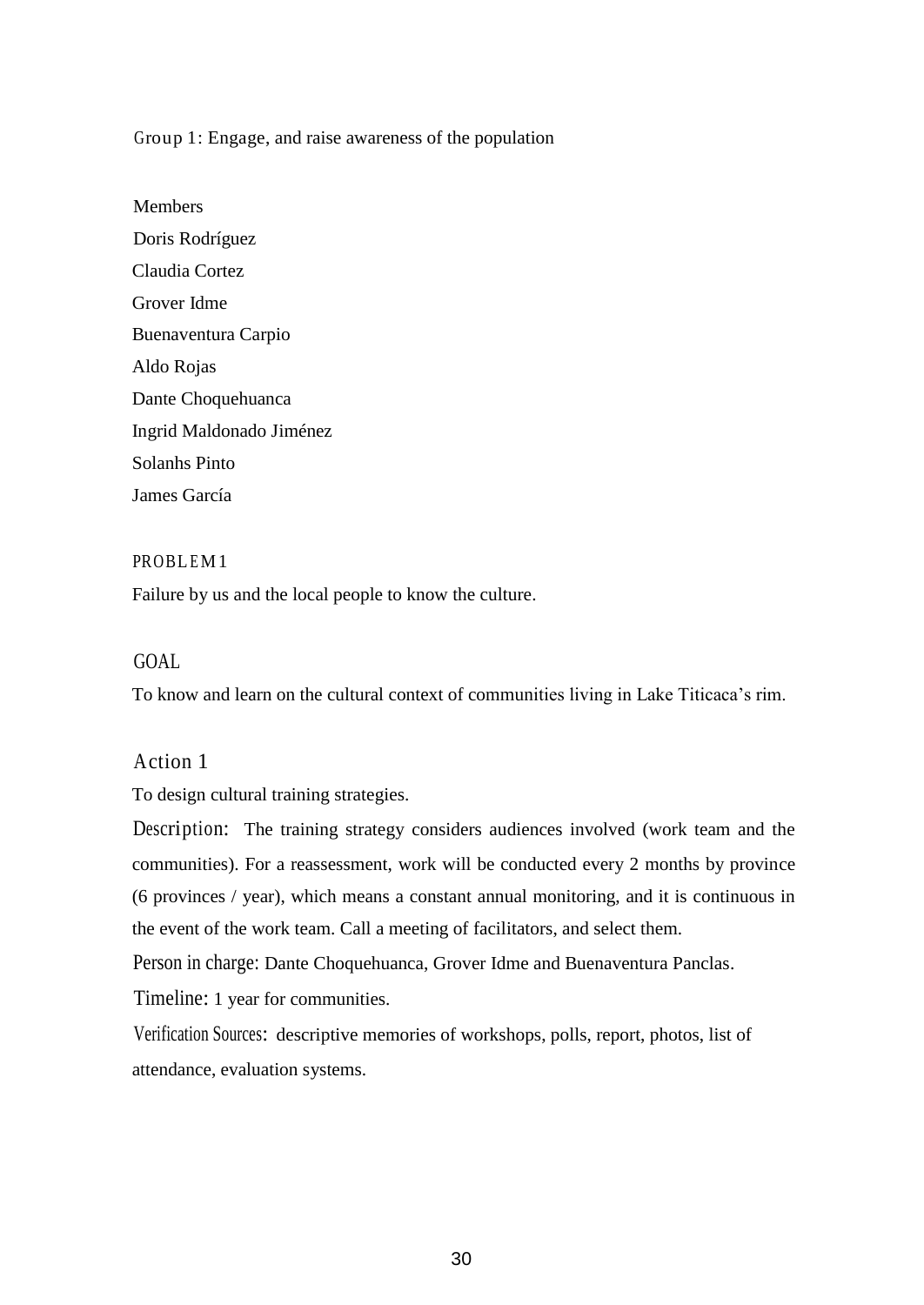Collaborators: Universidad Nacional del Altiplano (School of Biología, School of Sociology), community leaders, PELT, RNT, Ministry of Education (Regional Directorate of the Ministry of Education – educational centers), DENVER ZOO, Association of Fishermen, ALT.

Personnel: To train the team (biologist) and facilitators: any professional in the area of social studies (sociologist, archaelogist, anthropologist) who knows about the area. -Training the community (revaluation): professional in the social area and local facilitators.

### Costs:

-Professional in the social area: US\$ 1250 per month.

-Materials and equipment: US\$ 7143 per year.

-Facilitator: US\$ 179 per month.

#### Consequences:

-Key actors of communities and the team, with knowledge of the cultural context.

-Local communities identified with their culture.

### Obstacles:

-Lack of commitment by institutions and actors involved.

-Lack of interest by the communities.

-Lack of financial resources.

-Labor Impermanence.

-Lack of commitment and identification with the project.

-Facilitators who are not well trained, without transmission skills.

-Schedules with lack of synchronicity.

-Person who assumes responsibility for the funds and the project.

-Loss of funds due to mishandling.

It may be different in Bolivia, but it means to involve other key actors in Bolivia who must go through the process.

Action 2

Making a social-cultural diagnosis.

Description: It means to make a collection and systematization of the social information

(social, migration, population, etc.) and cultural (customs, traditions, etc.). Person in charge: Aldo Rojas (RARE).

Timeline: 3 months.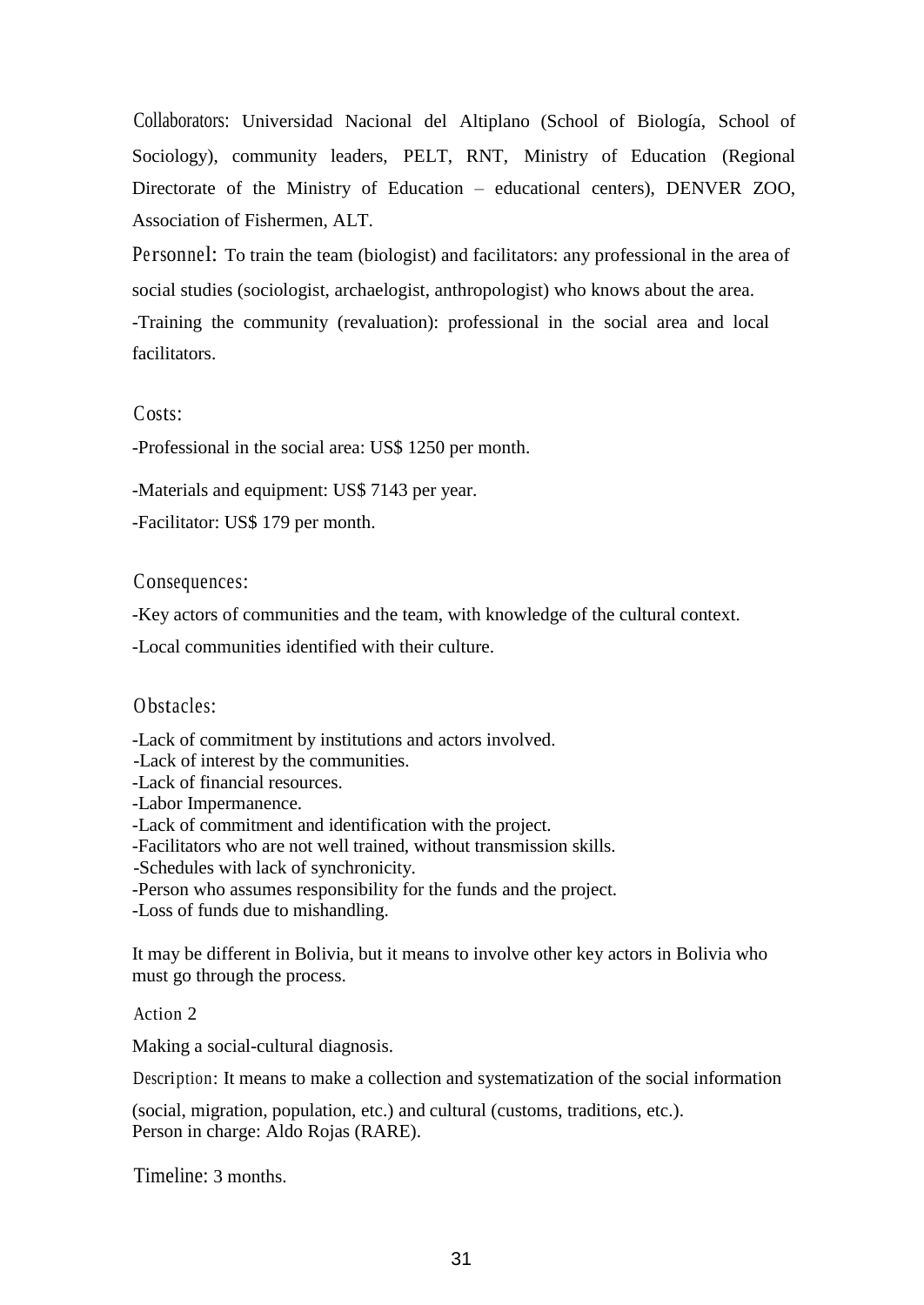Verification Sources: social and cultural diagnosis document, bibliography collection,

polls, and others.

Collaborators: Universidad Nacional del Altiplano (social), community leaders, PELT, National Reserve of Titicaca, INET, educational centers, ALT.

Personnel: community authorities, statistics professional, professional in the social area, assistants.

Costs: US\$ 3571/ 3 months for all expenses.

Consequences: getting the final social-cultural diagnosis.

Obstacles:

-Lack of updated and available information.

-That collaborating institutes fail to comply with their commitments.

-Communities not collaborating.

#### PROBLEM<sub>2</sub>

Failure to know the problem by the local population and other social actors.

GOAL

To encourage a more sensitive awareness by the different local and external actors (tourists, politicians, cities, etc.), and by institutions (private and state-owned) in respect to the problems of Lake Titicaca's frog.

Action 1

To design, implement, and assess a formal and informal education program for conservation of the frog.

Description: This program should have specific sub-programs in order to work with different social actors of the community, such as children and adults, schools, tourists, universities, university students, and other actors. This program will intersect topics related to water, contamination, weather changes, conservation, and biodiversity, use of resources, cultural valorization, and others.

Persons in charge: Doris Rodriguez, Jaime Garcia, Solanhs Pinto, Aldo Rojas.

Timeline: permanent, after the second year.

Verification Sources: workshops, education documents, assessments, fotographic records, videos, reports.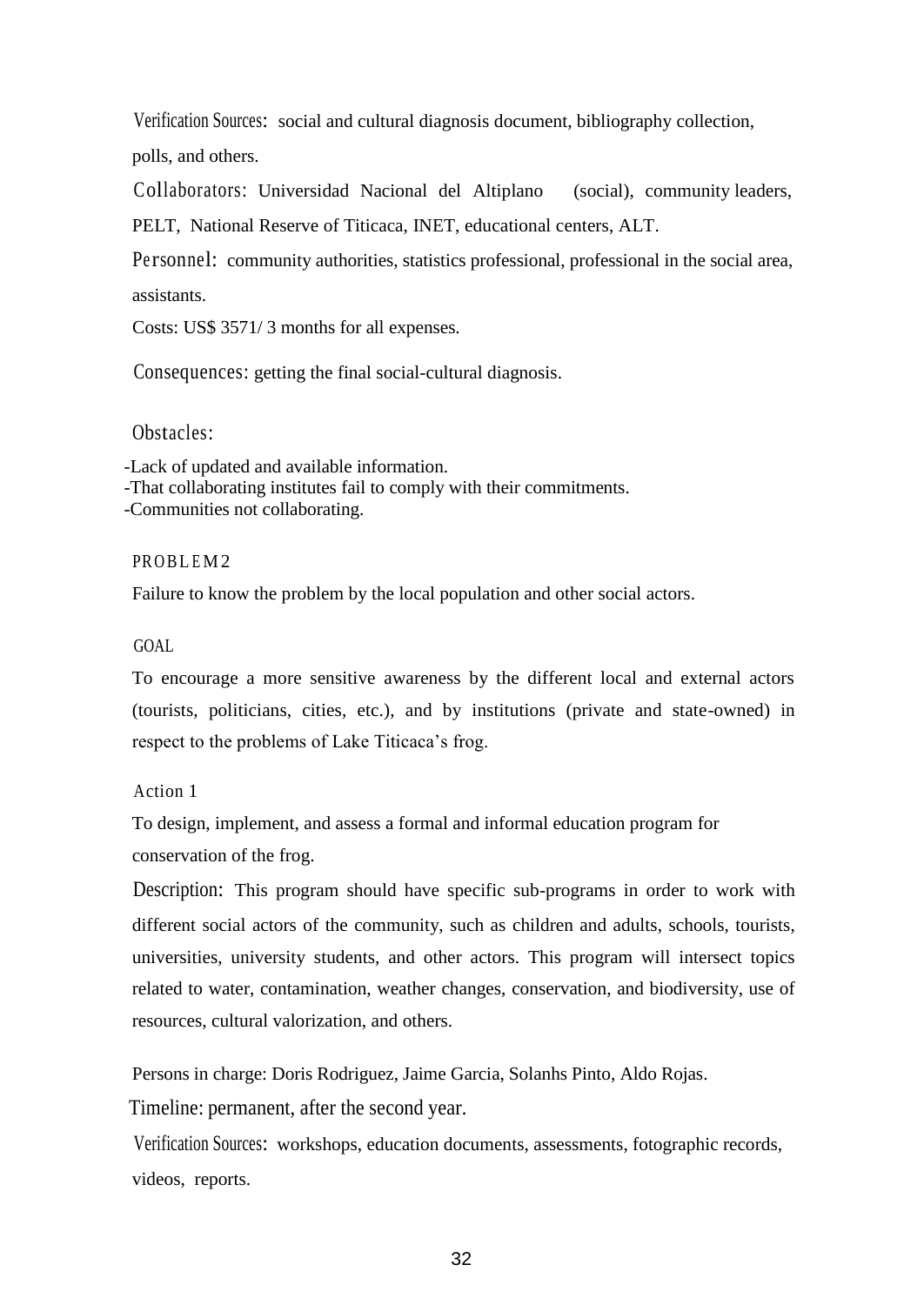Collaborators: Forest and Wildlife Directorate, Universidad Nacional del Altiplano (school of biology, education), community leaders, PELT, Titicaca's National Reserve, Ministry of Education (Regional Directorate of the Ministry of Eucation- educational centers), DENVER ZOO, Huachipa Zoo, ALTA, San Marcos University, Universidad Peruana Cayetano Heredia, RARE, Puno Province Municipality- SEDAPAL technical office, ANA, Ministry of Education, national curriculum plan and PER program.

-Personnel:

-Facilitators of Communities.

-Biologists. -Teachers. -Graphic Designer.

-Drawing Artist.

Costs:

-For each hired Professional: US\$ 1250 per month. -Materials and equipment: US\$ 21429 to US\$ 25000 per year for 6 provinces. -Facilitator: US\$ 179 per month.

Consequences:

- Communities and the education workteam work together exchanging ideas and knowledge to sensitize and raise people's awareness on the frog's problem in order to preserve it.

- Different social actors, who are informed, sensitive and aware (this involves a change in their way of thinking and their attitude) on the problem and condition of Lake Titicaca's frog.

Obstacles: -Lack of interest and commitment by the persons involved.

-Difficulty with the language and culture.

-Lack of professionals trained in environmental education and lack of professionals available.

- Lack of financial resources for the execution of education programs incidental to each institution

- Lack of communication and interinstitutional coordination (work overlap).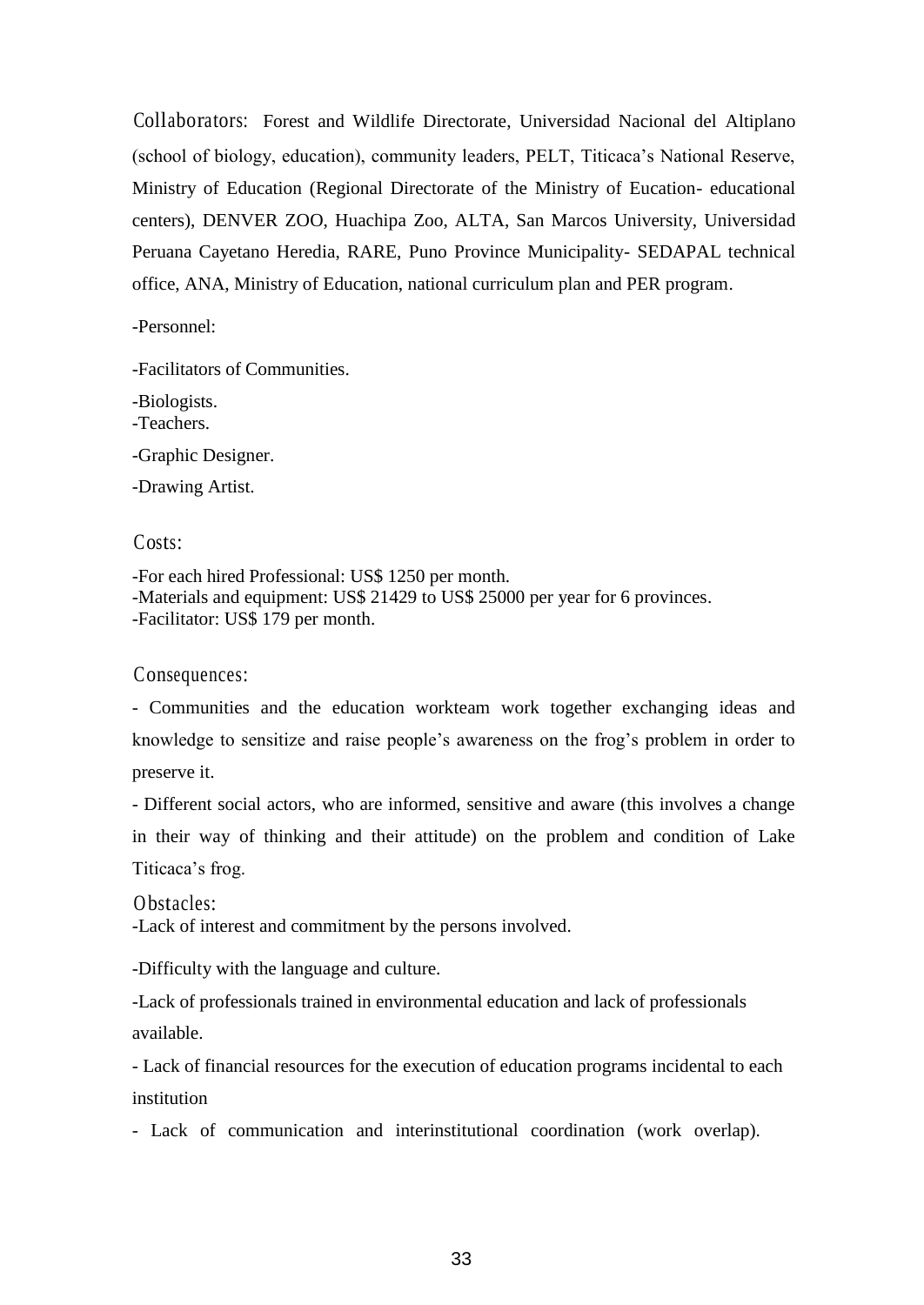Action 2

To design, implement and evaluate massive diffusion campaigns for conservation of the frog.

Description: These campaigns will strengthen the knowledge about the frog, so that it will be positioned locally and in other areas. Using different communication tools such as: mass media, billboards, leaflets, community events, festivals, and others. Persons in Charge: Aldo Rojas and Grover Idme.

Timeline: permanent after the second year.

Verification Sources: events, reports, diffusion materials, polls, photographic record, videos.

Collaborators: Forest and Wildlife Directorate, Universidad Nacional del Altiplano (Biology, Education School), community leaders, PELT, Titicaca National Reserve, Ministry of Education (Regional Directorate of the Ministry of Education – educational centers), DENVER ZOO, Huachipa Zoo, ALT, San Marcos University, Universidad Peruana Cayetano Heredia, RARE, Puno Province Municipality – SEDAPAL technical office, ANA, Mass Media, private companies.

Personnel:

-Facilitators of communities. -Biologists -Teachers. -Graphic designer. -Drawing artist. -Social Communicator. -Social Professional (Sociologist).

Costs:

-For each hired professional: US\$ 1250 per month. -Materials and equipment: from US\$ 21429 to US\$ 25000 per year for 6 provinces. -Facilitator: US\$ 250 per month.

Consequences:

- To cause different social actors to become aware of the species' problems.

-To cause a change in behavior and attitude in different social actors in favor of the conservation of the species.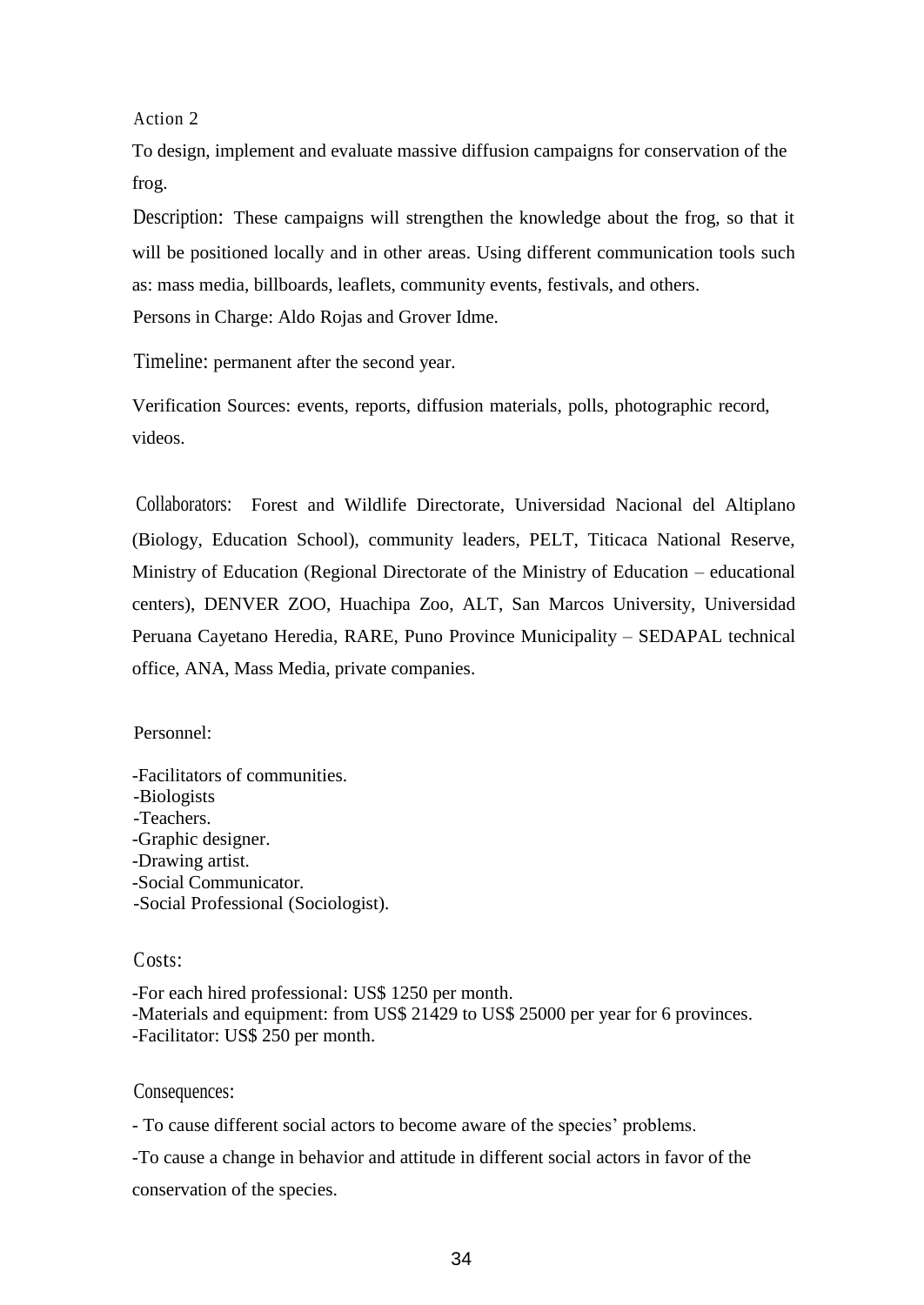-To establish strategic alliance for the next 5 years to give continuity to the diffusion campaign, by raising financial resources to cause the campaign to be self-sustainable.

#### Obstacles:

-Lack of interest and commitment of those involved in the project.

- Difficulty with language and culture.

-Lack of trained professionals.

-Limited flow of financial resources for execution of diffusion campaigns. -Lack of communication and coordination among institutions (work overlap) -Inadequate diffusion tools.

PROBLEM 3 Social-Economic Level.

### GOAL

To know, reinforce, propose, and launch economic alternatives to the frog extraction, which contribute to improve the life conditions of the local population of Lake Titicaca.

Action 1 To make a social and economic diagnosis.

Description: It means to collect and systematize social and economic information (social, migration, population, etc.) of the communities. This is to map out intervention areas in order to generate strategic alliance with other institutions to improve life quality.

Person in charge: Dante Choquehuanca.

Timeline: three months for the first year.

Verification Sources: Social and economic diagnosis document, bibliographic collection, polls, and others.

Collaborators: Universidad Nacional del Altiplano (social- economic), community leaders, PELT, Titicaca National Reserve, INEI, educational centers, ALT.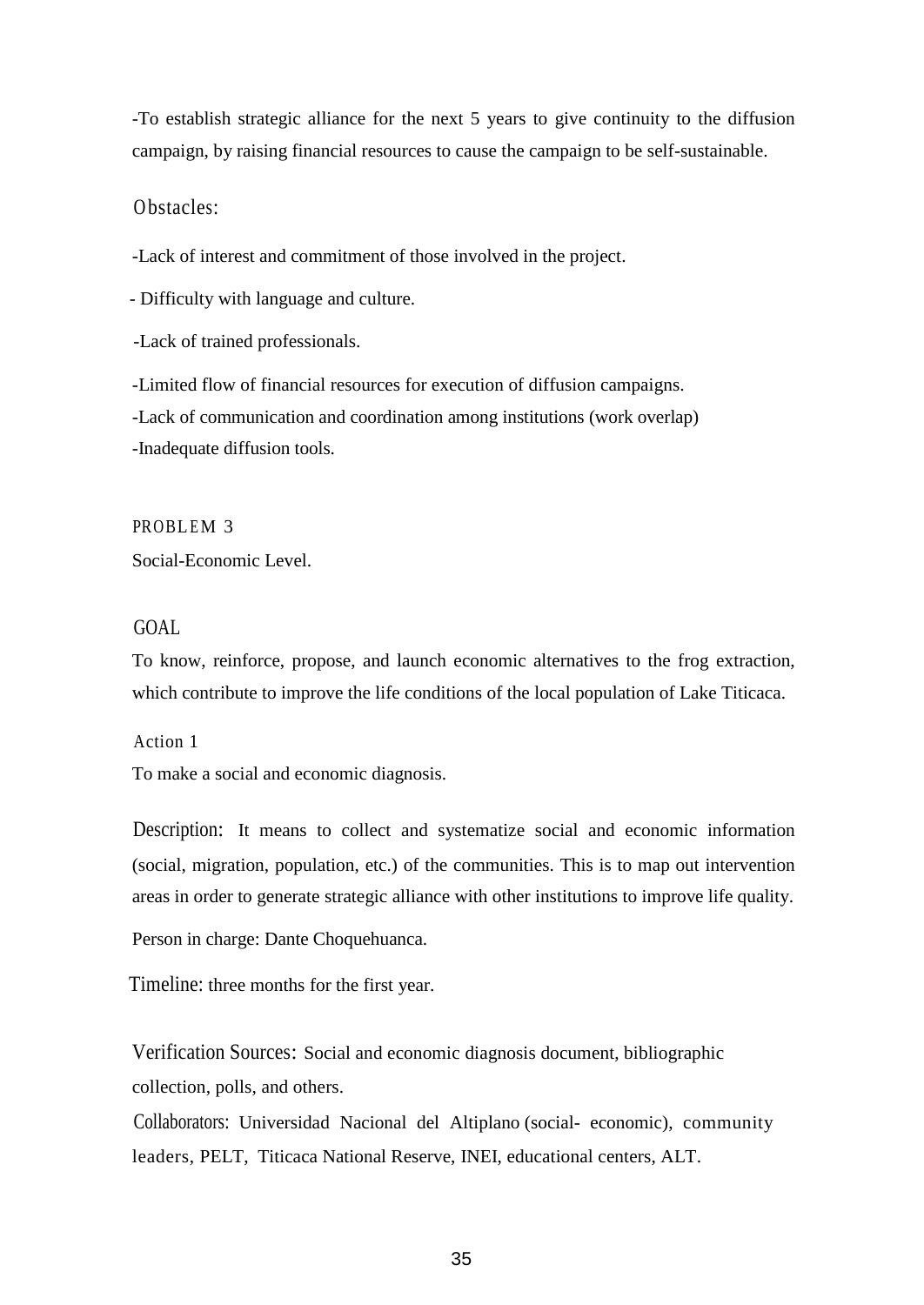Pe rsonnel: community authorities, statistics professional, social area professional, economist professional, assistants. Costs: US\$ 3571/ 3 months for all expenses.

Consequences:

-Getting the final social-economic diagnosis.

-Identify possible strategic allies.

Obstacles:

-Lack of available updated information. -That collaborating institutions fail to comply with their commitments -Communities not cooperating.

Action 2

To establish strategic alliances with key identified institutions.

Description: Meetings will be held with the key institutions identified above, in order to propose, reinforce and boost the generation of economic alternatives for local communities, expressed in agreements.

Persons in charge: Dante Choquehuanca and Buenaventura Carpio.

Timeline: permanent for 5 years.

Verification Sources: agreements, minutes of meetings, reports, bibliographical record, videos.

Collaborators:

-All institutions that are prioritized and identified in the diagnosis.

-Community Authorities.

Personnel: -Technical team.

Costs:

-Logistic expenses: US\$ 1786 soles/ year.

- The support we may provide will be according to the economic strategies that are established with institutions involved.

Consequences:

- To improve the economy of the communities in the region through economic alternatives without endangering the frog's population.

-To establish and maintain good and proper relations among institutions and with communities.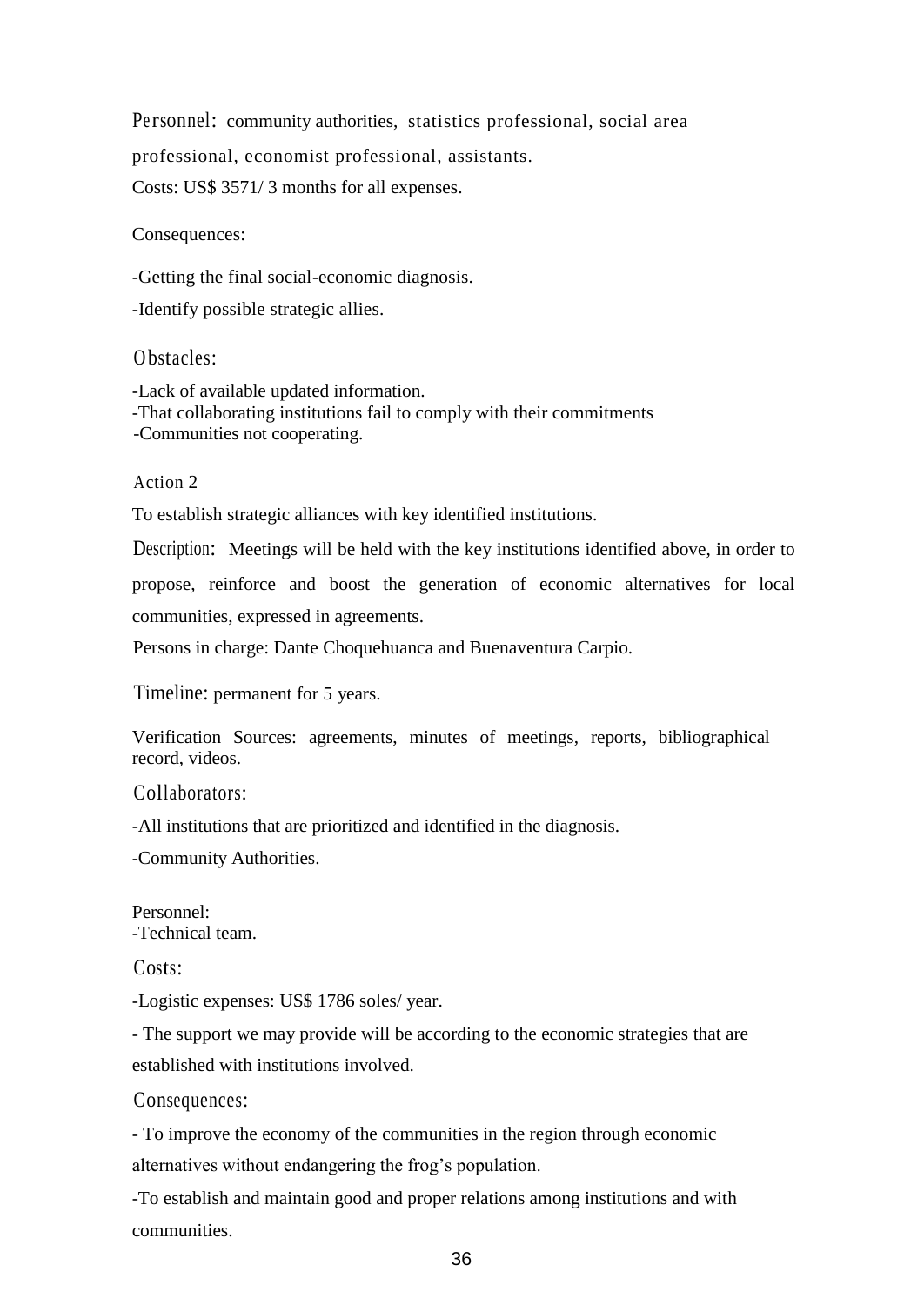# Obstacles:

-Lack of interest and commitment by the parties involved.

-That economic alternatives may fail for some reason.

-Limited flow of financial resources for execution of alternatives.

-Conflicts in making and complying with established policies and regulations.

-Absence of alternative resources in the communities.

-Lack of a counterpart on our side for negotiating agreements.

#### PROBLEM 4

Limited communication between institutions and communities.

# GOAL

To identify limitations and strengthen communication at a community level and among institutions.

## Action 1

To make a survey of social networks.

Description: To develop a survey of social networks to enable us to identify limitations between institutions and communities. For that purpose, a team specialized on this topic will be hired. Some of elements will be obtained from the diagnosis performed.

Persons in charge: Nicañor Bravo and Aldo Rojas.

Timeline: first year and working together with the diagnosis team.

Verification Sources: documents, reports, photographs.

Collaborators: Universidad Nacional del Altiplano (professional in social studies), community leaders, PELT, Titicaca National Reserve, INEI, educational centers, ALT. Personnel: community authorities, a statistics professional, a professional in social studies, an economist, assistants.

#### Costs:

-Logistic expenses: US\$ 3571/ 3 months for all expenses. Consequences: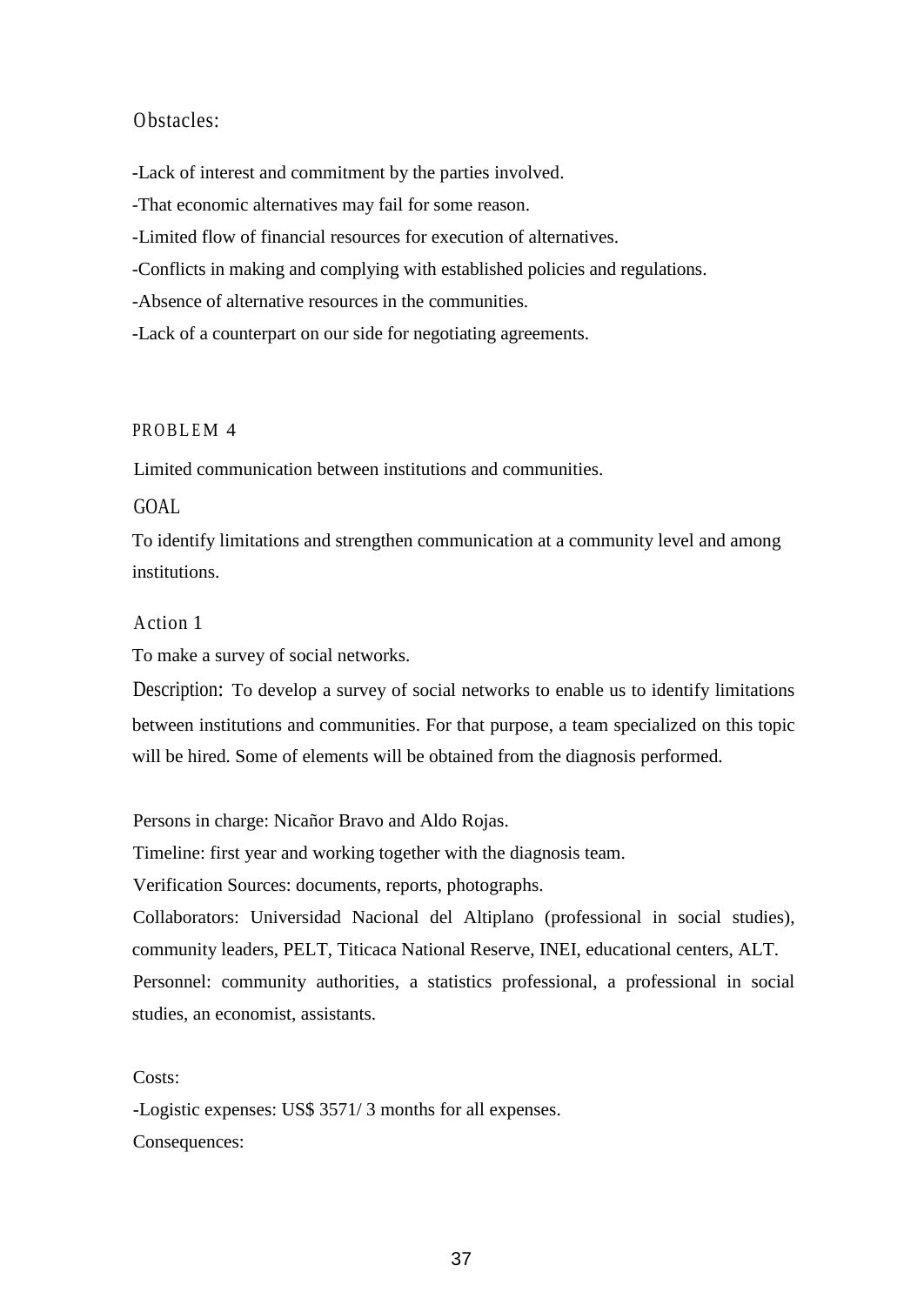-To identify limitations and communication strategies to work with institutions and communities.

Obstacles:

-To fail to properly identify limitations and communication strategies.

-Lack of collaboration by communities and institutions.

Action 2

To design and implement a communication strategy.

Description: such communication strategy will be used to strengthen and improve communication at the level of communities and among institutions. Also, it will become a tool for the work team facilitating the strategic alliances, and their work with communities, and provide the team with internal communication tools.

Person in charge: Buenaventura Carpio

Timeline: 1 year.

Verification Sources: report, events, photos.

Collaborators: Universidad Nacional del Altiplano (Biology school, Sociology school), community leaders, PELT, Titicaca National Reserve, Ministry of Education (Regional Directorate of the Ministry of Education – educational centers), DENVER ZOO, ALT Personnel:

-Professional in social studies.

-Work team.

Costs:

For each professional of the work team: US\$ 1250 per month.

-Materials, equipment, logistic: US\$ 7143 soles per year.

Consequences:

-To have implemented and identified communication strategies for communities and institutions.

-To optimize communication levels interinstitutionally and among communities.

# Obstacles:

-Lack of skill in implementing the strategy by the technical team.

-That communities and institutions do not become interested in the same.

-Tools that are not applicable.

-Logistic delays in communication.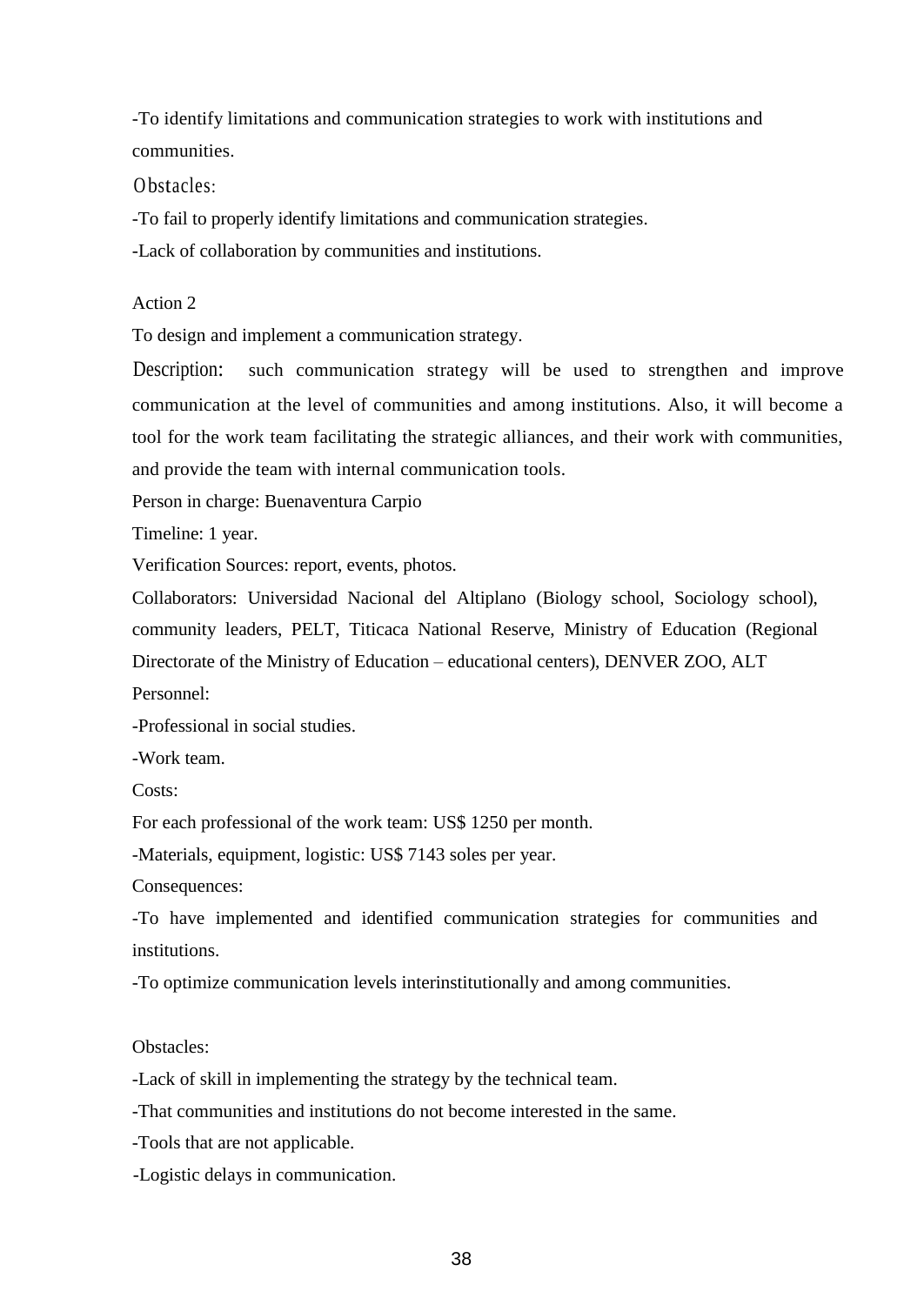# **Lake Titicaca's Frog (***Telmatobius culeus***) Conservation Strategy Workshop**

# **FINAL REPORT**

**Bioscience School Universidad Nacional del Altiplano Puno, Peru.**

**December 13-15, 2010**

**Section IX Group report Captivity breeding**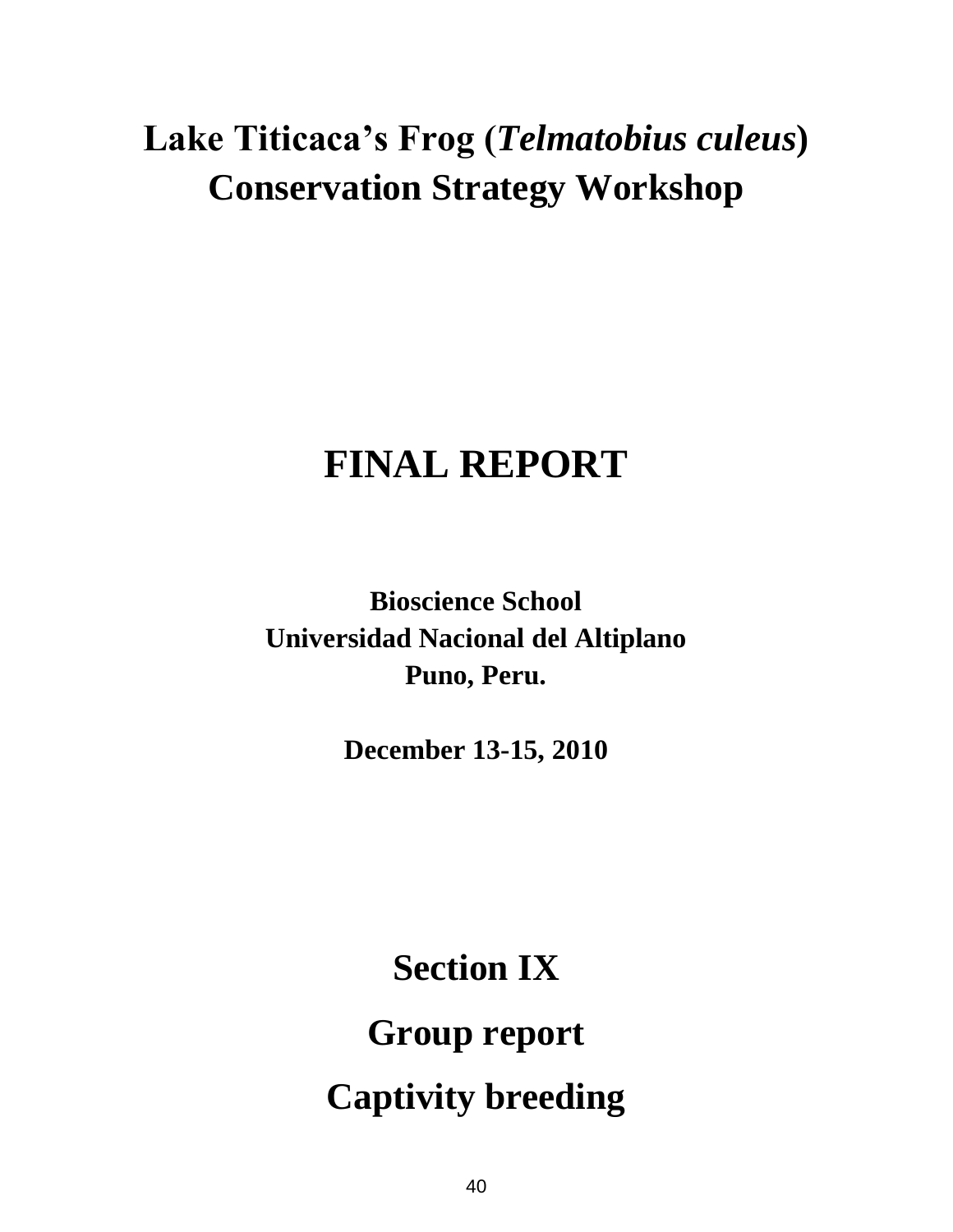## GROUP 2: Captivity Breeding

# Members

Lizette Bermúdez Arturo Muñoz David Velezría Jeremy Choque Rodríguez Tom Weaver Rodolfo Mesa Deli Américo Hanco Ccopa

# PROBLEM 1.

Lack of an adequate taxonomic review.

# GOAL To correctly identify the species.

Action 1

Collection of genetic samples.

Persons in charge: Thomas Weaver, Arturo Muñoz, Roberto Elías

Timeline: September 2011-September 2012.

Measurable variable: Number of collected samples ready for analysis.

Collaborators: Denver Zoo, Bolivian amphibian initiative, Alcide d'Orbigny Museum of Natural History. Personnel and time required: 6 persons. Costs per year: \$4000. Consequences: material available for genetic tests.

Obstacles: Permits not obtained, social problems in the area.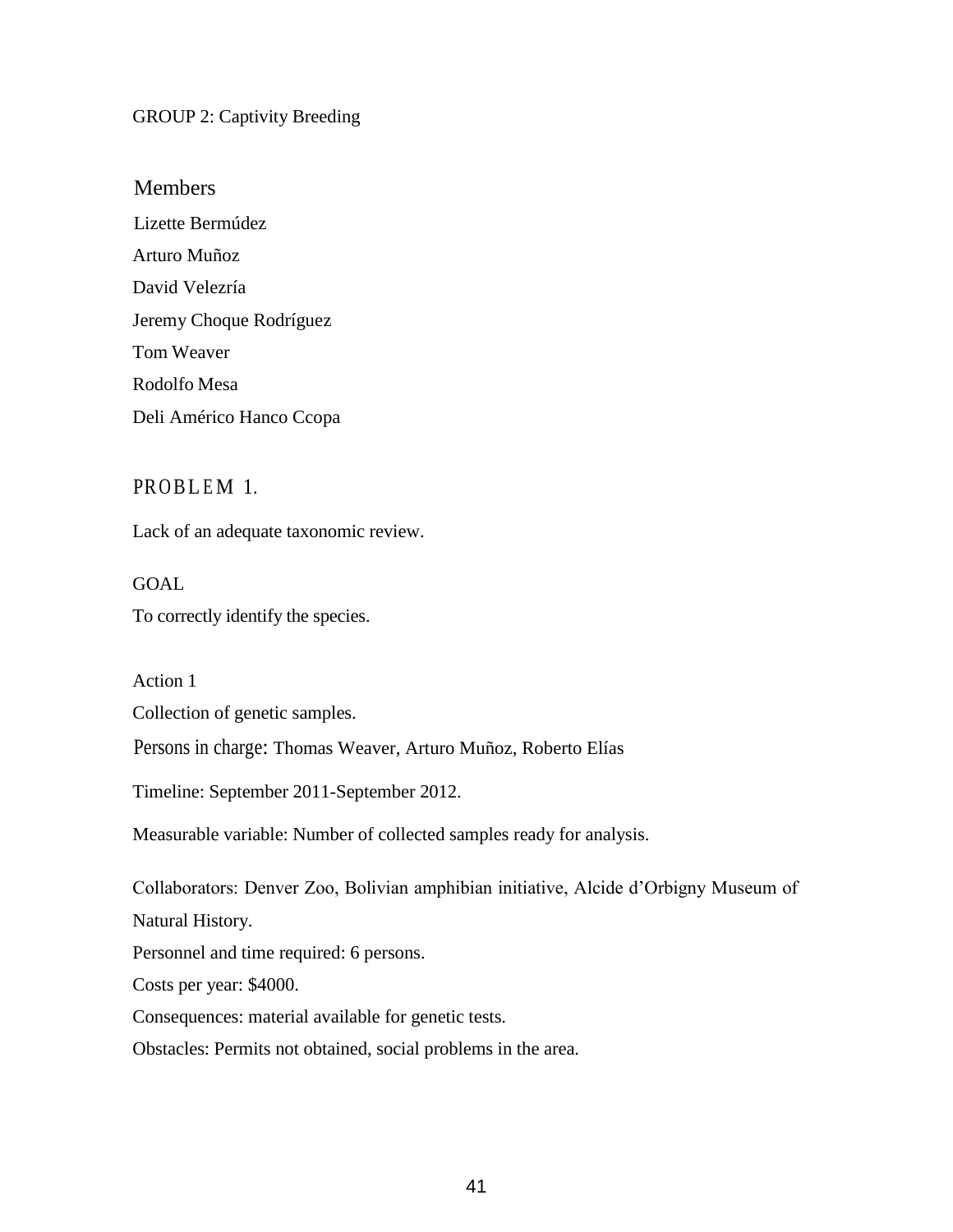Use of genetic techniques with taxonomic purposes.

Persons in charge: Thomas Weaver, Arturo Muñoz, Roberto Elías.

Timeline: January 2012 – March 2012.

Measurable variable: Number of genetic sequences.

Collaborators: Universidad Peruana Cayetano Heredia, Denver Zoo, Bolivian amphibian

initiative, Alcide d'Orbigny Museum of Natural History.

Personnel and time required: two persons, three months.

Costs per year: \$4000.

Consequences: correct identity of the species or the group of species in the zone.

Obstacles: Export permits.

#### PROBLEM 2

Lack of information on the Natural History of the species (habitat, reproduction, bioecology, ethology, food, nutrition, and demographics).

#### GOAL 1

To increase and consolidate Natural History information.

#### Action 1

Establishing a virtual library.

Persons in charge: Thomas Weaver, Arturo Muñoz, Roberto Elías, Noemi Sanca Cruz

Timeline: January 2011 – July 2016.

Measurable variable: number of publications in the virtual library.

Collaborators: Denver Zoo, Universidad Nacional del Altiplano, Alcide d'Orbigny Museum of Natural History, Durrell Wildlife Trust, Museum of Natural History (UNMSM), Ornithology and Biodiversity Center (CORBIDI).

Personnel and time required: two to six months.

Costs per year: \$250.

Consequences: information accessible to specialists.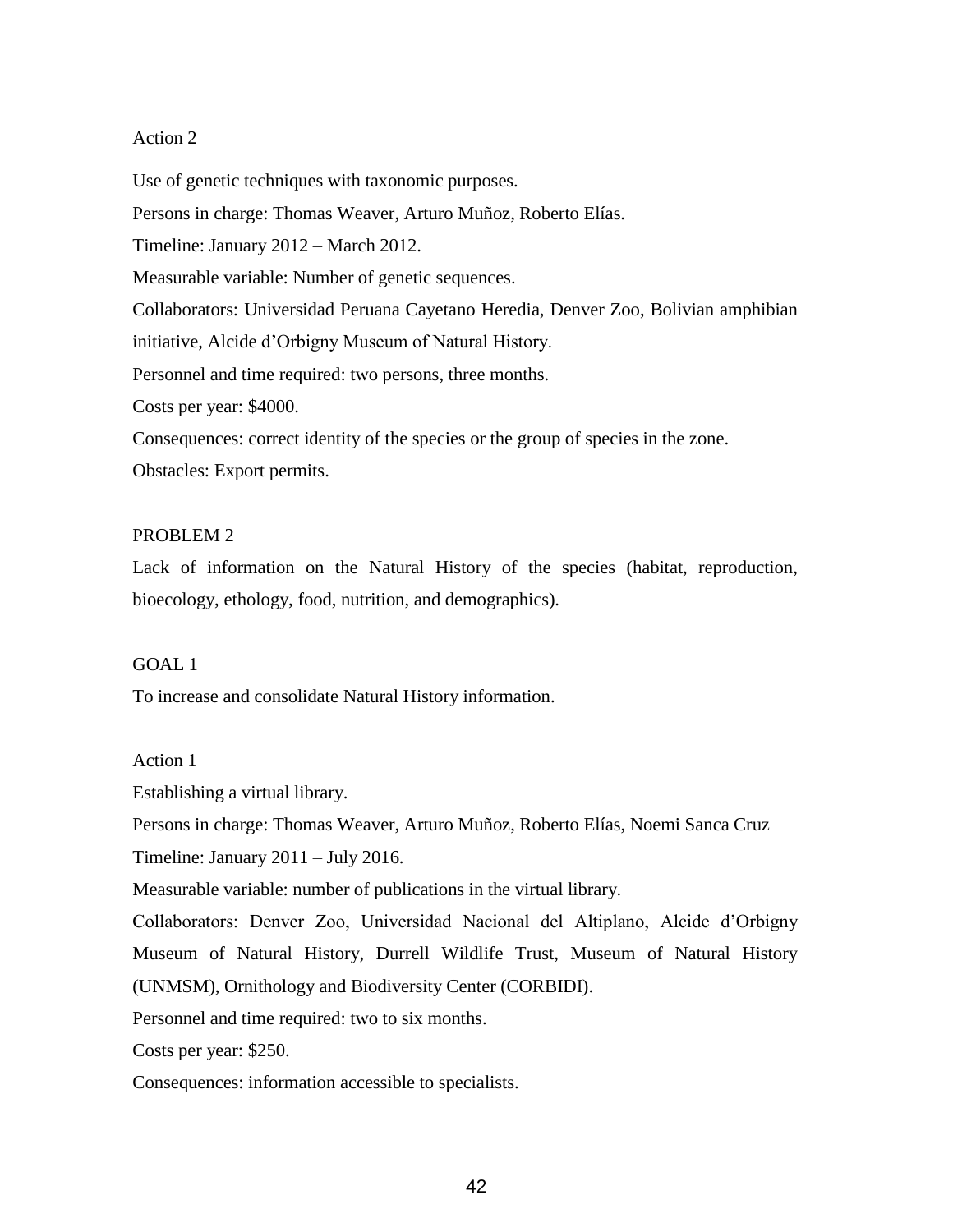#### Obstacles:

An inadequate coordination, lack of access to publications or works.

#### Action 2

To check works already performed, and priorization of works to be performed.

Persons in charge: Thomas Weaver, Arturo Muñoz, Roberto Elías.

Timeline: January 2011 – December 2016, continued work.

Measurable variable: list of research priorities.

Collaborators: Denver Zoo, Universidad Nacional del Altiplano, Bolivian amphibian initiative, Alcide d'Orbigny Museum of Natural History, Durrel, Museum of Natural History (UNMSM), CORBIDI, Universidad Peruana Cayetano Heredia (UPCH).

Personnel and time required: two persons, six months.

Costs per year: \$200.

Consequences: There will be research priorities on the species as needed.

Obstacles: not to have all of the information, lack of sufficient coordination.

# Action 3

Compilation of data through field surveys.

Persons in charge: Thomas Weaver, Arturo Muñoz, Roberto Elías.

Timeline: September 2011 – September 2016.

Measurable variable: Publications in respect to the topic and reports.

Collaborators: Denver Zoo, Universidad Nacional del Altiplano, Bolivian amphibian initiative, Alcide d'Orbigny Museum of Natural History, Durrell, Universidad Peruana Cayetano Heredia.

Personnel and time required: 6 persons, 5 years.

Costs per year: \$8000.

Consequences: There will be relevant information on the natural history of the species. Obstacles: Permits not obtained, social problems in the area.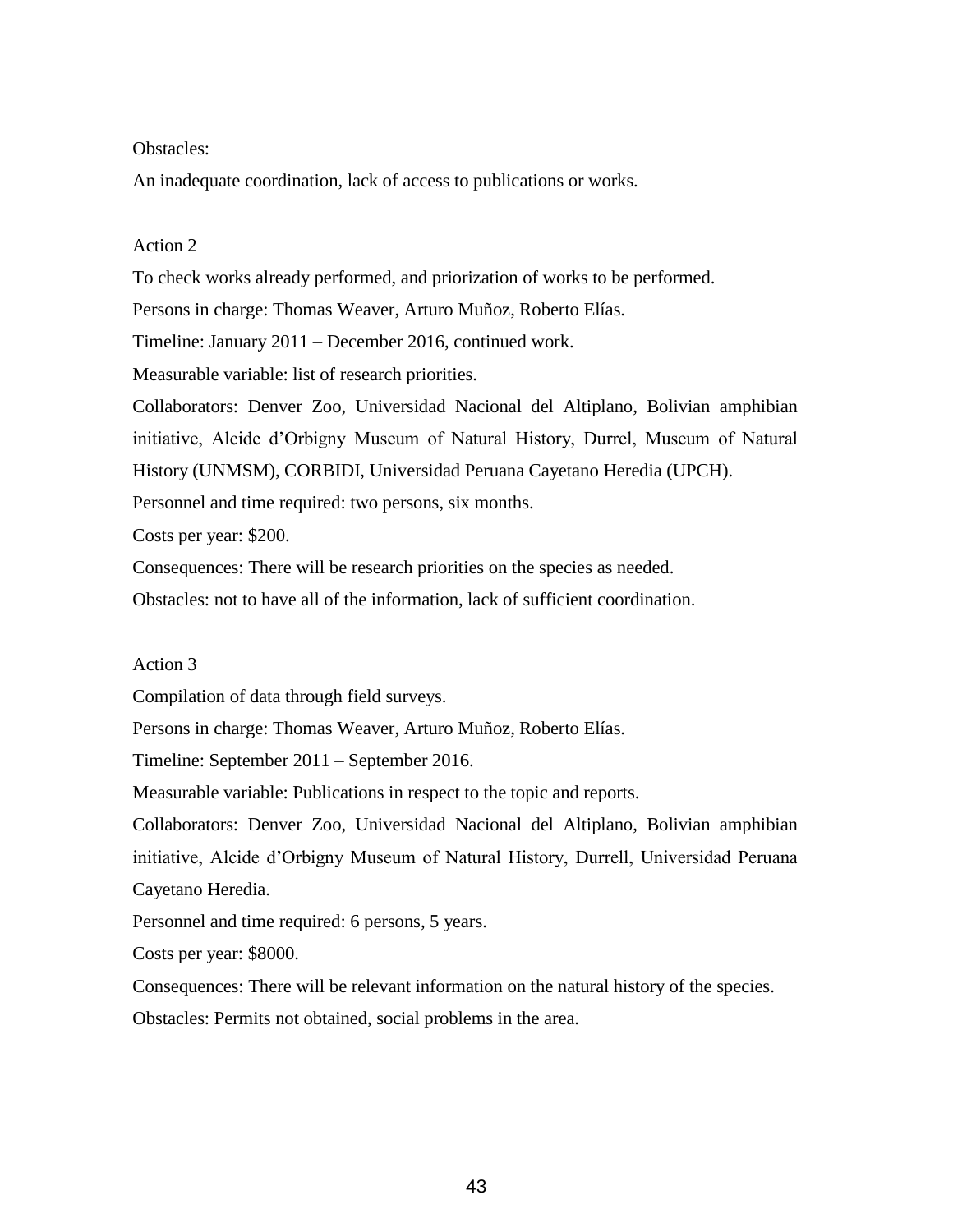## GOAL 2

To have available demographic information of the species.

#### Action 1

To create a matrix for compilation of data on the demographics of the species.

Persons in charge: David Velezvia, Arturo Muñoz.

Timeline: January-July 2011.

Measurable variable: Designed and operative matrix.

Collaborators: Denver Zoo, Universidad Nacional del Altiplano, Bolivian amphibian initiative, Alcide d'Orbigny Museum of Natural History, Durrell, Universidad Peruana Cayetano Heredia.

Personnel and time required: two persons, six months.

Costs per year: \$500.

Consequences: To have a tool to handle updated data on the demographics of the species. Obstacles: Lack of sufficient coordination of the work team.

#### Action 2

To compile and update a matrix on the demographics of the species.

Persons in charge: David Velezvia, Arturo Muñoz, Tom Weaver

Timeline: January 2011 – July 2016.

Measurable variable: Matrix filled out.

Collaborators: Denver Zoo, Universidad Nacional del Altiplano, Bolivian amphibian initiative, Alcide d'Orbigny Museum of Natural History, Durrell, Universidad Peruana Cayetano Heredia.

Personnel and time required: two persons, five years.

Costs per year: \$500.

Consequences: To have a tool available to handle updated data on the demographics of the species.

Obstacles: Lack of sufficient coordination by the work team.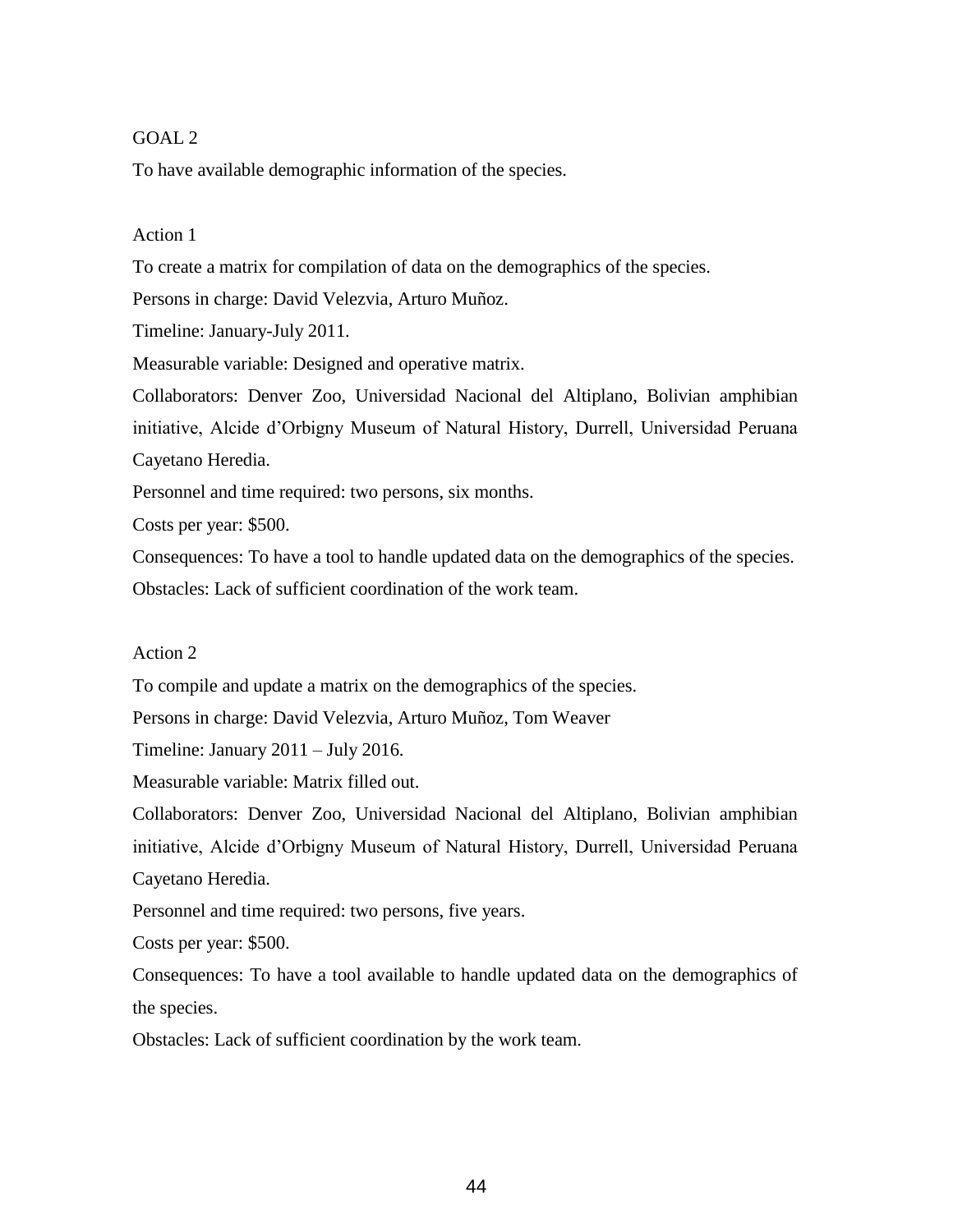#### PROBLEM 3

Lack of experience in captivity breeding of the species and limited exchange of experiences and scientific information related to captivity breeding.

#### GOAL

To increase and consolidate information and captivity breeding experiences.

#### Action 1

To create and update a webpage related to the species.

Person in charge: Tom Weaver.

Timeline: January 2011 – July 2016.

Measurable variable: online page.

Collaborators: Denver Zoo, Huachipa Zoo Park, Bolivian amphibian initiative.

Personnel and time required: 4 persons, five years.

Costs per year: \$500.

Consequences: Updated and accessible information about the species.

Obstacles: availability of data to put up on the web.

#### Action 2

To create a group of specialists.

Person in charge: Tom Weaver.

Timeline: January 2011 – July 2016

Measurable variable: Online page.

Collaborators: Denver Zoo, Huachipa Zoo Park, Bolivian amphibian initiative.

Personnel and time required: 4 persons, five years.

Costs per year: \$500.

Consequences: updated and accessible information about the species.

Obstacles: lack of interest of the people to participate in a group.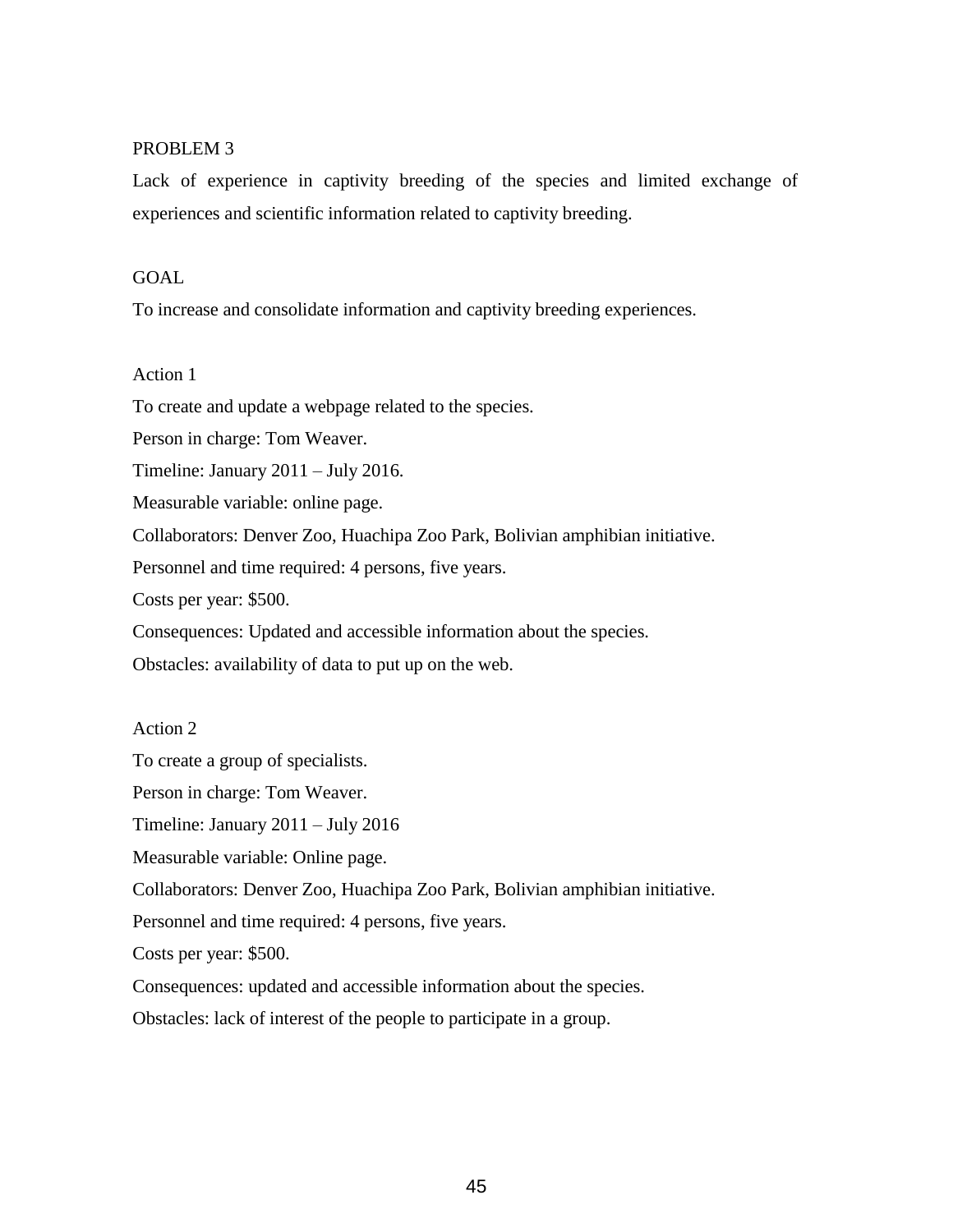#### PROBLEM 4

Lack of training

## GOAL

To propose training programs

#### Action 1

To implement training courses.

Persons in charge: Lizette Bermúdez, Tom Weaver, Arturo Muñoz, Roberto Elías

Timeline: January 2011 – July 2016.

Measurable variable: training courses.

Collaborators: Denver Zoo, Universidad Nacional del Altiplano, Bolivian amphibian initiative, Alcide d'Orbigny Museum of Natural History, Durrell, Universidad Peruana Cayetano Heredia, Huachipa Zoo Park.

Personnel and time required: 4 persons, 5 years.

Costs per year: \$10000.

Consequences: Trained personnel able to work in captivity breeding of the species.

Obstacles: Insufficient funds, specialists not present in the course.

#### Action 2

Professional exchange.

Persons in charge: Arturo Muñoz, Lizette Bermúdez, Tom Weaver, Roberto Elías.

Timeline: January 2011 – July 2016.

Measurable variable: persons trained in captivity breeding.

Collaborators: Denver Zoo, Universidad Nacional del Altiplano, Bolivian amphibian initiative, Alcide d'Orbigny Museum of Natural History, Universidad Peruana Cayetano Heredia, Huachipa Zoo Park.

Personnel and time required: 4 persons, 5 years.

Costs per year: (Latin America: \$1500) (USA, UK, \$5000).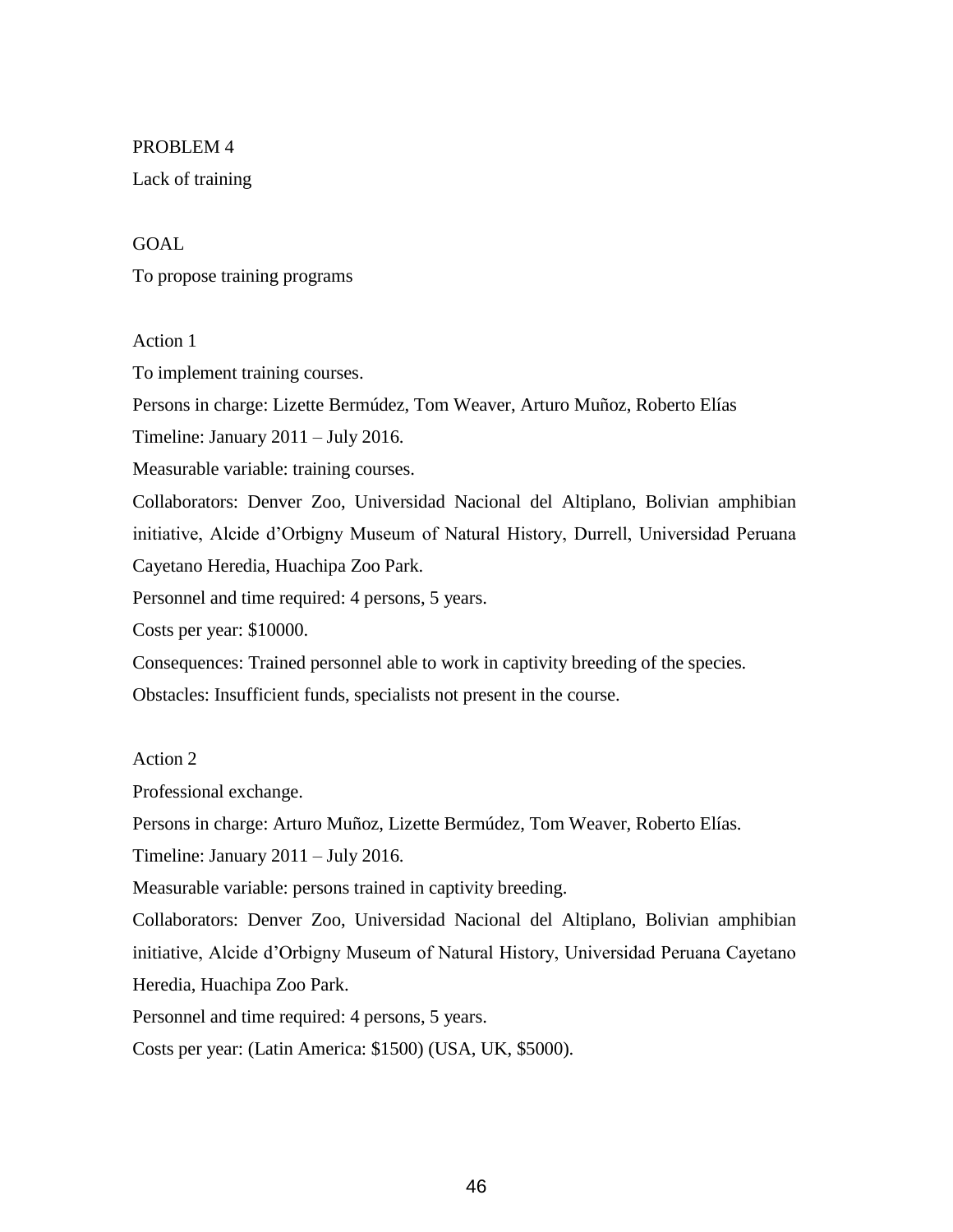Consequences: Trained personnel able to work in captivity breeding of the species. Obstacles: insufficient funds.

#### PROBLEM 5

Restricted economic support and technology.

### GOAL

To raise national and international cooperation funds.

# Action 1

To create a directory of possible financing sources. Persons in charge: Tom Weaver, Richard Reading. Timeline: January 2011 – July 2016. Measurable variable: Directory that is created and accessible. Collaborators: Denver Zoo. Personnel and time required: 3 persons for 5 years. Costs per year: \$100. Consequences: bigger funds for captivity breeding. Obstacles: lack of coordination of the work team.

Action 2

To apply for financings. Persons in charge: Richard Reading, Meghan Rubinstein. Timeline: January 2011 – July 2016. Measurable variable: Funds obtained for the project. Collaborators: Denver Zoo, Bolivian amphibian initiative. Personnel and time required: 3 persons for 5 years.

Costs per year: \$200.

Consequences: accessible funds to implements projects.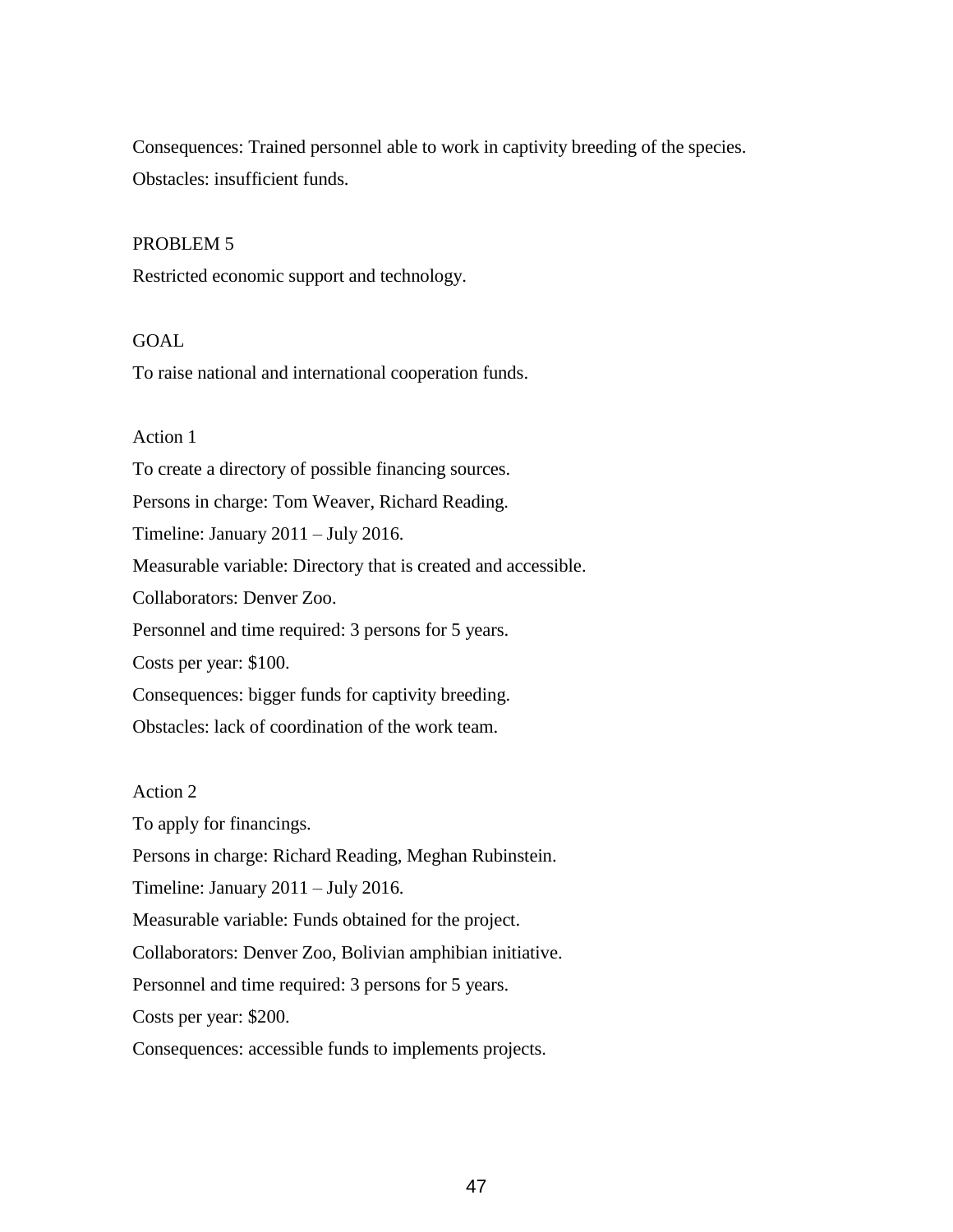Obstacles: inability to apply for funds.

# Action 3

To develop strategies for sustainability of the project. Persons in charge: Lizette Bermúdez, Matt Herbert. Timeline: January 2011 – July 2016. Measurable variable: number of applied strategies. Collaborators: Denver Zoo, Bolivian amphibian initiative, Huachipa Zoo Park (PZH). Personnel and time required: 4 persons for 5 years. Costs per year: there are no direct costs. Consequences: Funds available for the breeding project. Obstacles: Insufficient capital to implement.

# PROBLEM 6

Lack of protocols for captivity breeding (quarantine, handling, health, necropsy)

# GOAL

To develop and standardize protocols for captivity breeding of the species.

# Action 1

Compilation of captivity breeding information of the species. Persons in charge: Arturo Muñoz, Lizette Bermúdez, Tom Weaver, Roberto Elías. Timeline: January 2011 – July 2016. Measurable variable: Compiled information on captivity breeding. Collaborators: Denver Zoo, Bolivian amphibian initiative, Alcide d'Orbigny Museum of Natural History, Durrell, Universidad Peruana Cayetano Heredia, Huachipa Zoo Park. Personnel and time required: 4 persons for 5 years. Costs per year: included in the website.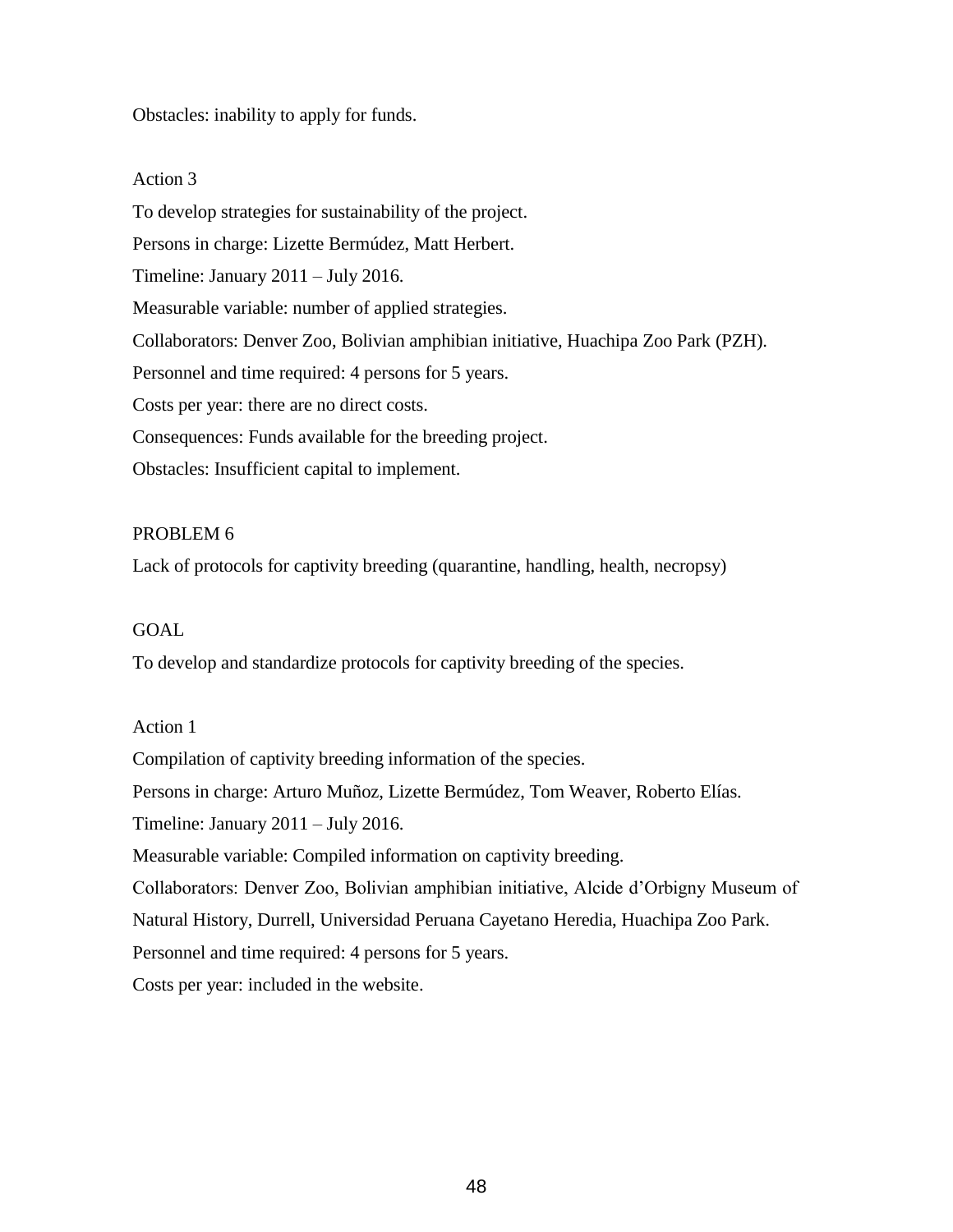Consequences: Compiled information on captivity breeding. Obstacles: Lack of coordination, information not accessible.

## Action 2

Development of standardized manuals for captivity breeding of the species. Persons in charge: Arturo Muñoz, Lizette Bermúdez, Tom Weaver, Roberto Elías. Timeline: January 2011 – July 2016. Measurable variable: Information published on captivity breeding. Collaborators: Denver Zoo, Bolivian amphibian initiative, Alcide d'Orbigny Museum of Natural History, Durrell, Universidad Peruana Cayetano Heredia, Huachipa Zoo Park. Personnel and time required: 4 persons for 5 years. Costs per year: included in the website. Consequences: captivity breeding guide accessible to interested persons. Obstacles: Lack of coordination, information not accessible.

## PROBLEM 7

Difficulty in procedures and permits for captivity breeding.

#### GOAL

To dynamize and speed up procedures and permits within established time frames.

#### Action 1

To hold meetings with competent authorities.

Persons in charge: Jessica Gálvez, Arturo Muñoz, Roberto Elías, Tom Weaver

Timeline: January 2011 – July 2016.

Measurable variable: meetings with authorities.

Collaborators: Denver Zoo, Bolivian amphibian initiative, Alcide d'Orbigny Museum of Natural History, Durrell, Universidad Peruana Cayetano Heredia, Huachipa Zoo Park, Ministry of Agriculture.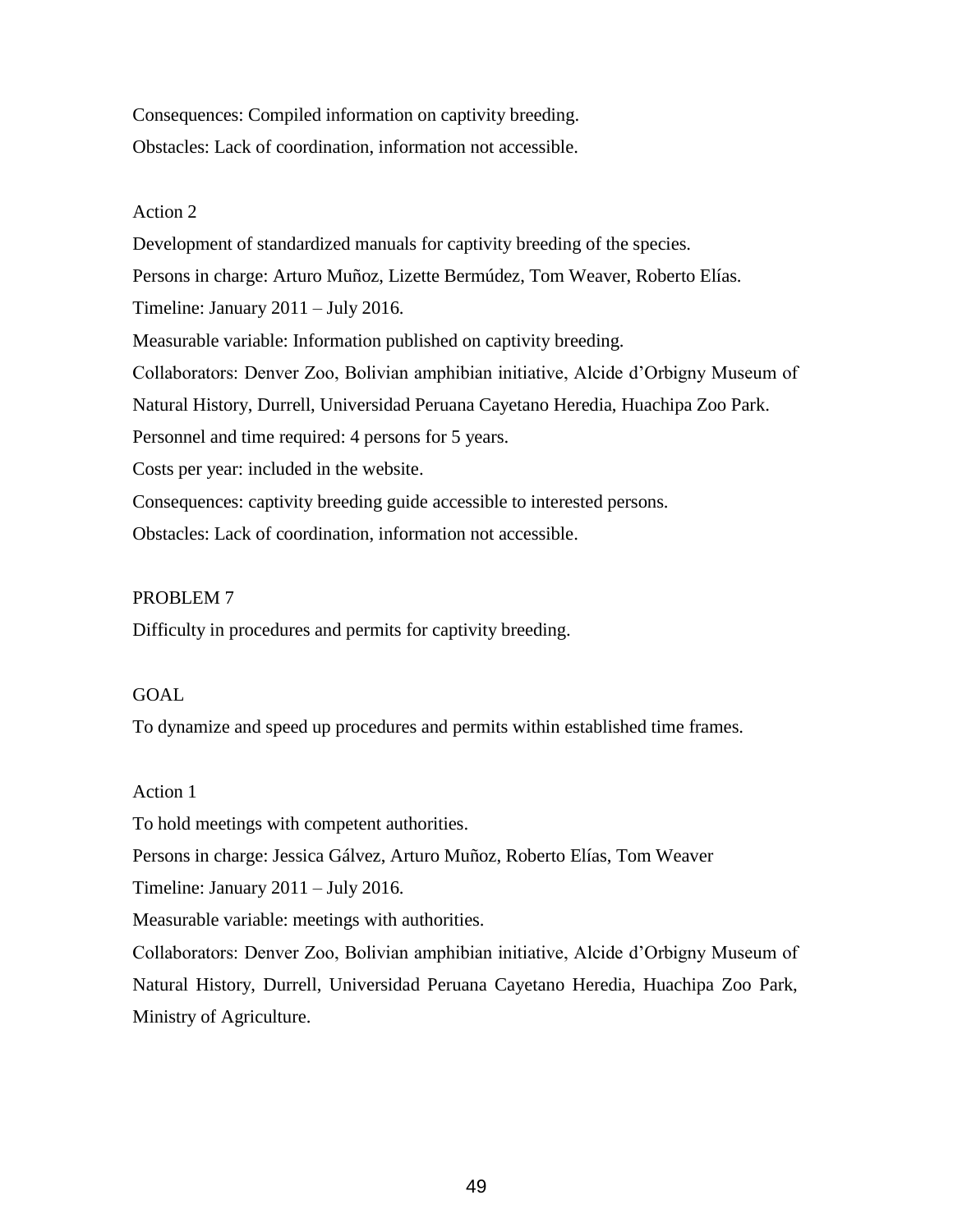Personnel and time required: 2 persons for 5 years.

Costs per year: \$700.

Consequences: meetings held, and authorities informed of the project.

Obstacles: lack of interest by authorities to attend meetings.

#### Action 2

To establish persons responsible to make a follow-up of documents required for permits. Persons in charge: Arturo Muñoz, Lizette Bermúdez, Roberto Elías, David Velezvia. Timeline: January 2011 – July 2016. Measurable variable: persons in charge making follow-up. Collaborators: Bolivian amphibian initiative, Alcide d'Orbigny Museum of Natural History, Universidad Peruana Cayetano Heredia, Huachipa Zoo Park. Personnel and time required: 5 persons, 5 years. Costs per year: \$700 Consequences: constantly monitored procedure. Obstacles: lack of time by those responsible.

# PROBLEM 8

Not knowing the origin of captive individuals.

#### GOAL

To investigate the origin of individuals arriving for captivity.

# Action

To make forms for donation receipt or capture.

Persons in charge: Jessica Gálvez, Roberto Elías.

Timeline: January 2011 – September 2011.

Measurable variable: Printed forms.

Collaborators: Bolivian amphibian initiative, Alcide d'Orbigny Museum of Natural History, Universidad Peruana Cayetano Heredia, Huachipa Zoo Park.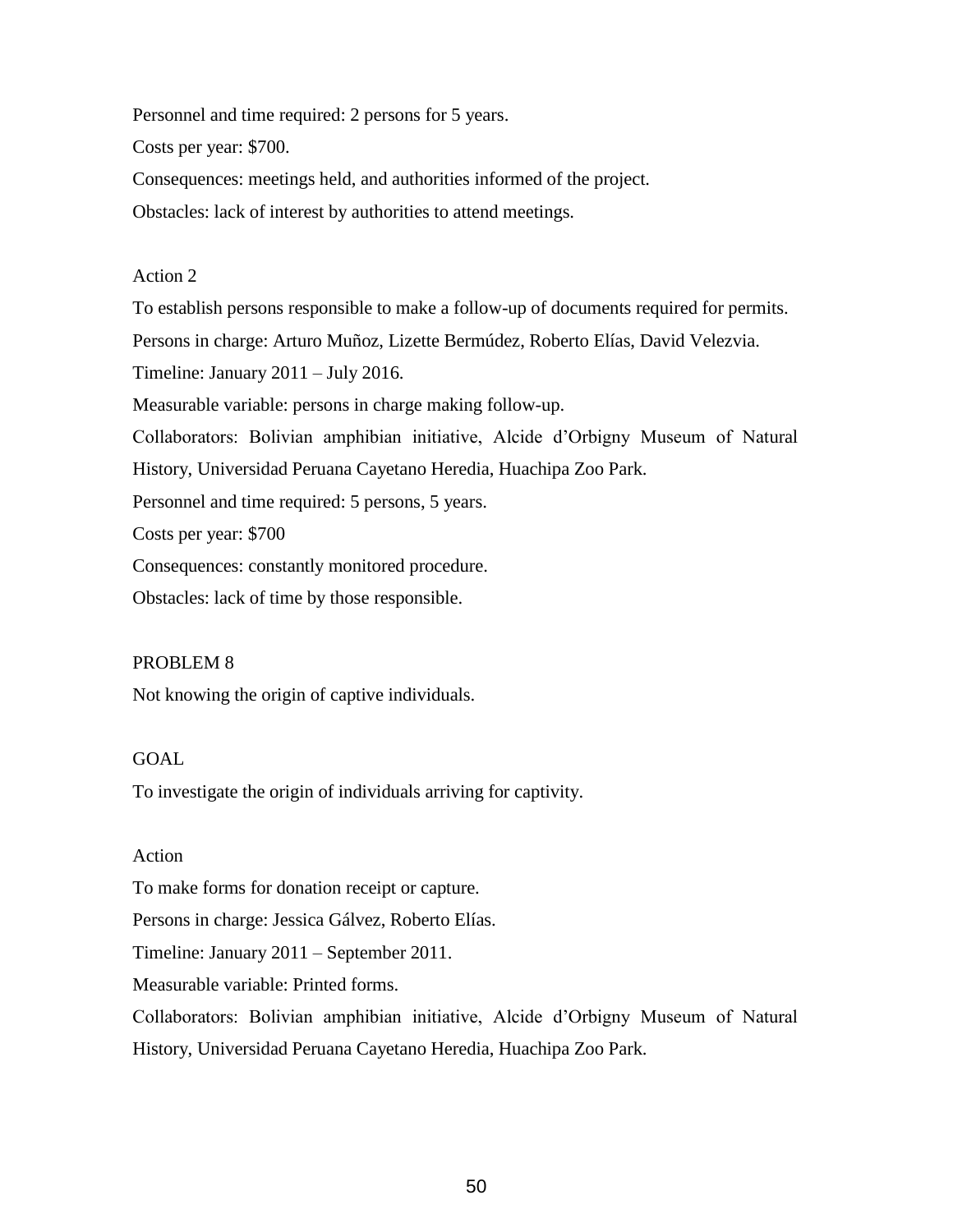Personnel and time required: 4 persons, 6 months.

Costs per year: \$1500.

Consequences: to have information of captured and donated individuals.

Obstacles: coordination problems.

# PROBLEM 9

Problems with possible taming of the species.

# GOAL

To prevent taming of the species in captivity.

# Action

Follow-up of release protocols.

Persons in charge: Arturo Muñoz, Lizette Bermúdez, Tom Weaver, Roberto Elías.

Timeline: January 2011 – July 2016.

Measurable variable: Procedure data taken in the release procedure at each institution.

Collaborators: OSINFOR, Huachipa Zoo Park, Denver Zoo, Universidad Peruana

Cayetano Heredia, DFFS, Durrell, Bolivian amphibian initiative.

Personnel and time required: 4 persons, 5 years.

Costs per year: \$1000.

Consequences: data of release processes preventing taming.

Obstacles: that breeding information is not provided at the different centers.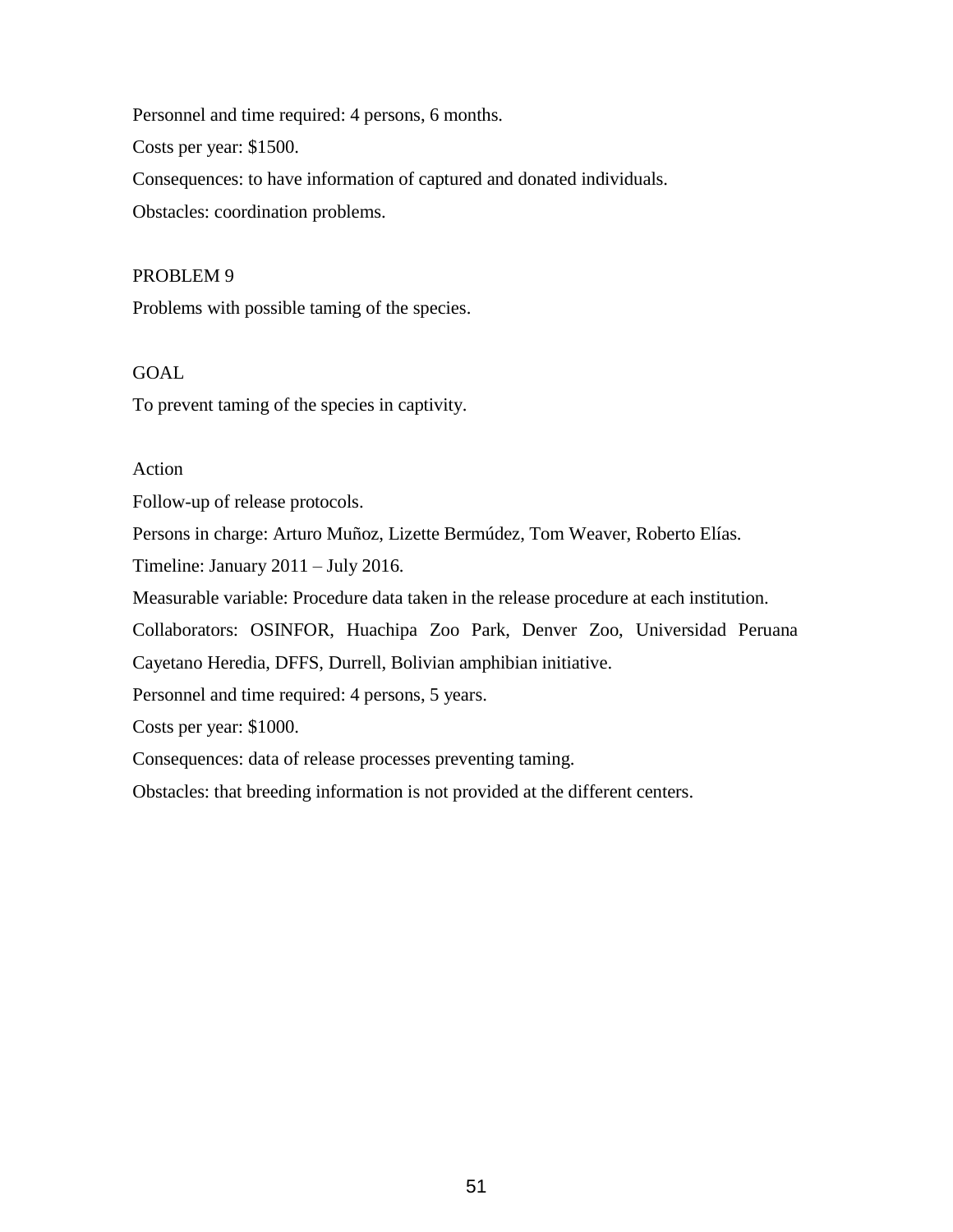# **Lake Titicaca's Frog (***Telmatobius culeus***) Conservation Strategy Workshop**

# **FINAL REPORT**

**Bioscience School Universidad Nacional del Altiplano Puno, Peru.**

**December 13-15, 2010**

**Section X Group Report Strategic Alliances**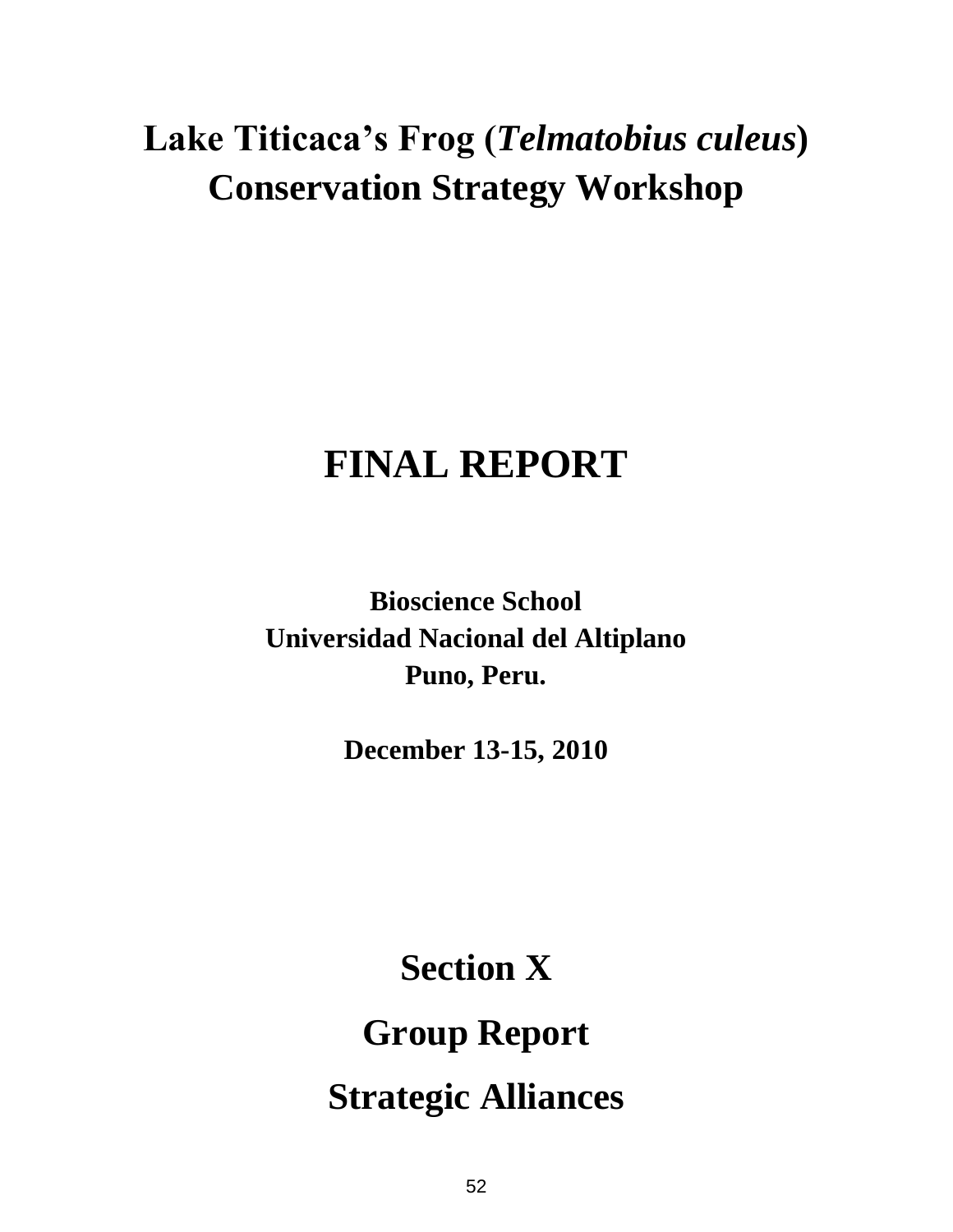Group 3: Strategic Alliances

#### Members

Jhonny Rafael Coaquira Toro Matt Hebert Quispe Olarte Rómulo Antonino Charca Mamani Hilver Yamileth Jimena Quispe Cutipa Victor Enrique Ramos Rodrigo Elvin Dennis Coaquira Toro

#### PROBLEM 1

Lack of coordination with public and private entities nationwide and worldwide.

#### GOAL

To coordinate with public and private entities nationwide and worldwide to seek financing, technical support, authorization, and human resources in order to preserve and do research on the giant frog.

#### Action 1

To sign an agreement between the group for preservation of the giant frog and SERNANP (National Service of State-Protected Natural Areas), RNT (Titicaca National Reserve), MINAM (Ministry of the Environment), ATFFS (Technical Administration of Wildlife and Forests), PELT (Lake Titicaca's Special Project), ALT (Autonomous Binational Authority of Lake Titicaca's Hydric System, Desaguadero River, Lake Poopó, Coipasa Salt Flat), UNA (Universidad Nacional del Altiplano), to request for technical support. Person in charge: ABDA Group (Bioscience Association of the Plateau).

Timeline: March to September 2011.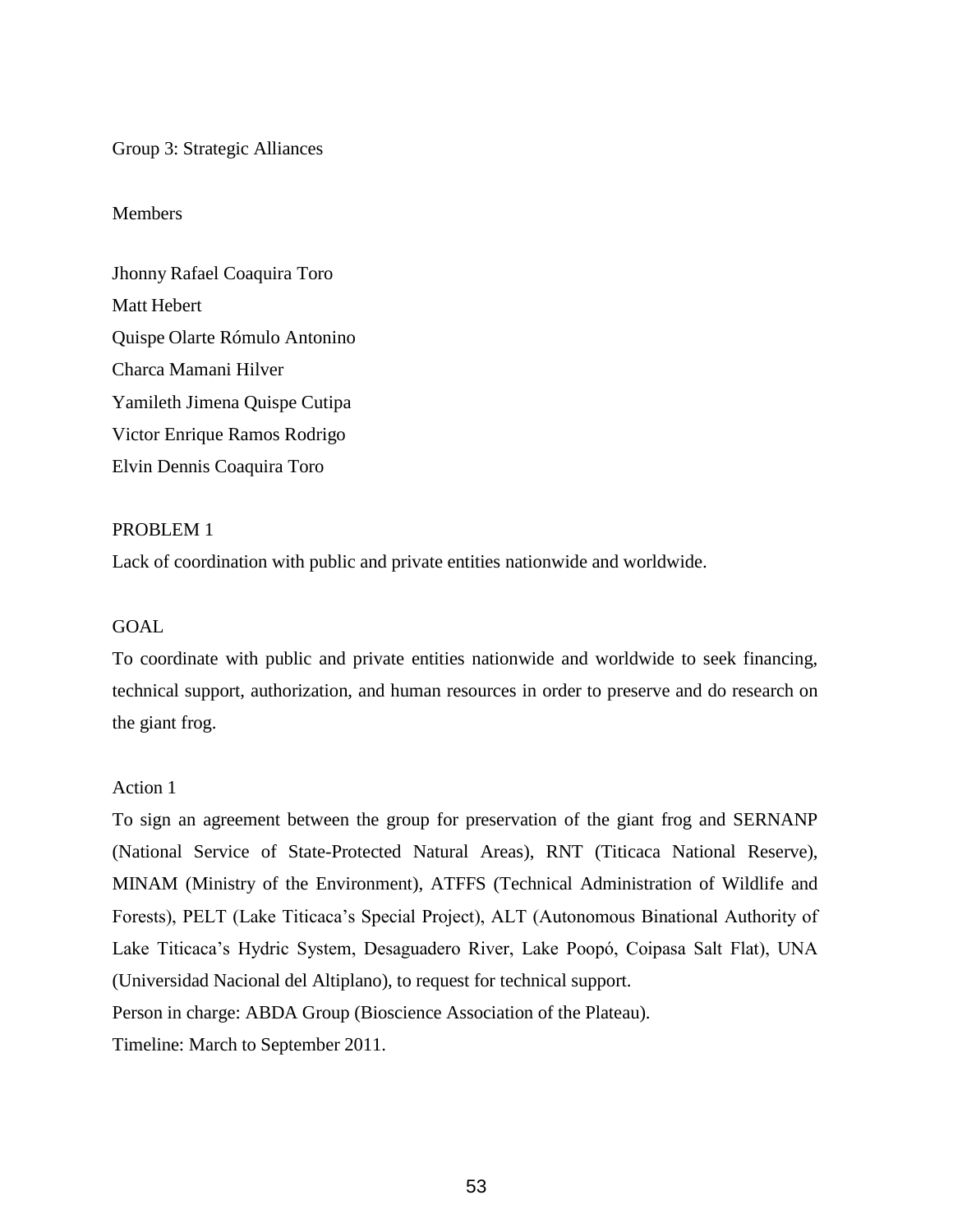Measurable variable: to have signed an agreement with each institution to work together for conservation of the giant frog.

Collaborators or members of the team: giant frog conservation team, and SERNANP, RNT, MINAM, ATFFS, PELT, ALT, UNA.

Resources:

Personnel: one representative of each institution.

Time required: 6 months.

Costs: \$1000.00

Consequences: to get support from public and private institutions; each institution will contribute with their experiences in conservation of the giant frog.

Obstacles: some institution may not be interested in signing the agreement, may lack budget to finance the research project, or because of political circumstances.

#### Action 2

To coordinate with the regional government and province municipality of Puno for financing of projects related to the topic.

Persons in charge: members of ABDA group.

Timeline: April 2011 to July 2012

Measurable variable: approved projects.

Collaborators or members of the team: Denver Zoo, UNA Puno

Resources:

Personnel: Group representatives for conservation of the giant frog of Titicaca.

Time required: 15 months.

Costs:

-Printed Material: \$100.00

-Travel expenses: \$1500.00

-Food: \$500.00

Total: \$2100.00 (two thousand one hundred US dollars).

Consequences: strengthening of programs for conservation of the giant frog. Obstacles: delay in the answer for approval of financing projects.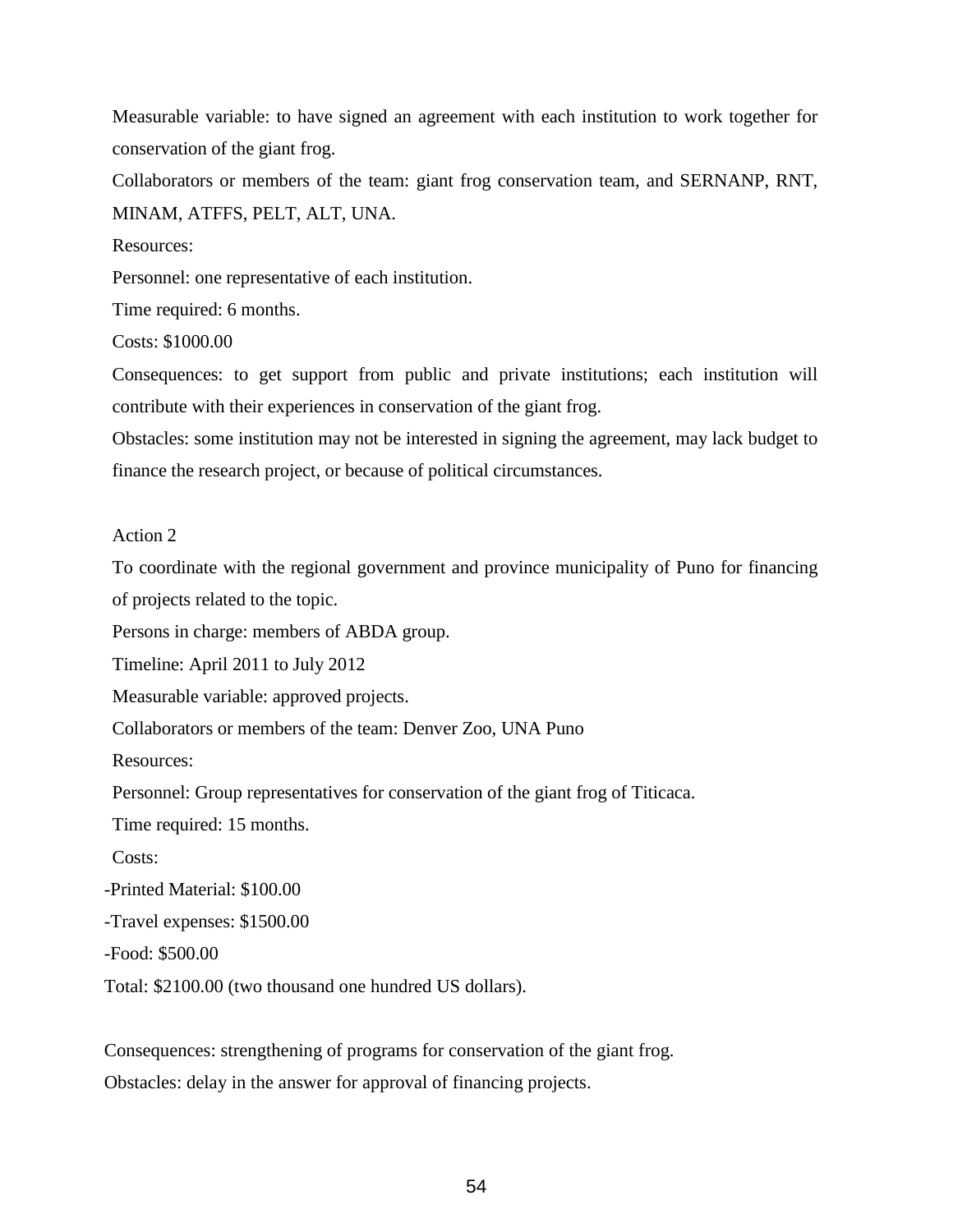Action 3 To coordinate with MINAM (Ministry of the Environment), and ATFFS and RNT (Titicaca National Reserve), for permits for study of the giant frog. Person in charge: Jhonny Rafael Coaquira Toro Timeline: January – June 2011 Measurable variable: To have obtained permission to conduct the survey. Collaborators or members of the team: Giant frog conservation group. Resources: Personnel: Group representatives for conservation of the giant frog of Titicaca Time required: six months. Costs: logistic material: \$100.00. Consequences: to have obtained permision to conduct the survey. Obstacles: delay in the granting of the permit, and restrictions that may arise for conducting the survey. Action 4 Coordination with private entities: NGOs, Bioscience Association of the Plateau (Asociación Biocientífica del Altiplano), Denver Zoo, Huachipa Zoo Park, Armonia, to facilitate personnel and support. Person in charge: Victor Enrique Ramos Rodrigo. Timeline: April 2011 – September 2011. Measurable variable: support facility. Collaborators or team members: members of ABDA group. Resources: Personnel: Giant frog conservation group of Titicaca. Time required: 6 months. Cost: -Printed material of procedures: \$50.00. -Topic specialists: \$100.00. Total: \$150.00.

Consequences: to have personnel for conservation of the giant frog.

Obstacles: Not to get a fast response for support by the service staff.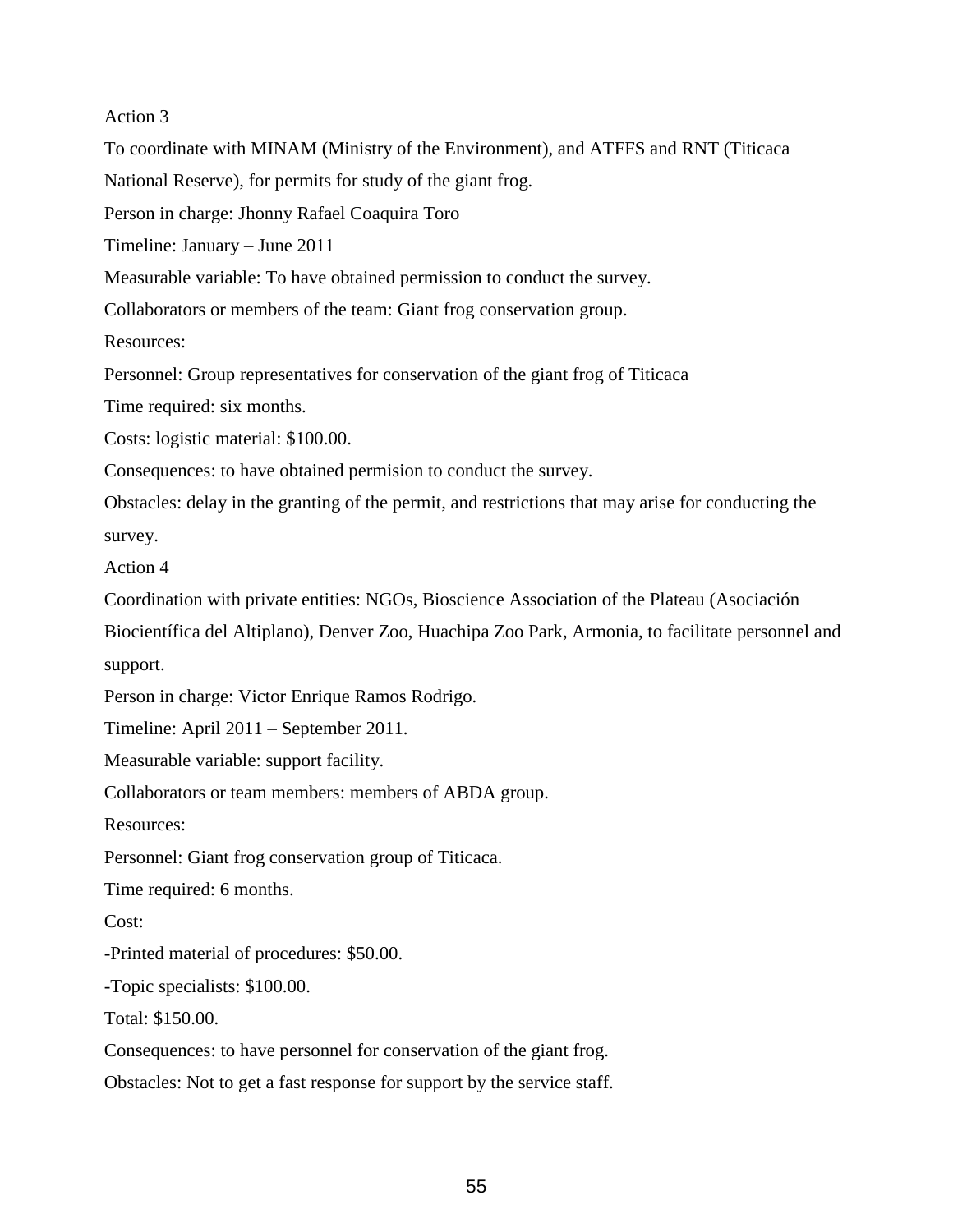To coordinate ABDA group (Bioscience Association of the Plateau) to include in their research projects for the study of the giant frog.

Person in charge: Victor Enrique Ramos Rodrigo.

Timeline: June 2011 to May 2012.

Measurable variable: to achieve a favorable result in the conservation of the giant frog.

Collaborators or team members: work team and ABDA group (Bioscience Association of the Plateau).

Resources:

Personnel: ABDA group and work team of the giant frog.

Time required: 12 months.

Costs: \$1000.00.

Consequences: that students become interested in studying the conservation of the giant frog.

Obstacles: Delay in the financing procedure in order for the ABDA group to be able to execute and finish the work of conservation of the giant frog.

# PROBLEM 2

Lack of support to institutions engaged in the species research.

# GOAL

To seek support from institutions engaged in research of this species in order to submit well established projects.

# Action

To submit well established projects to enable the effective completion, and ensure good results in the conservation of the giant frog. Person in charge: Jhonny Rafael Coaquira Toro Timeline: April – December 2011. Measurable variable: Approval of the project. Collaborators or members of the team: giant frog conservation group.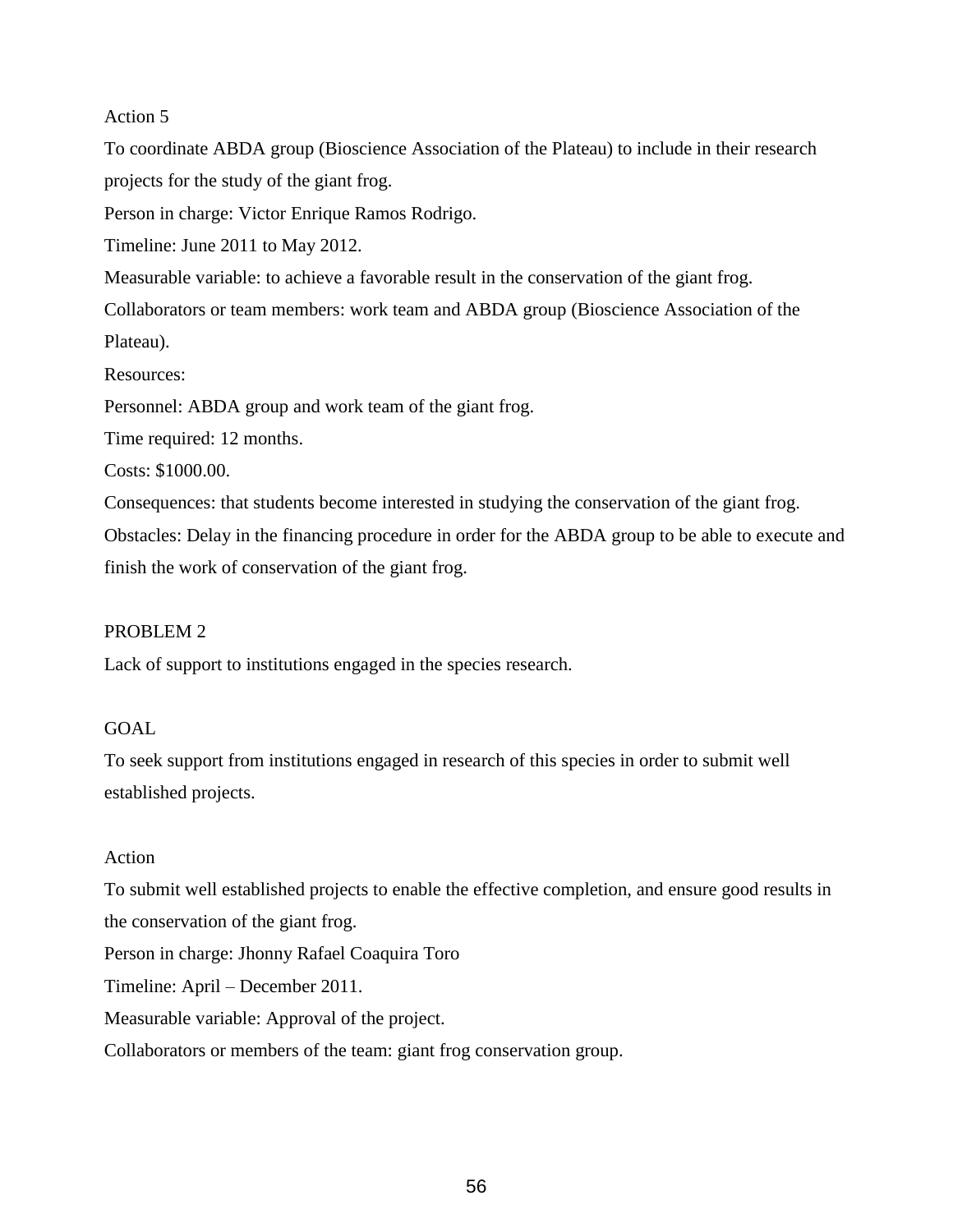Resources: Personnel: giant frog conservation group. Time required: 9 months. Costs: \$1000.00. Consequences: Execution of the project. Obstacles: Delays in procedure for approval of the project.

# PROBLEM 3

There is a lack of small teams from different levels of society: students team, Lake Titicaca shoreline community team, professionals team, university students team, and others, engaged exclusively in the conservation of the giant frog.

# GOAL

To create small teams from different levels of society: pre-school, elementary and high school teams, Lake Titicaca shoreline communities team, professionals team, university students team, and others, working towards the goal which is the conservation of the giant frog.

# Action 1

To coordinate with persons in charge from educational institutes for conservation of the giant frog. Person in charge: Victor Ramos Rodrigo. Timeline: January - March 2011 (Puno Province). Measurable variable: to provide training on the giant frog to schools.

Collaborators or members of the team: giant frog conservation group, and Engineer Carmen Teresa

Torres Huanca, principal of "Nuestra Señora del Carmen" school.

Resources:

Personnel: giant frog conservation trainers.

Time required: 3 months.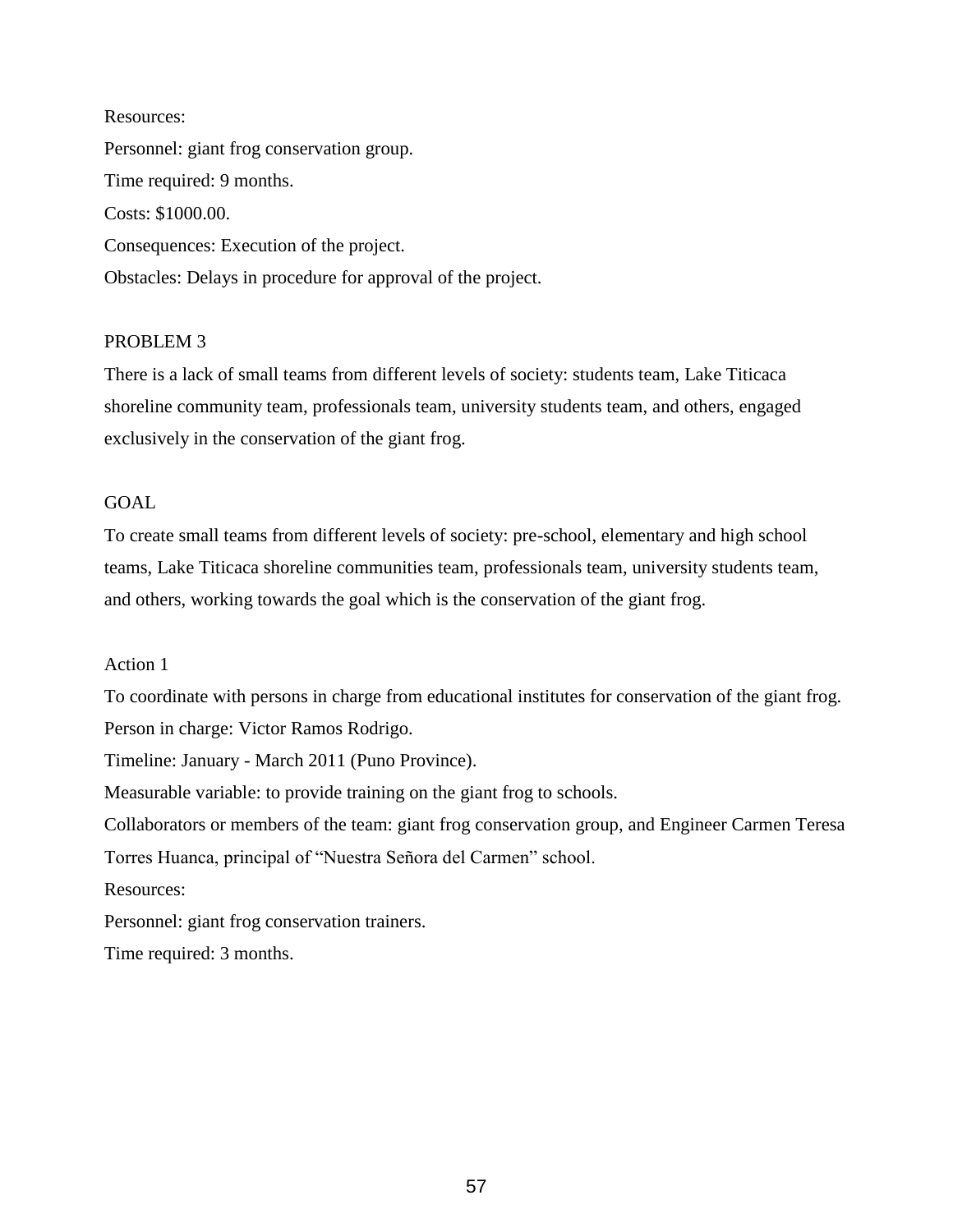Costs: \$300.00, for each school.

Consequences: To create RANAS (frogs) brigades.

Obstacles: That some schools will not give permission to create the RANA brigades.

# Action 2

To coordinate with presidents of communities of farmers in order to promote conservation of the giant frog. Person in charge: Jhonny Rafael Coaquira Toro Timeline: April-December 2011. Measurable variable: To provide training to communities of farmers. Collaborators or team members: giant frog conservation group. Resources: Personnel: giant frog conservation trainers. Time required: 9 months. Costs: \$1000.00 (for each community of farmers). Consequences: to create giant frog conservation teams in each shoreline community of Lake Titicaca in the Puno province. Obstacles: Limited roads which makes access to shoreline communities difficult.

# PROBLEM 4

Lack of diffusion and interest by institutions and people from the media: radio, television, magazines, and newspapers.

# GOAL

To promote diffusion and interest by institutions and persons from the media: radio, television, magazines, and newspapers about research, adequate conservation methods, dangers the species is undergoing.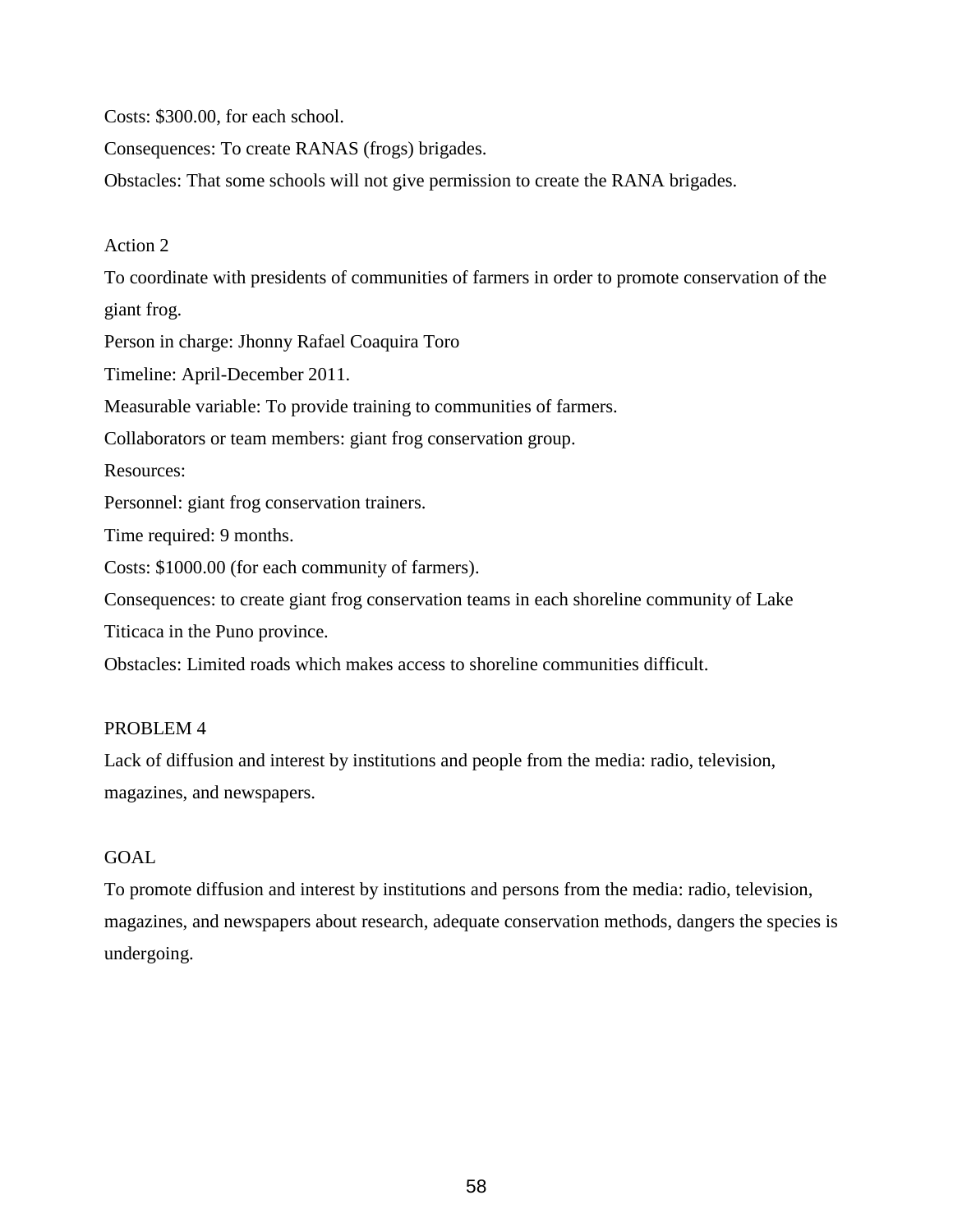To write a monthly newspaper column.

Person in charge: Yoni Rafael Coaquira Toro.

Timeline: January-December 2011.

Measurable variable: publication of the newspaper column of greatest regional diffusion.

Collaborators or team members: giant frog conservation group

Resources:

Personnel: Newspaper editor and director

Time required: 12 months (quarterly).

Costs: Newspaper publication: \$600.00

Consequences: To promote interest in readers aimed at conservation of the giant frog.

Obstacles: Delay in the search for financing.

#### Action 2

To make an information bulletin from time to time about the frog.

Persons in charge: Yoni Rafael Coaquira Toro and Hilver Charca Mamani.

Timeline: April and May, 2011.

Measurable variable: publication of the information bulletin.

Collaborators or team members: giant frog conservation group

Resources:

Personnel: Director, graphic designer, editor, photographer, and advisers.

Time required: 12 months (quarterly).

Costs:

Making the bulletin: \$900.00.

-Color printing of the bulletin (3.000): \$1000.00.

-Food expenses and logistic material: \$600.00.

Total: \$2500.00 (two thousand five hundred US dollars).

Consequences: To inform and educate the general public.

Obstacles: Need for a greater number of bulletins for massive diffusion.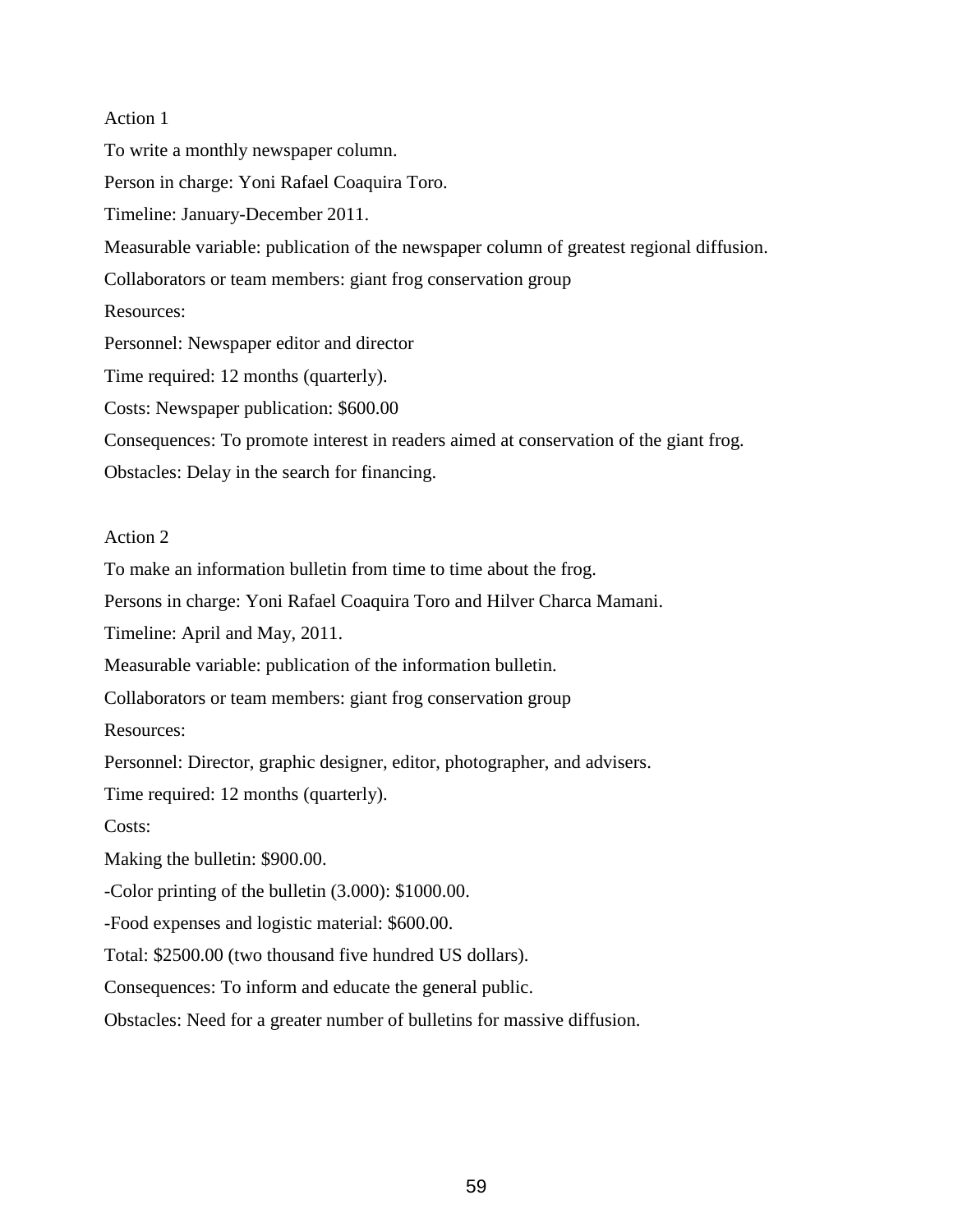To establish the "Frog Day" at a regional level.

Persons in charge: Denver Zoo (James Garcia and Matt Herbert) and Rómulo Quispe Olarte Timeline: promotion: January-May 2011; the date will occur on, or in connection with the environment day (June 5); the event can take place on June 6, 2011, the Earth Day, the Day of the Wetlands, or the World Day of Amphibians (April 28). Measurable variable: Establishing a day with activities informing the general public on the situation of amphibians, emphasizing Lake Titicaca's giant frog. Collaborators or team members: UNA (Universidad Nacional del Altiplano), Denver Zoo, SERNANP (National Service of State-protected Natural Areas, RNT (Titicaca National Reserve), MINAM (Ministry of the Environment), ATFFS (Wildlife and Forest Technical Administration), PELT (Lake Titicaca Special Project), ALT (Autonomous Binational Authority of Lake Titicaca's Hydric System, Desaguadero River, Lake Poopó, Coipasa Salt Flat). Resources: Personnel: To appoint a representative of each institution. Time required: three months. Costs:

-Informative bulletins: \$500.00.

-Course: \$300.00.

-School parade: \$200.00.

-Polo shirts: \$2000.00.

CDs: \$100.00.

Total: \$3100.00 (three thousand one hundred US dollars).

Consequences: Conservation of the species in the ecosystem because of the role played by the frog in the food chain, and because it is a natural resource. Its disappearance would cause an alteration in the ecosystem.

Also, domestic and international private entities can see the work that is being performed, and thus, they may make an integration in their political system to aid in the achievement of goals. Obstacles: lack of financial resources.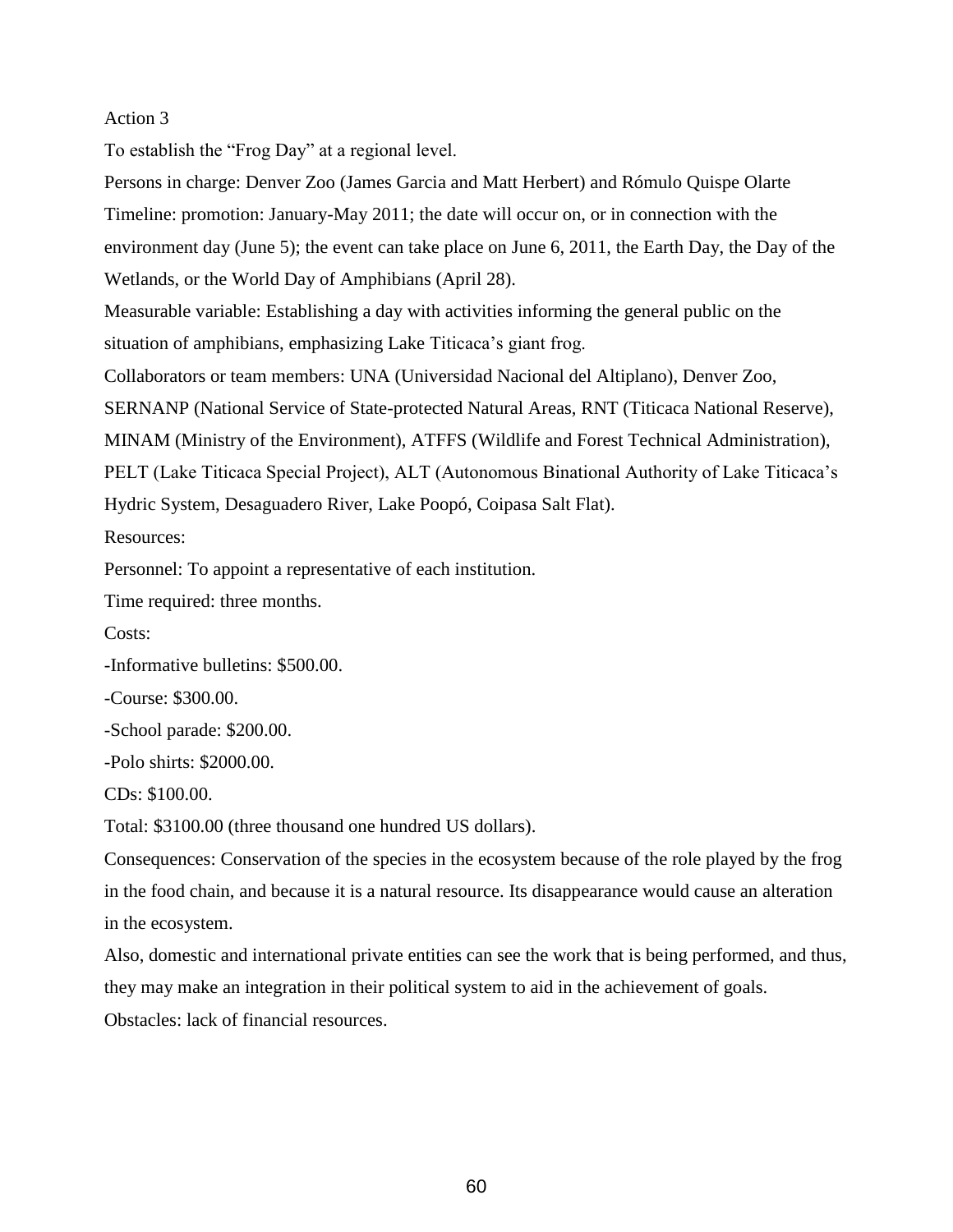Making a documentary video on the species.

Persons in charge: Hilver Charca Mamani (ABDA Producciones).

Timeline: August 2011 – July 2012.

Measurable variable: a one-hour documentary video.

Collaborators or team members: ABDA Group, Denver Zoo, Bioscience School of UNA – Puno.

Resources:

Personnel:

-Cameramen: charged with filming scenes.

-Editors: graphic design and documentary editing.

-Message by: DENVER ZOO

-Logistic Support Bioscience School UNA-Puno

-Support by the inhabitants of the interior bay of Lake Titicaca

-Support by IMARPE (Sea Institute of Peru) with research boat.

Time required: 12 months

Costs:

-Research and filming trips: \$3000.00.

-Documentary editing: \$1000.00.

-Logistic material: \$2000.00.

-Procedures and documentation:\$500.00.

-Food expenses: \$2000.00.

-Basic equipment: \$10000.00.

Total: \$18500.00 (eighteen thousand five hundred US dollars).

Consequences: Conservation of the species in the ecosystem as the giant frog has a significant role in the food chain and it is a natural resource. Its extinction would cause an alteration in the ecosystem. Also, national and international private entities are able to see the work that is being done, and so they may integrate this in their political system to be able to fulfill their goals. Obstacles: Lack of financial resources.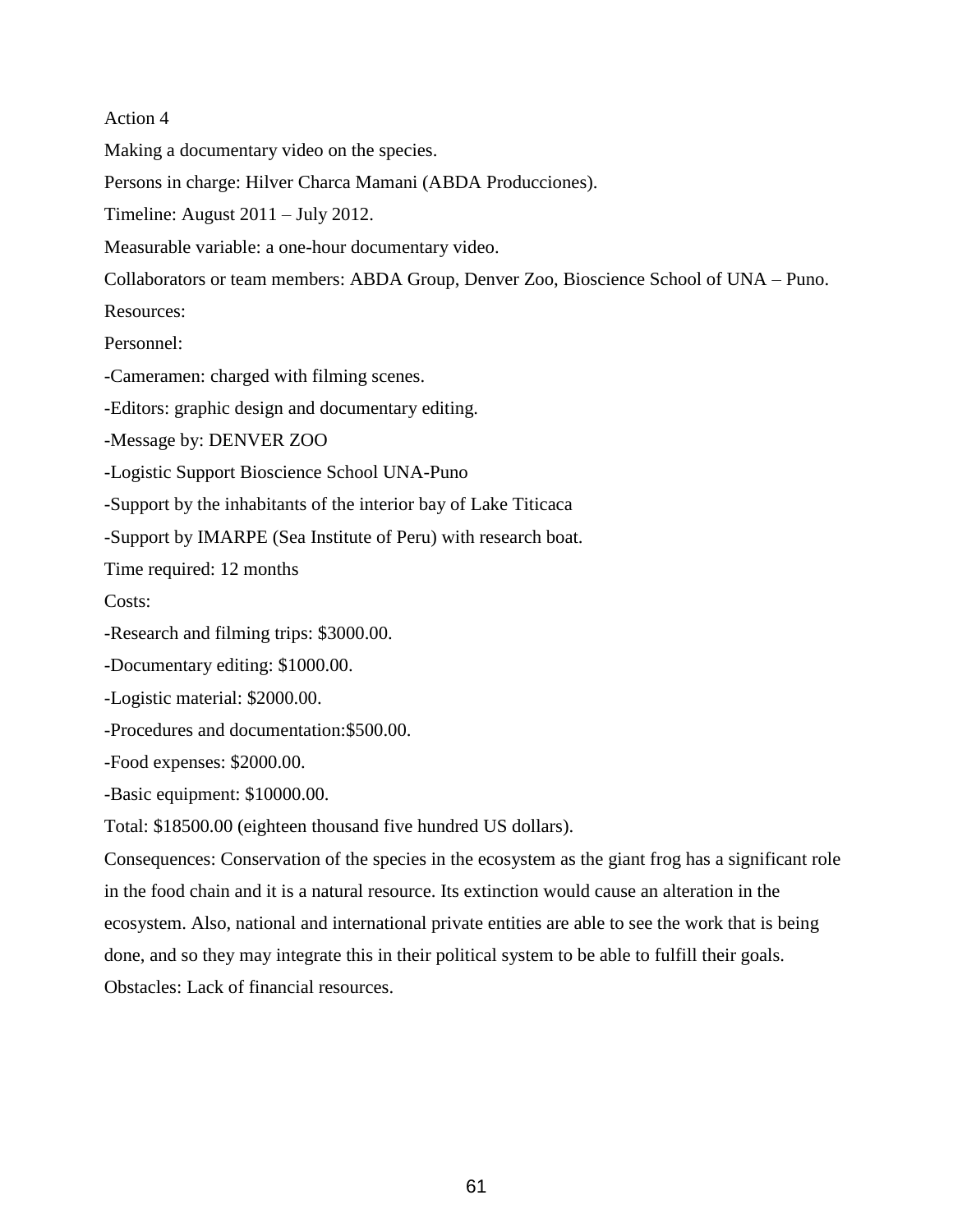To create spots (from 45 seconds to 1 minute) on TV, stating for instance, "Let's preserve Lake

Titicaca's frog. Next generations have the right to get to know it".

Person in charge: Hilver Charca Mamani.

Timeline: January – March 2011.

Measurable variable: On TV spot.

Collaborators or team members: TV UNA

Resources:

Personnel:

-Camareman: Filming scenes.

-Editor: Graphic design and spot edition.

-DENVER ZOO: putting the message together.

-TV UNA: broadcasting the message to the population.

Time required: 3 months

Costs:

-Filming trips: \$90.00.

-Spot edition: \$50.00.

-Logistic material: \$50.00.

-Broadcast in other TV channels: \$500.00.

Total: \$690.00 (six hundred ninety US dollars).

Consequences: that the population becomes aware of the significance of the giant frog in Lake Titicaca's ecosystem. Also, that private entities may see the work that is being done, and thus provide support in compliying with goals.

Obstacles: Lack of financial resources.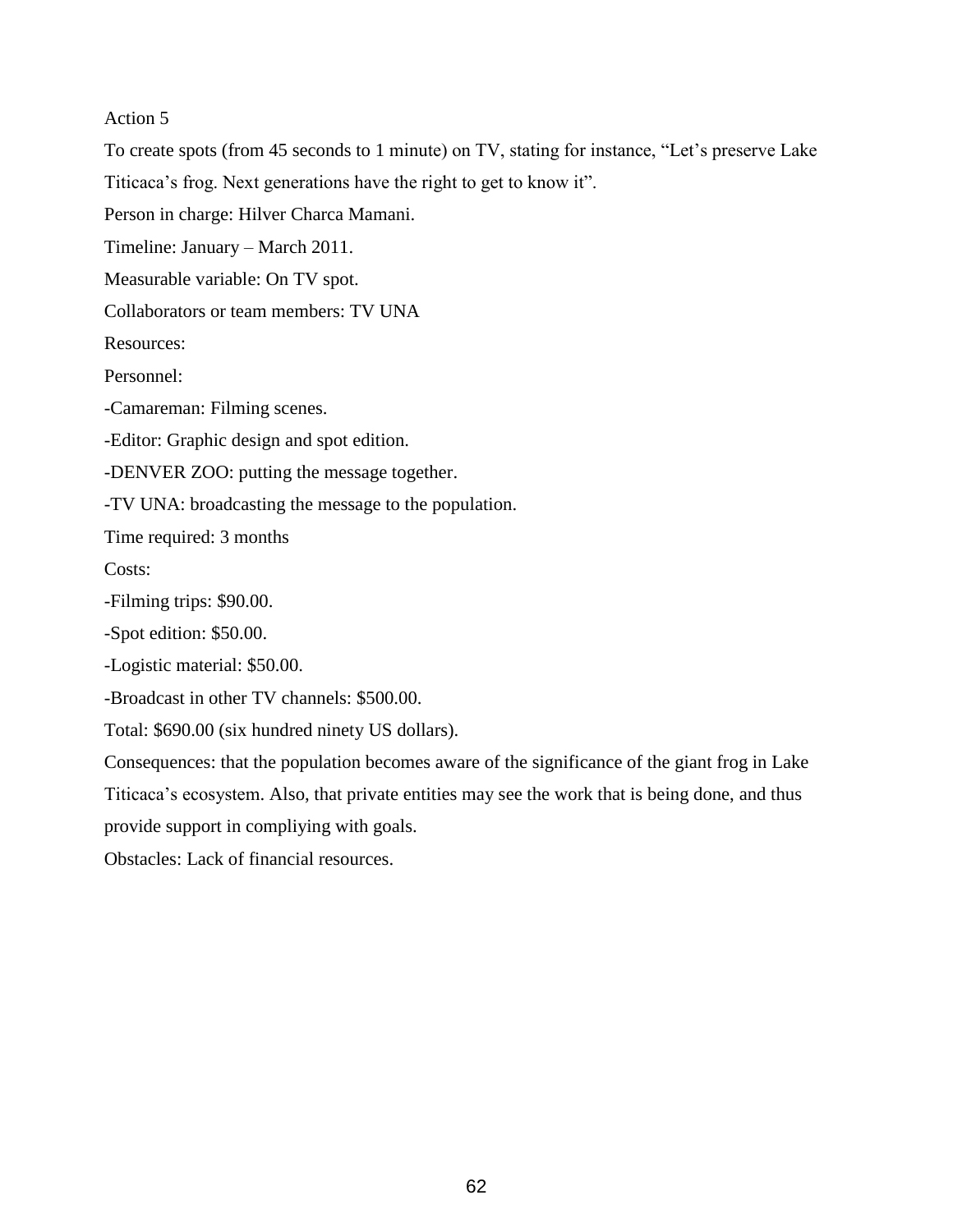# **Lake Titicaca's Frog (***Telmatobius culeus***) Conservation Strategy Workshop**

# **FINAL REPORT**

**Bioscience School Universidad Nacional del Altiplano Puno, Peru.**

**December 13-15, 2010**

**Section XI Group report Mitigation of risks**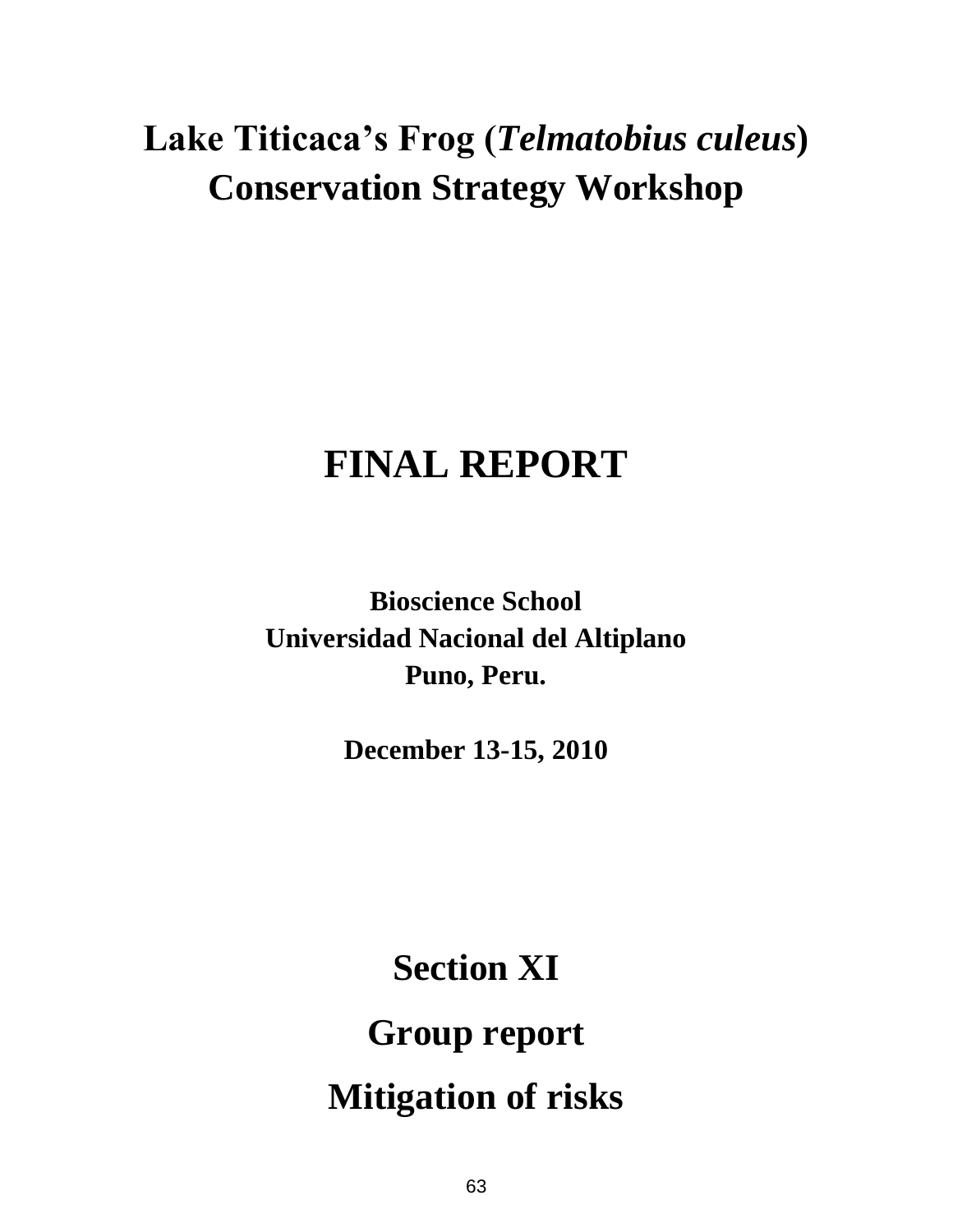# GROUP 4: Mitigation of Risks

# Members

Dante Mamani Patricia Ponce Darwin Luis Calla Pilar Gaby Caracela Alexis A. Behoom Ricardo B. Huerta Maguina Marialena Suana Quispe Juan Manani Ochochoque

#### PROBLEM 1

Irrational extraction of the species (Lake Titicaca's frog).

# **GOAL**

To achieve a rational and sustainable use of Titicaca's frog

Action 1

To estimate the biomass and identify habitats of frog populations in Lake Titicaca.

Person in charge: Mg. Buenaventura Del Carpio (UNA).

Timeline: January 2011 – January 2012.

Result: -To know the estimated biomass of the species (kg/  $m<sup>3</sup>$ ).

-To establish the species habitat zones.

Collaborators: Ministry of Production, Universidad Nacional del Altiplano, IMARPE (Puno), traditional fishermen, Denver Zoo, UPCH.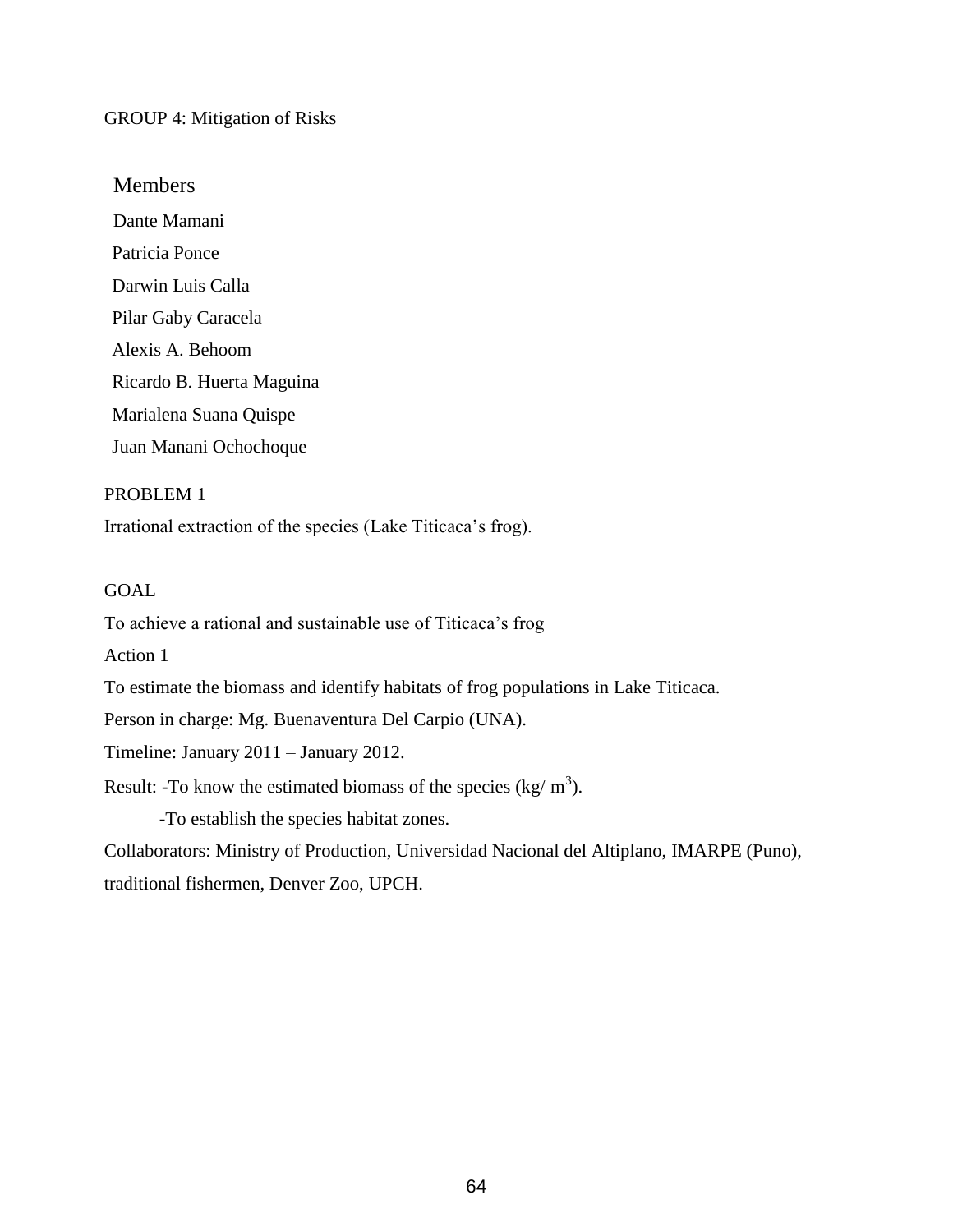Personnel and time: 1 fishing biologist (full time), 4 assistant biologists (part time – 24 hours per week each), 4 collaborating technicians in fishing or traditional fishermen (part time-24 hours per week).

Costs:

-Personnel: US\$ 57600.00.

-Four (4) outboard motor boats US\$ 26160.00.

-Fuels and lubricants US\$ 94159.00.

-Office US\$ 1500.00.

-Office materials US\$ 610.00.

-Computer equipment (computer and printer) US\$ 2500.00.

-Training US\$ 1000.00.

-Contingencies US 9176.00.

Total: US\$ 192705.00.

Consequences: Based on the obtained information, a sustainable management program of this resource may be proposed.

Obstacles: Resistance of populations to the making of research works in their habitats.

Unpredictable weather conditions. Adequacy of research protocol in this respect.

# Action 2

Identification of the economic, ecological, and cultural value of the Giant Frog.

Person in charge: Maria Elena Suana Quispe (UNA).

Timeline: January 2011 to January 2012.

Results: To get to know the sales price of the species (monetary value/kg), to know the role of the species in the ecosystem, as well as the medicinal and nutritional value of the species (diseases cured by it, nutritional composition of the species).

Collaborators: Ministry of Production, Universidad Nacional del Altiplano, IMARPE (Puno), traditional fishermen, Association of Physicians of Peru, Association of Nutritionists of Peru. Personnel and time: 1 biologist ecologist (full time), 1 economist (part time), 1 nutritionist (part time), 1 medical doctor (part time), 4 multi-discipline assistants (part time  $-24$  hours per week each), 4 assistant technicians, traditional fishermen (part time – 24 hours per week), 10 consumer assistants with medicine and feeding purposes of the species.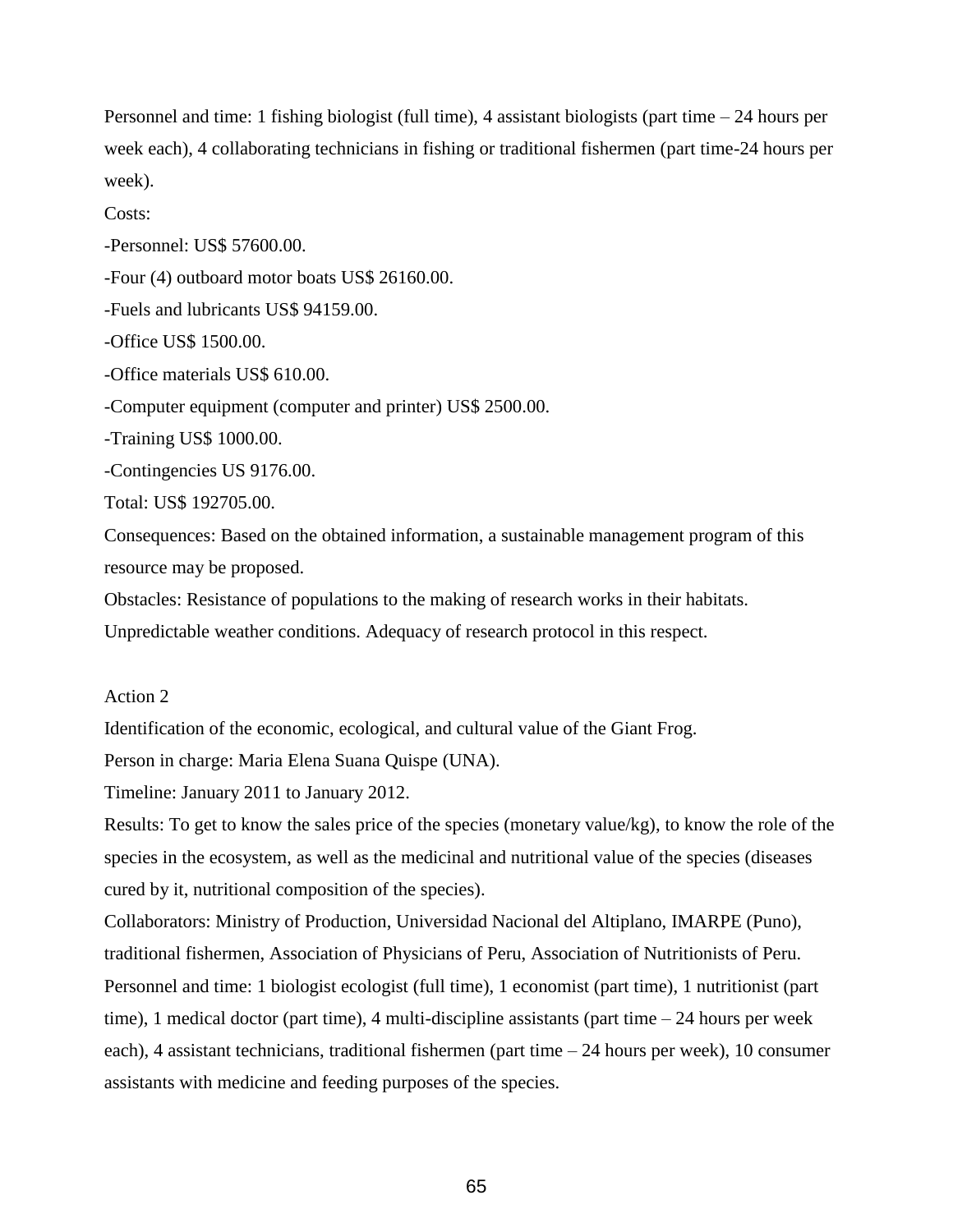Costs: -Personnel: US\$ 99000.00. -Office: US\$ 1500.00. -Office materials: US\$ 610.00. -Computer equipment (computer and printer) US\$ 2500.00. -Training: US\$ 1000.00. Total: US 104610.00. Consequences: Based on the information obtained, a management plan may be proposed. Obstacles: Resistance by populations to research being performed in their habitats. Unpredictable

weater conditions.

# Action 3

Repopulation of the species from the implementation of rescue centers.

Person in charge: MSc. Dante Choquehuanca Panclas. Full time.

Timeline: January 2011 to December 2016.

Results: Progressive increase in the population of the species. Releases in Lake Titicaca and estuaries. Population balance of the species.

Collaborators: Universidad Nacional del Altiplano, Universidad Peruana Cayetano Heredia,

traditional fishermen, Huachipa Zoo Park, Denver Zoo.

Personnel and time: 1 biologist ecologist (full time), 1 veterinary doctor (part time), 4 multidiscipline assistants (part time  $-24$  hours per week each).

Costs:

Personnel: US\$ 99000.00.

-Office: US\$ 1500.00.

-Office Materials: US\$ 610.00.

-Computer Equipment (computer and printer) US\$ 2500.00.

-Training: US\$ 1000.00.

Total: US\$ 104610.00.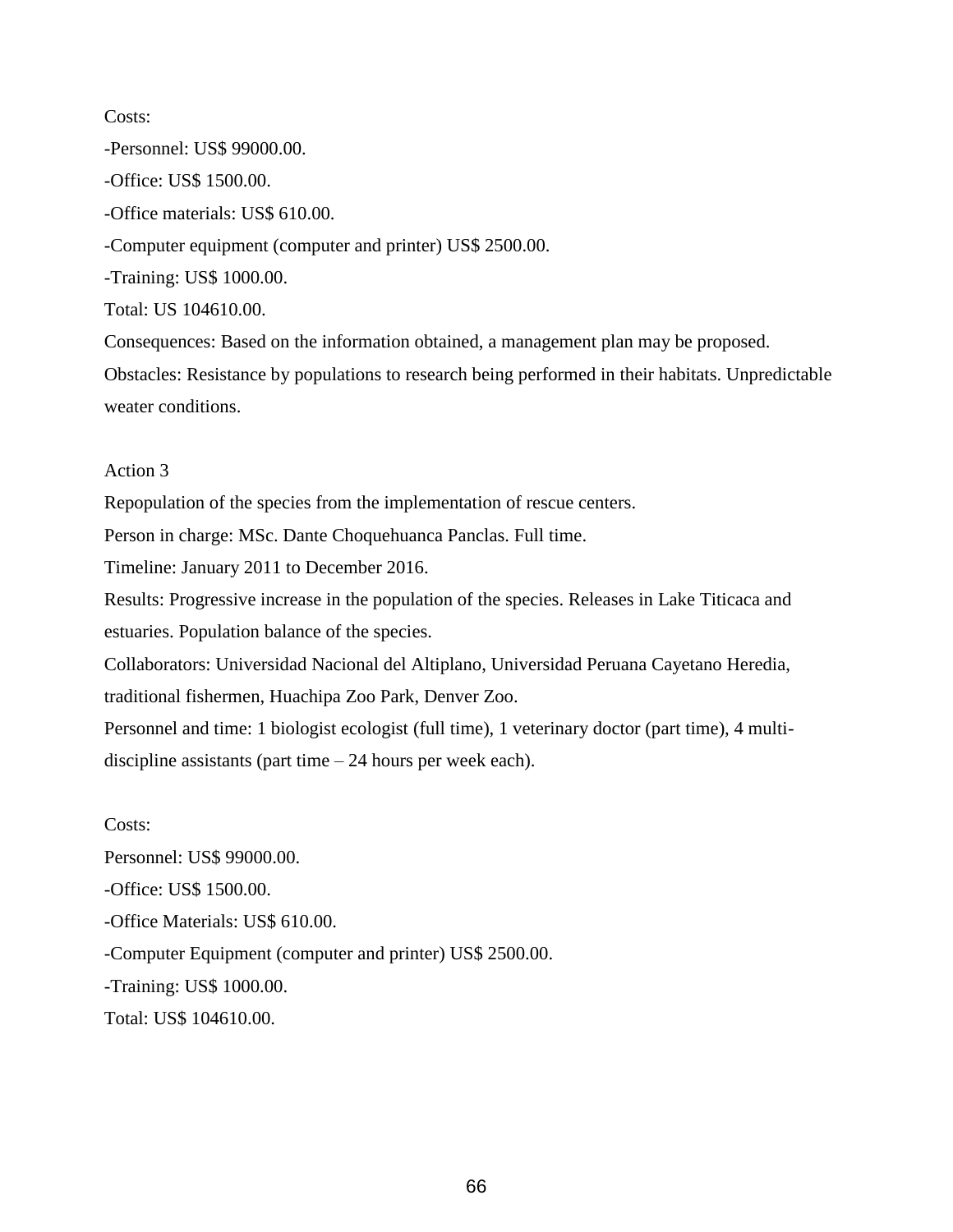Consequences: Based on the information obtained, a sustainable management of this resource may be proposed.

Obstacles: Resistance by populations to research being performed in their habitats. Unpredictable weather conditions. Adequacy of the research protocol in this respect.

#### PROBLEM 2:

Pollution of the species habitat.

## GOAL

To reduce pollution levels of the species habitat.

#### Action 1

To raise the awareness of the pertinent authorities for implementation and improvement of

wastewater treatment systems.

Person in charge: Lic. María Elena Suana (UNA).

Timeline: January 2011 – December 2013.

Results: Improvement in wastewater treatment systems

Collaborators: Students in the last semesters, graduated students, and teachers at the Bioscience

School – Universidad Nacional del Altiplano (CCBB-UNA).

Personnel: Environmental specialist (TC).

Costs: Approximately \$57,600.00.

Consequences: Adequate wastewater management. Raising awareness of authorities.

Obstacles: Lack of interest by authorities.

# Action 2

To promote implementation of physical and bioremediation technologies in mining exploitation zones.

Person in charge: MSc. Dante Mamani (UNA).

Timeline: January 2011 – December 2013.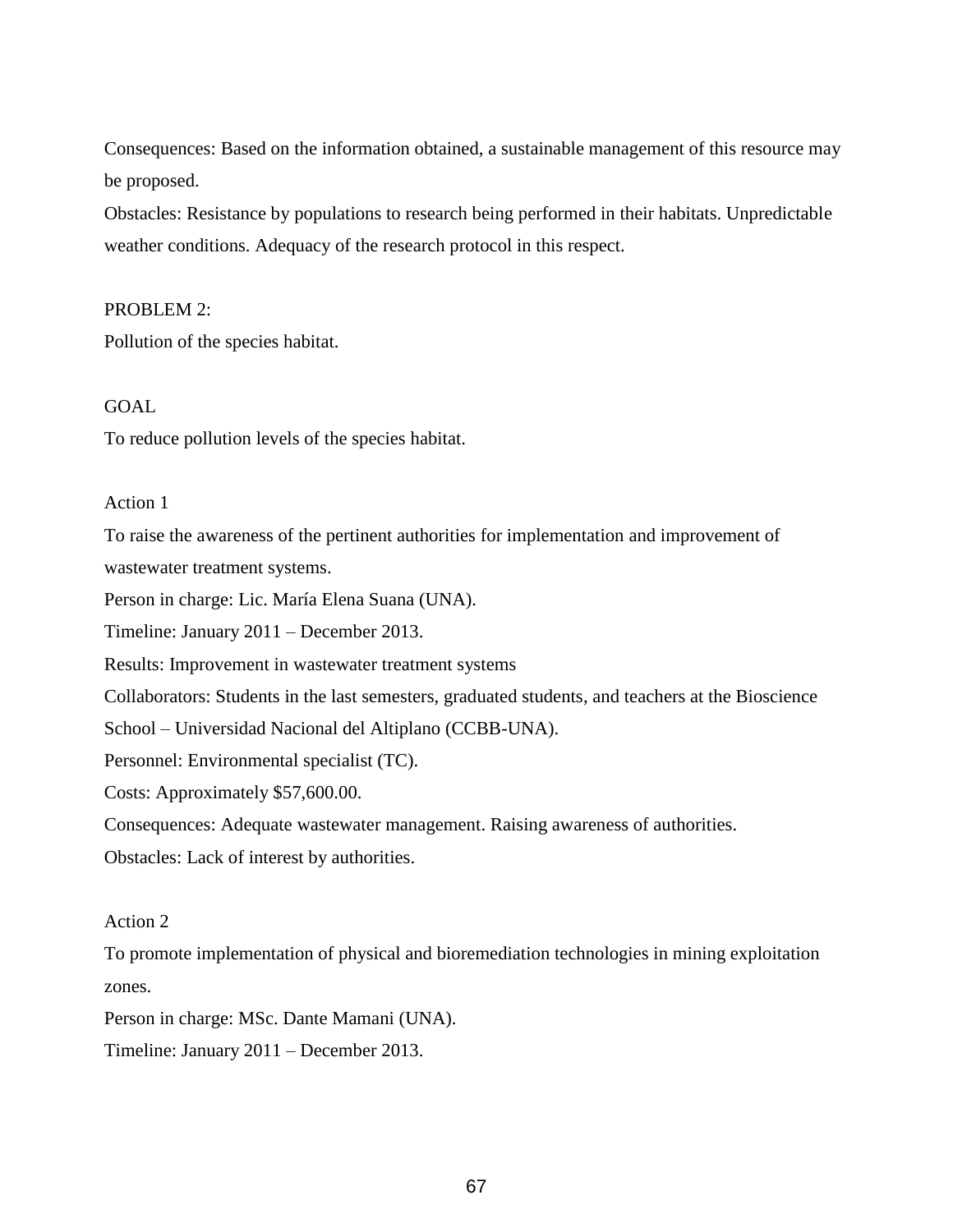Results: Improvement in bioremediation systems.

Collaborators: Students of the last semester, graduated students, and teachers at the CCBB School-UNA.

Personnel: Environmental specialist (TC).

Costs: Approximately \$57,600.00.

Consequences: Adequate management in the extraction of mining resources

Obstacles: lack of interest by mining companies.

Action 3

To promote and implement agro-ecological systems in the main basins of Lake Titicaca's estuary.

Person in charge: MSc. Dante Choquehanca Panclas.

Timeline: January 2011 – December 2013.

Results: Improvement in the agro-ecological systems.

Collaborators: Students of the last semester, graduated students, and teachers of the CCBB School  $-$  UNA.

Personnel: Environmental specialist (TC).

Costs: Approximately \$57,600.00.

Consequences: Adequate use of lands for cultivation.

Obstacles: Lack of interest of communities for these new systems.

Action 4

To promote reduction and control of the emission of industrial gases and the number of automobiles in the region.

Person in charge: MSc. Dante Choquehuanca Panclas.

Timeline: January 2011 – December 2013.

Result: Improvement in reduction and control of the emission of industrial gases and the number of automobiles.

Collaborators: Students of the last semesters, graduated students, and teachers at the CCBB School- UNA.

Personnel: Environmental specialist (TC).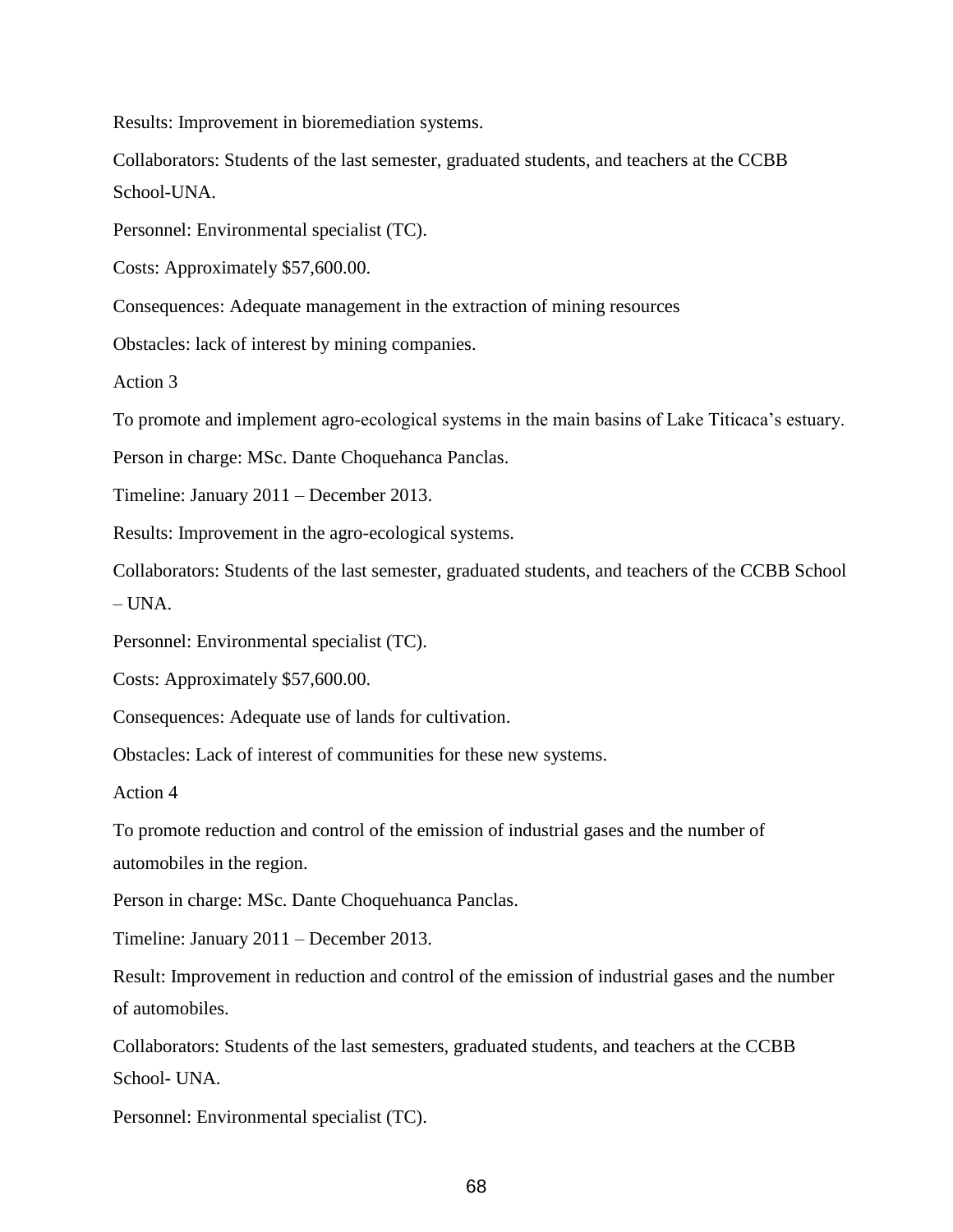Costs: Approximately \$57,600.00.

Consequences: Reduction and control in the emission of gases. Obstacles: Lack of interests by industries and automobiles.

#### Action 5

To promote and implement biosecurity programs in the import of other species.

Persons in charge: MSc. Dante Choquehuanca and Roberto Elías.

Timeline: January 2011 – December 213.

Result: Improvement and strengthening in the biosecurity programs.

Collaborators: Students of the last semester, graduated students, and teachers of the CCBB School- UNA.

Personnel: Environmental specialists.

Cost: Approximately \$57,600.00.

Consequences: Improvements in the promotion and implementation of biosecurity programs.

Obstacles: Lack of knowledge and interest by the importer.

#### Action 6

To strengthen the struggle against climate changes at a local, regional, national, and international level.

Persons in charge: Jessica Gálvez-Durand (Wildlife and Forest General Directorate) and the specialist from ATFFS – Puno.

Timeline: January 2011 – December 2013.

Result: Actions in making decisions against climate changes.

Collaborators: Students of the last semester, graduated students, and teachers at the CCBB School-UNA.

Personnel: Environmental specialists.

Cost: Approximately: \$57,600.00.

Consequences: Strengthening the making of decisions against climate changes.

Obstacles: Lack of interest by the population.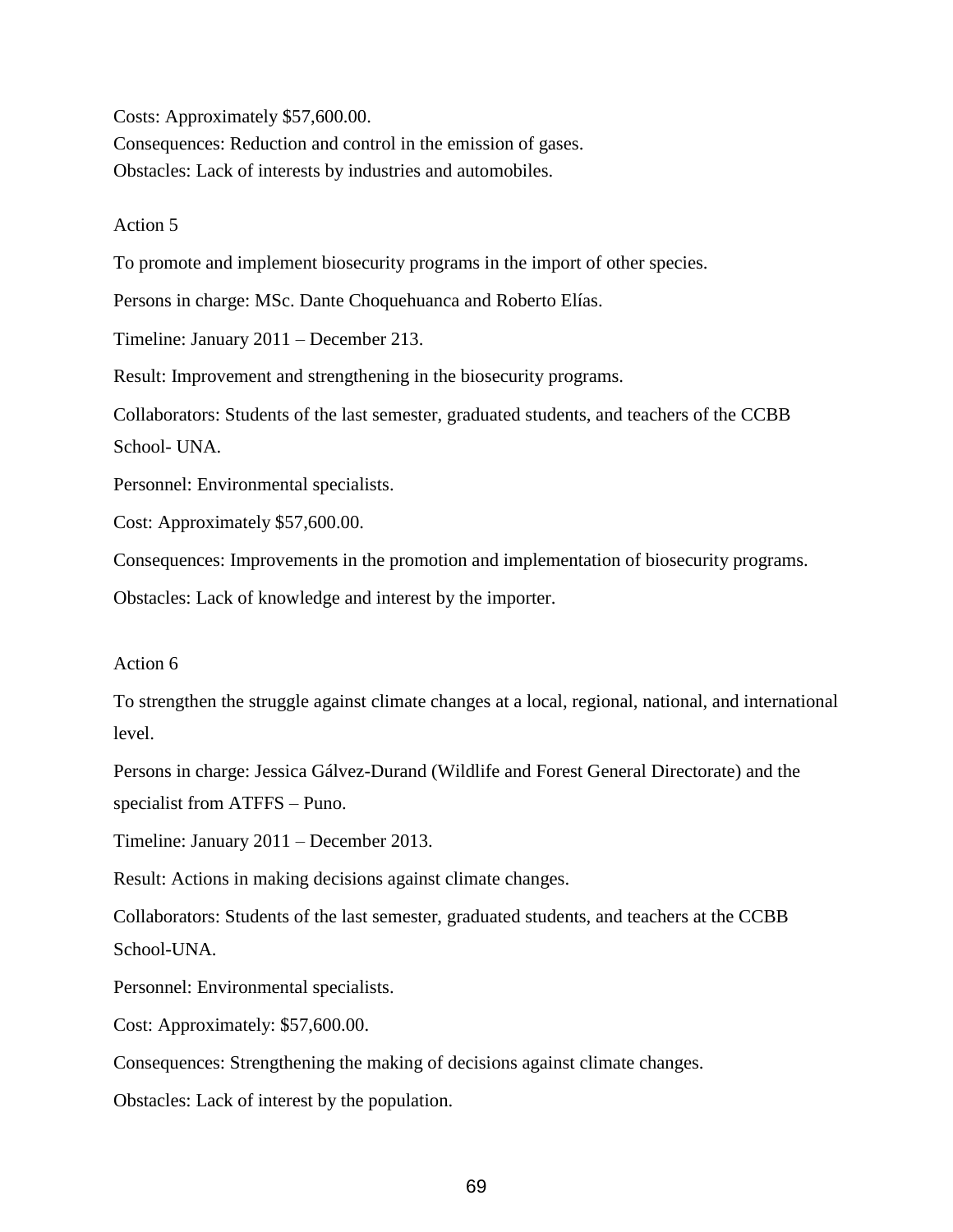To promote and implement the creation of areas for recovery and conservation of the species. Persons in charge: Jessica Gálvez-Durand (Wildlife and Forest General Directorate), and the specialist from ATFFS – Puno.

Timeline: January 2011 – December 2015.

Result: Creation and recovery of conservation areas.

Collaborators: Students of the last semester, graduated students, and teachers at the CCBB School-UNA.

Personnel: Environmental specialists.

Costs: Approximately \$300000.00.

Consequences: Recovery and conservation of the species.

Obstacles: Lack of knowledge on amphibians by the personnel. Conflicts with the population in the creation of protection areas.

#### Action 8

To promote declaring Lake Titicaca as an intangible oil exploitation zone.

Persons in charge: Jessica Gálvez-Durand (Wildlife and Forest General Directorate) and the specialist from ATFFS – Puno.

Timeline: January 2011 – December 2015.

Result: Enacting a law protecting against oil exploitation in Lake Titicaca.

Collaborators: Competent institutions in environmental protection.

Personnel: Environmental specialists.

Costs: \$57,600.

Consequences: Elimination of risks by oil pollution.

Obstacles: The policy system of the central government.

#### PROBLEM 3

Deterioration of the species habitat.

GOAL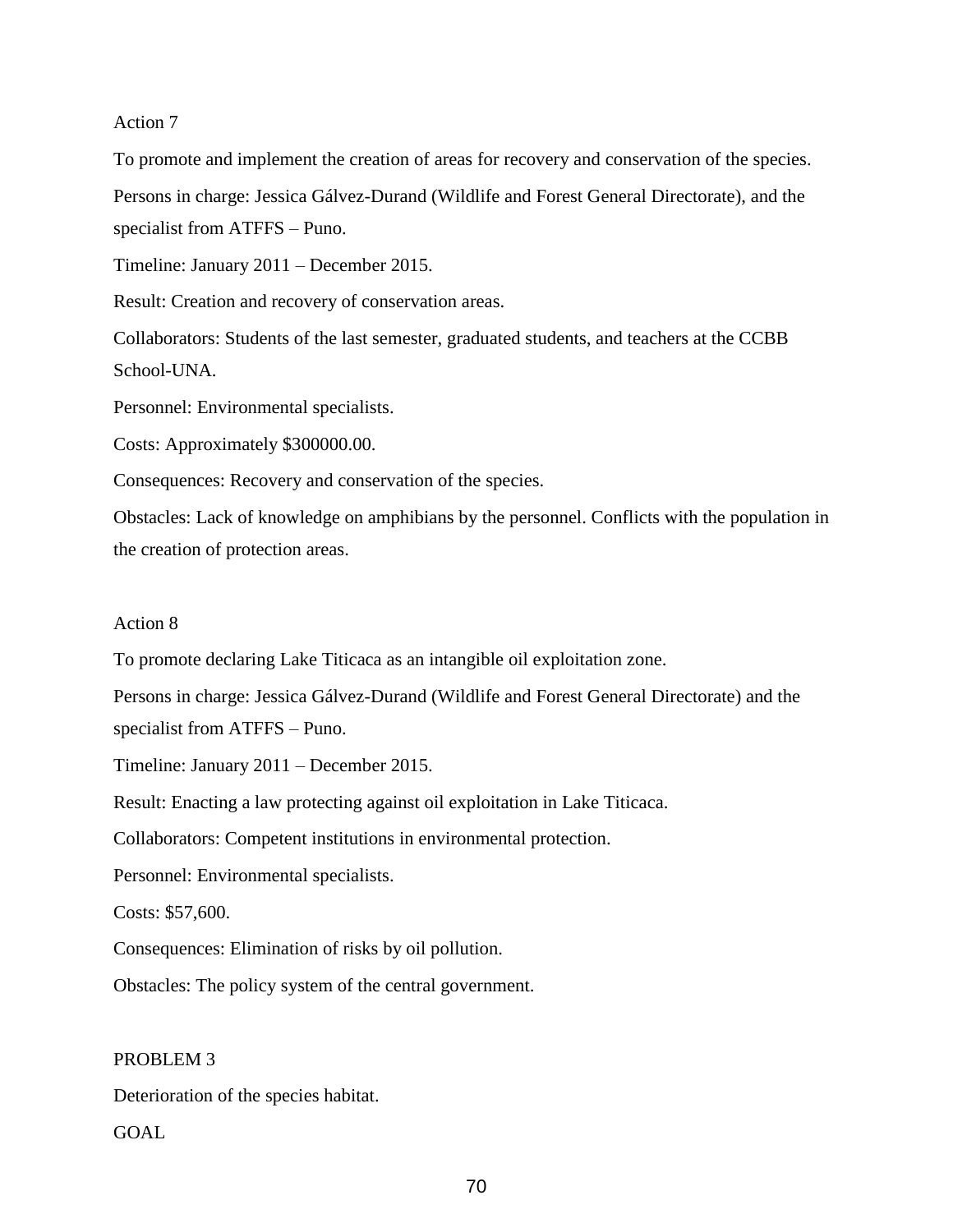To recover and preserve the species habitat under optimal conditions for their survival.

#### Action

To develop technical programs for an adequate management of totorales.

Persons in charge: Jessica Gálvez-Durand (Wildlife and Forest General Directorate) and the specialist from ATFFS-Puno

Timeline: January 2011 – December 2016

Result: Management and control of totorales as a habitat.

Collaborators: competent institutions in environmental protection and conservation, and shoreline populations.

Personnel: Resource assessment and environmental specialists.

Costs: \$300000.00.

Consequences: Recovery and management of an optimal habitat for the frog's survival.

Obstacles: Conflicts with shoreline population.

#### PROBLEM 4

Limited conservationism culture

# GOAL

To promote and strengthen the conservationist culture through comprehensive programs and plans of environmental education.

#### Action 1

To promote environmental conservation and education workshops towards society.

Persons in charge: Matt Herbert – Denver Zoo

Timeline: January 2011 – December 2013

Result: Strengthening of capabilities in environmental education.

Collaborators: Students of the last semester, graduated students, and teachers of the CCBB

School- UNA. Denver Zoo.

Personnel: Environmental specialists.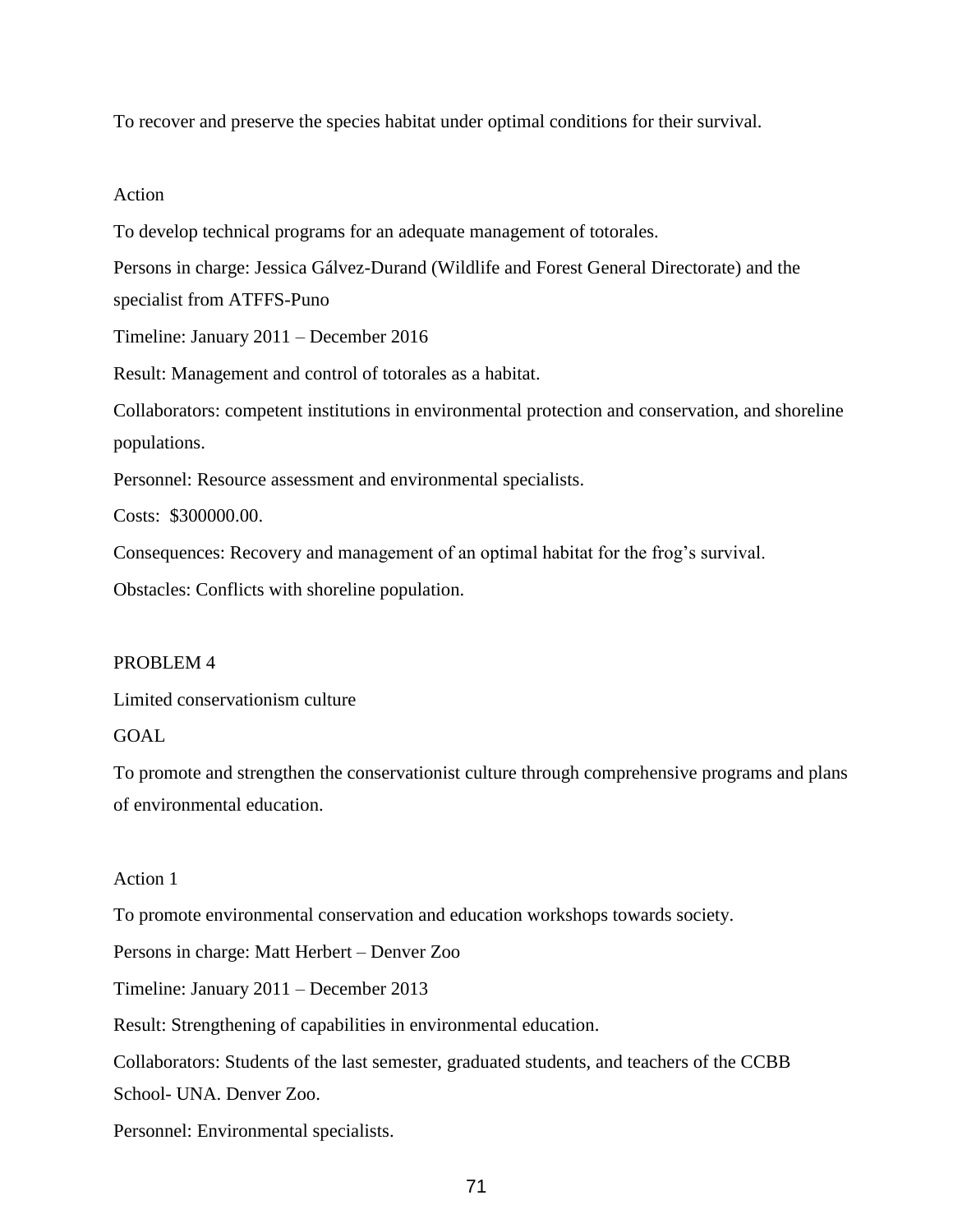Costs: Approximately \$57,600.00.

Consequences: The creation of a conservationist and ecologist culture.

Obstacles: Lack of environmental awareness. Confronting with the meeting of primary needs.

#### Action 2

To communicate and inform on the significance of Titicaca's frog through mass media. Persons in charge: James Garcia – Denver Zoo Timeline: January 2011 – December 2013 Result: Population with a high level of knowledge on the significance of Titicaca's frog.

Collaborators: Specialists in amphibians, competent institutions, mass media, local authorities.

Personnel: Amphibian specialists.

Costs: \$57,600.00.

Consequences: Population informed on the significance of Titicaca's frog.

Obstacles: Capability to become interested in, and assimilate information.

#### Action 3

To become acquainted with, and inform local populations on the effects of global warming. Persons in charge: Matt Herbert – Denver Zoo Timeline: January 2011 – December 2013. Result: Population with a high level of information about global warming. Collaborators: Global warming and environmental protection organizations. Personnel: Global warming and environmental specialists. Costs: \$57,600.00. Consequences: Population informed on the significance of global warming.

Obstacles: Capability to become interested in, and assimilate information.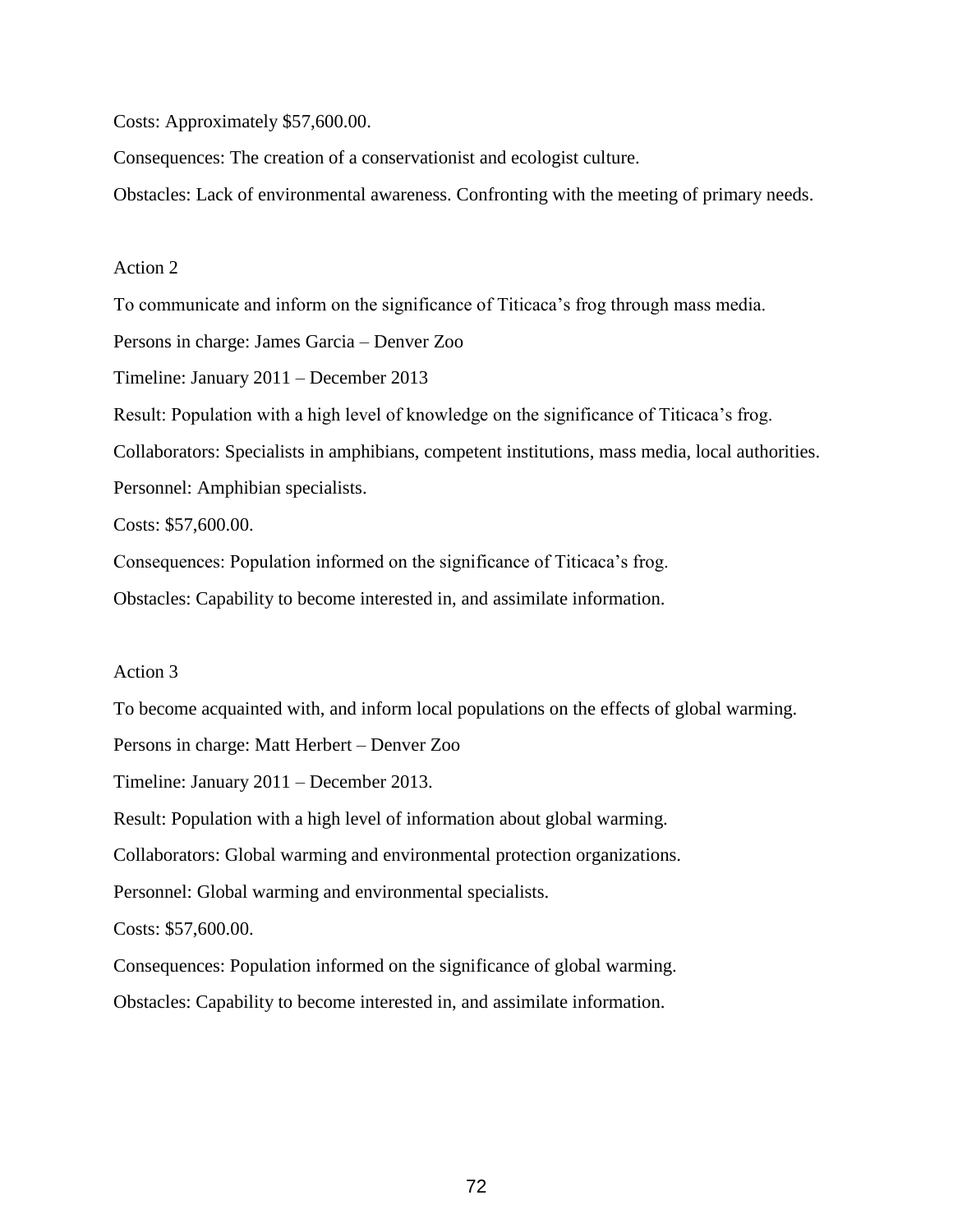To promote the regulation, control, supervision, and diffusion in connection with environmental legislation.

Person in charge: MSc. Dante Choquehuanca Panclas. Full time.

Timeline: January 2011 – December 2013.

Result: Population informed of environmental policies.

Collaborators: Environmental protection organizations.

Costs: \$25000.00.

Consequences: Enactment of environmental policies.

Obstacles: Local political system.

#### Action 5

To establish poaching prohibition programs during frog's reproduction times.

Persons in charge: Jessica Gálvez-Durand (Wildlife and Forest General Directorate) and specialist from ATFFS – Puno.

Timeline: January 2011 – December 2016.

Results: Reduction in food source extraction.

Collaborators: Amphibian researchers, fish organizations, traditional fishermen organizations.

Costs: \$300000.00.

Consequences: Adequate management of programs for conservation of food sources of Lake Titicaca's frog.

Obstacles: Opposition to poaching prohibition seasons.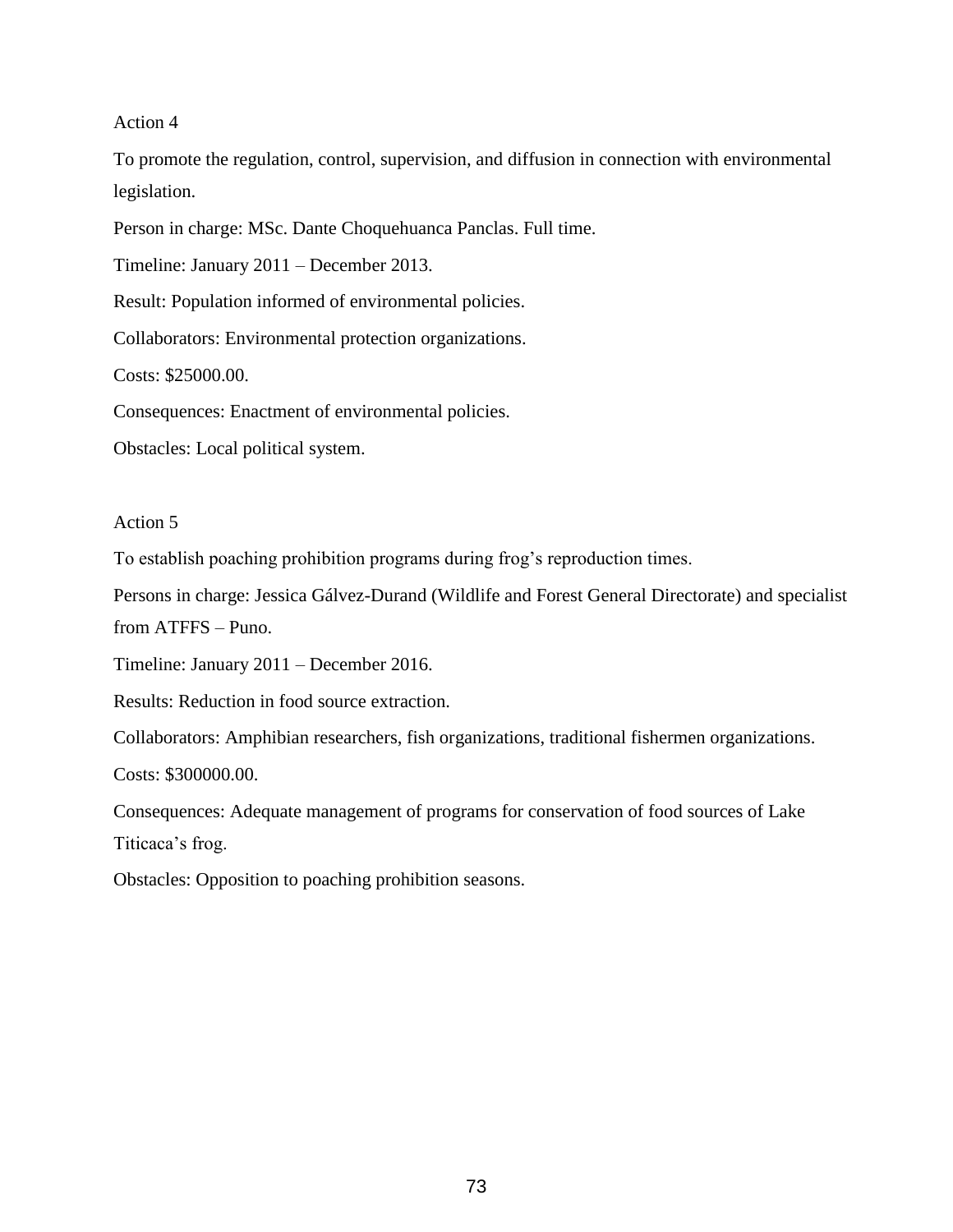# **Lake Titicaca's Frog (***Telmatobius culeus***) Conservation Strategy Workshop**

# **FINAL REPORT**

**Bioscience School Universidad Nacional del Altiplano Puno, Peru.**

**December 13-15, 2010**

**Section XII Group report** *in situ* **research**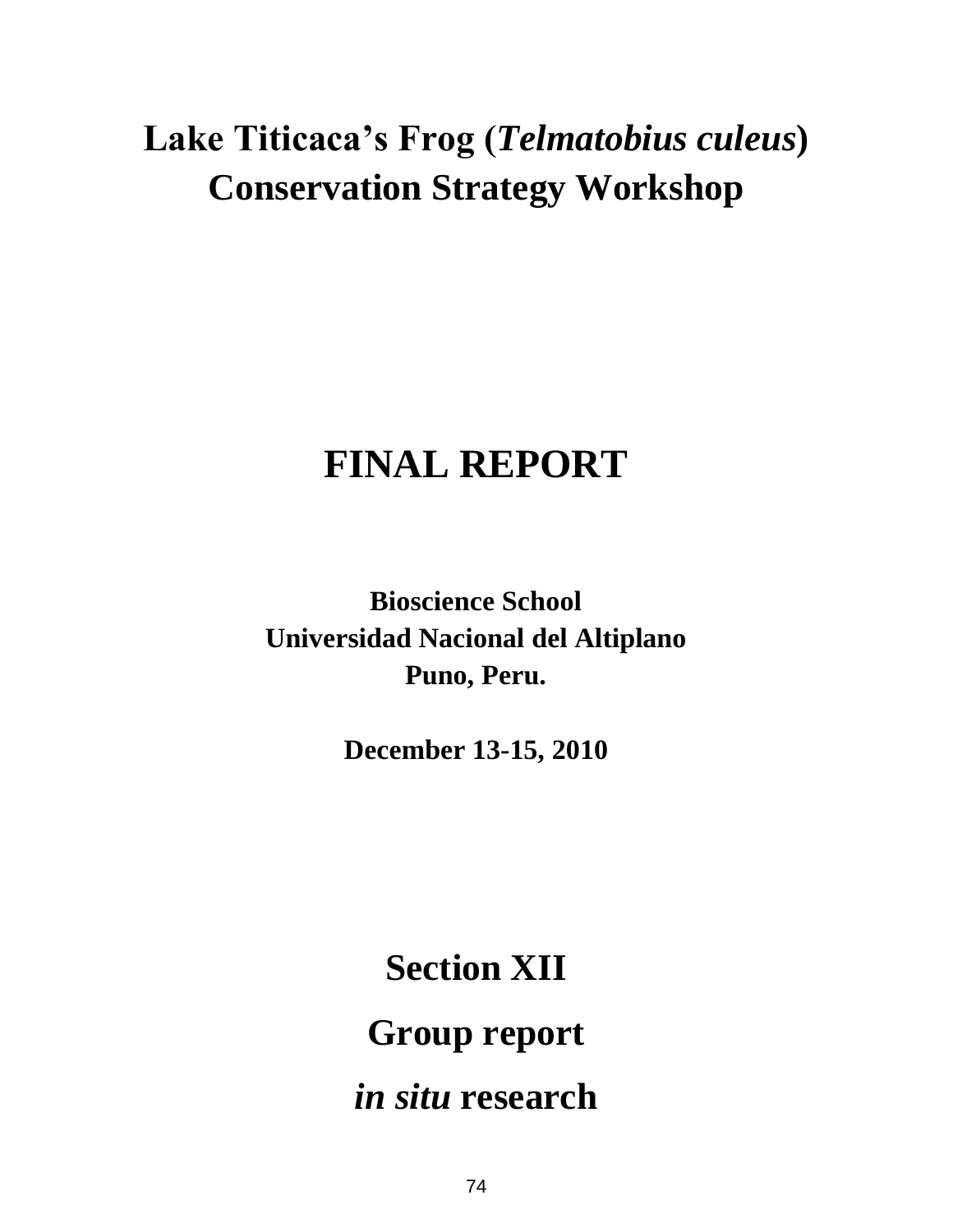Group 5: In Situ Research

### Members

Francisco Jiménez Roberto Elías Herbert Soto Carmen Torres Jessica Gálvez-Durand

## PROBLEM 1

Lack of support by the government (central, regional, and local) because there are no research policies, and there are too many bureaucratic procedures.

## GOAL 1

To develop national and regional policies related to scientific research in coordination with the corresponding State entities (Ministry of the Environment, Ministry of Agriculture, Ministry of Production, and Ministry of Education) seeking continuity of these policies in time.

## Action 1

Undertaking 4 workshops for development of research strategies for the region that entail participation of State entities and the scientific community.

Persons in charge: responsible person at ATFFS (MINAG) – Puno.

Timeline: 2011 – 2012

Results: To develop a strategy for development of scientific research in the region.

Collaborators: Universidad Nacional del Altiplano (UNA), Universidad Peruana Cayetano

Heredia (UPCH), Denver Zoo, Grover Idme – Wildlife and Forest Technical Administration –

Puno (ATFFS), Regional Government of Puno.

Personnel: Facilitators, lecturers, researchers.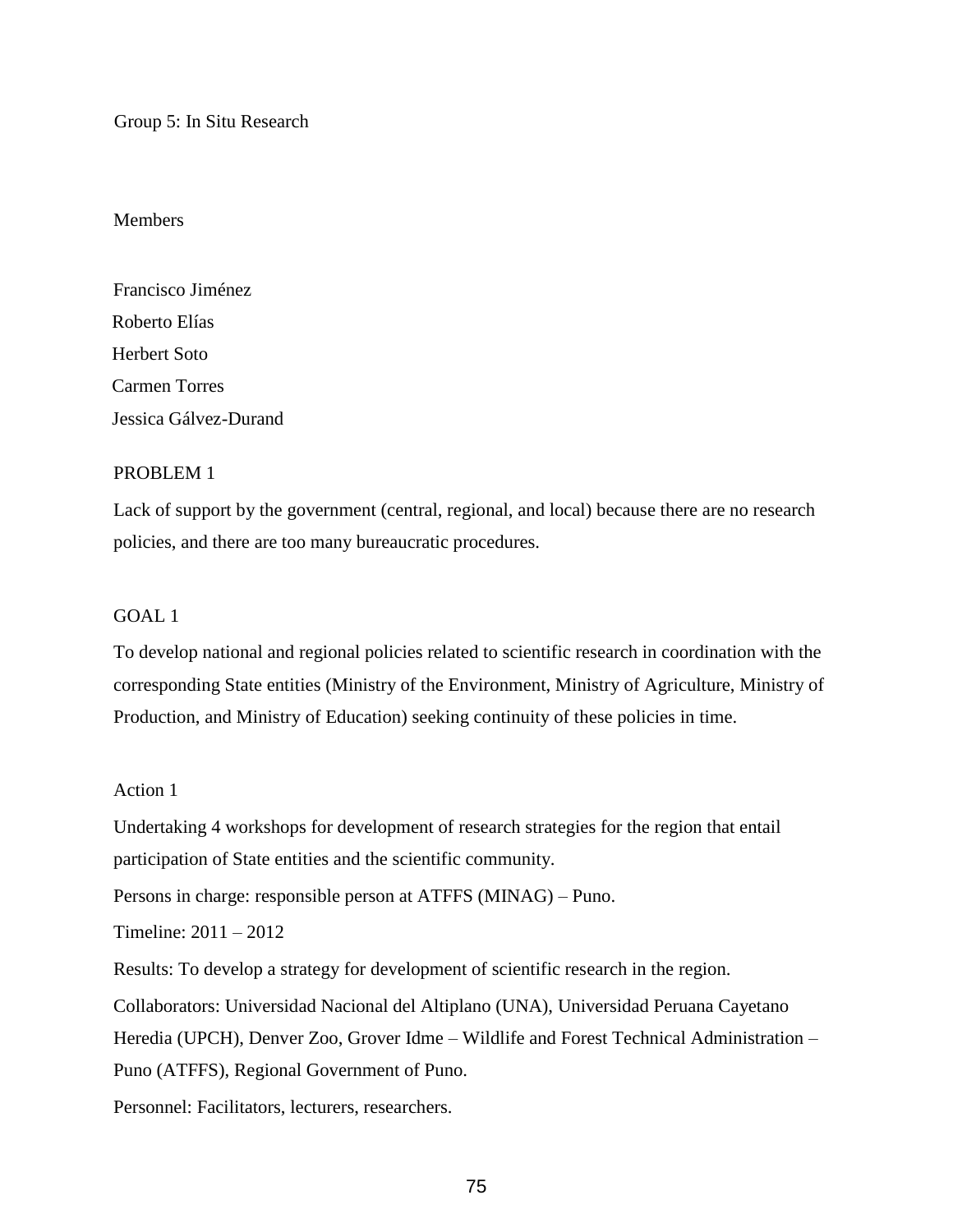Costs: \$10000 (\$2500 per workshop).

Consequences: To have regulating tools to enable us to develop research in the region.

Obstacles: To get all institutions involved to participate.

#### Action 2

Participation of citizens through local and regional coordination boards for the making of regulations involving promotion of scientific research.

Persons involved: Jessica Gálvez-Durand – DGFFS (MINAG), Hilbert Charca (ABDA)

Timeline: 2011 – 2012

Results: Creation of regulations.

Collaborators: ATFFS, UNA, PELT, UPCH.

Personnel: persons in charge from institutions involved.

Costs: \$2500.

Consequences: To develop regulations promoting research.

Obstacles: Lack of interest by civil associations and authorities.

#### GOAL 2

To maintain a close coordination between regional and local governments, and scientific institutions, in order to develop and conduct research programs and raise financial resources.

#### Action

To establish agreements and alliances between the government and scientific institutions.

Persons in charge: Scientific institutions (Universities), MINAG, MINAM

Timeline: March (beginning); December (end) (PERMANENT)

Collaborators: ATFFS, SERNANP

Personnel: Responsible authorities from institutions

Costs: \$2500.

Consequences: Greater collaboration and support by the State to scientific institutions.

Obstacles: Bureaucracy.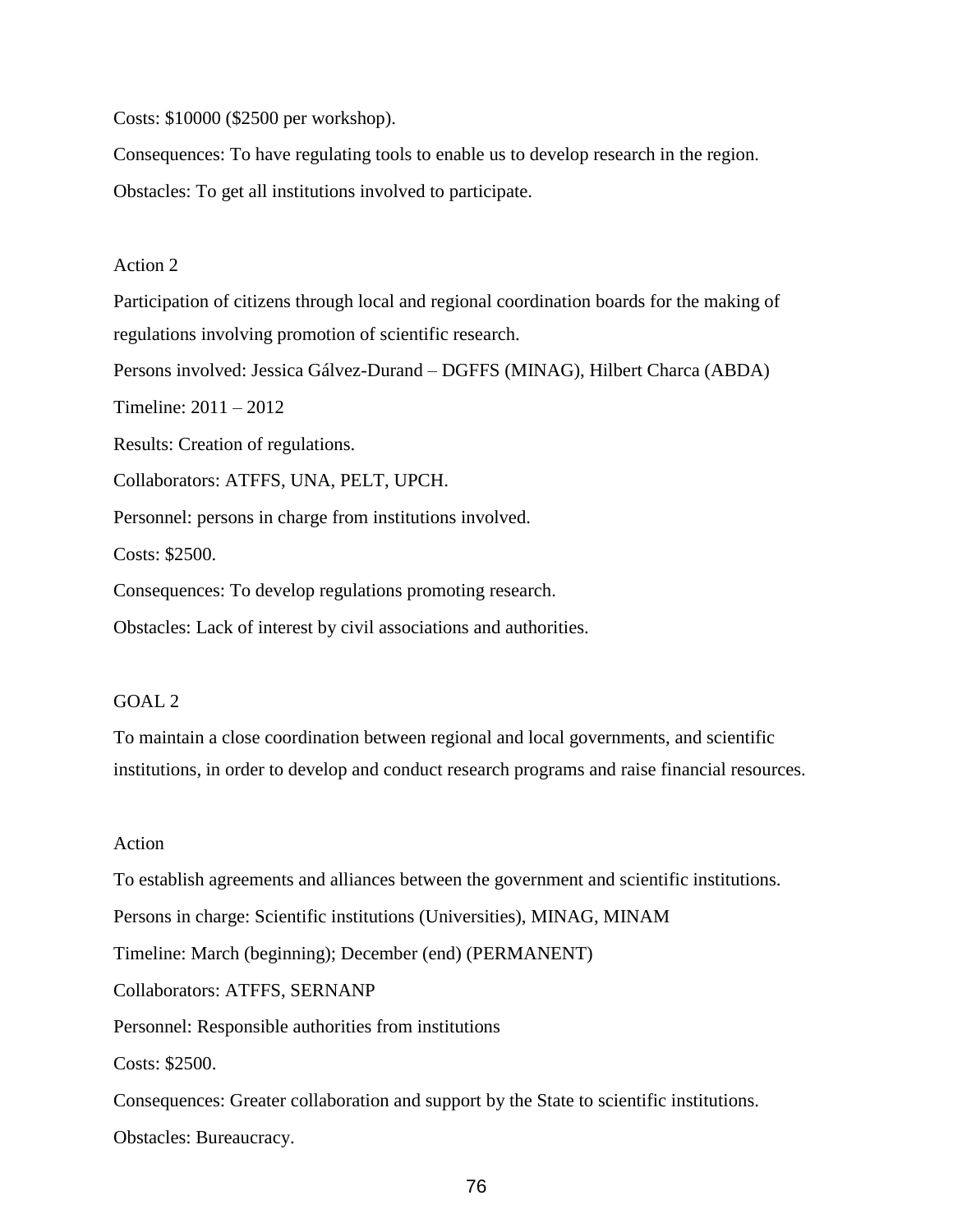### PROBLEM 2

Lack of scientific development in the region due to lack of financial resources assigned by the regional government (Lack of training, and also lack of equipment and infrastructure).

# GOAL

To coordinate with the regional and local governments the development of research programs for the species conservation (biology, habitat, demographics, etc.).

## Action

To participate in the preparation of the regional budget, so that a portion is assigned to biodiversity research in the Puno region. Persons in charge: UNA and Regional Government Timeline: July (beginning); October (end) Collaborators: Civil Society, ATFFS, SERNANP, UNA Personnel: Representatives of civil society, University, and authorities. Costs: \$500. Consequences: Budget to be used for research purposes. Obstacles: Lack of participation, ignorance about the topic.

#### PROBLEM 3

Lack of trust, and also lack of cooperation by local dwellers due to problems of communication, and for not knowing the goals of the species conservation program.

### GOAL 1

To identify communities that might impact the habitat and biology of the species (excessive extraction of totora, Orestiasispi).

### Action

To undertake surveys on the use of this species or resources the survival of which might be impacted by communities.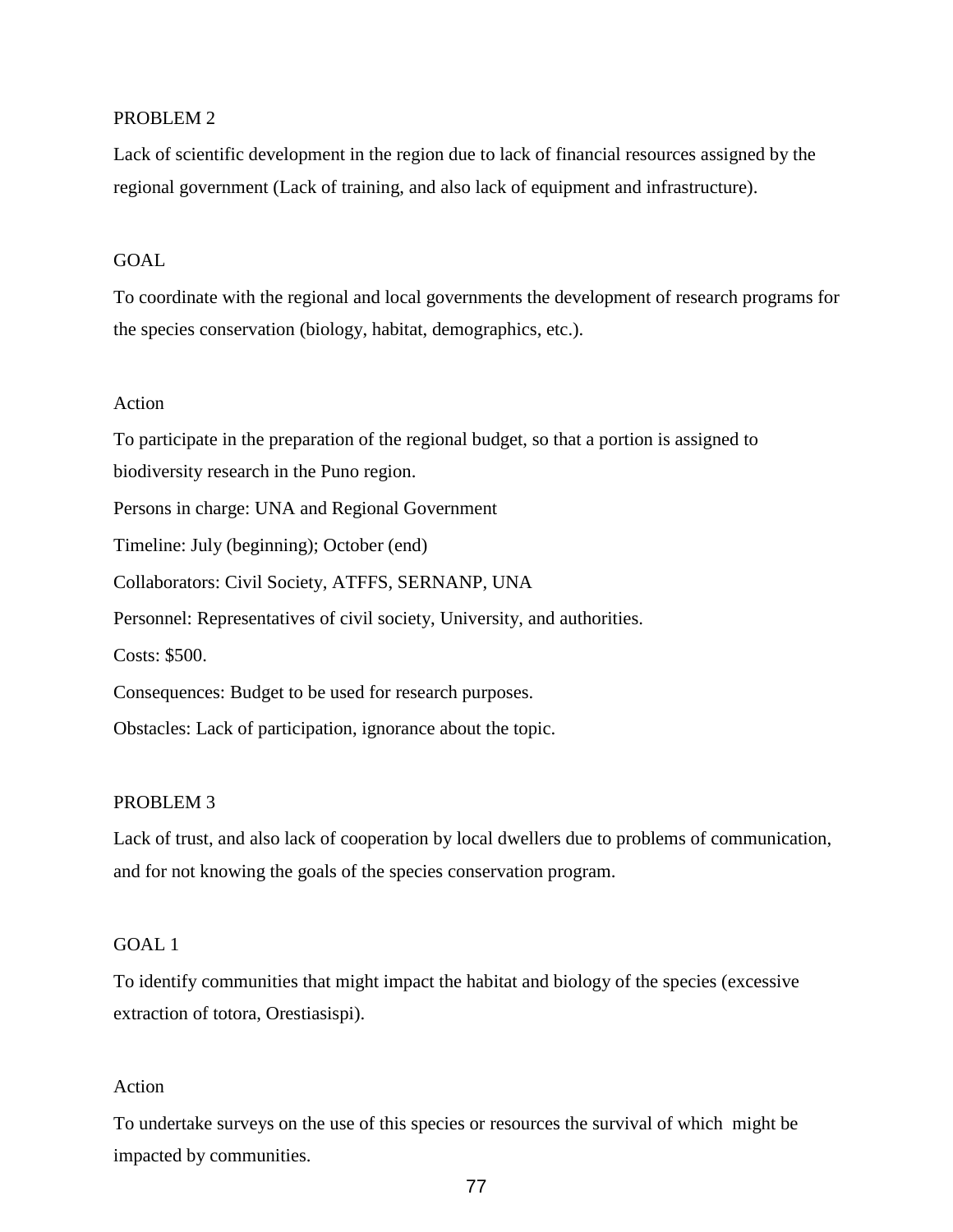Persons in charge: Roberto Elías – UPCH.

Timeline: 2011 – 2014.

Collaborators: representatives of the communities, UNAP, ATFFS, other universities

Personnel: researchers.

Costs: \$15000 for the work team.

Consequences: To have identified the communities involved, use of the species, risks affecting the species.

Obstacles: Language.

### $GOAL 2$

Greater diffusion of the species conservation program with local communities using their own language (quechua and aymara).

### Action 1

To prepare diffusion material in the local language in coordination with State entities and scientific institutions.

Persons in charge: Jessica Gálvez-Durand (DGFFS), Carmen Torres (I.E. NSC).

Timeline: 2011 – 2012.

Collaborators: UNA, ATFFS, UPCH, Denver Zoo.

Personnel: Graphic designer, printing office, translators.

Costs: \$3350.

Consequences: Posters, triptychs.

Obstacles: Translation into local languages, distribution.

### Action 2

To organize diffusion events aimed at communities in coordination with their leaders.

Person in charge: Carmen Torres (I.E.NSC).

Timeline:  $2011 - 2013$  (twice per year).

Collaborators: UNA, biology students of UNAP, students of I.E.NSC, community leaders.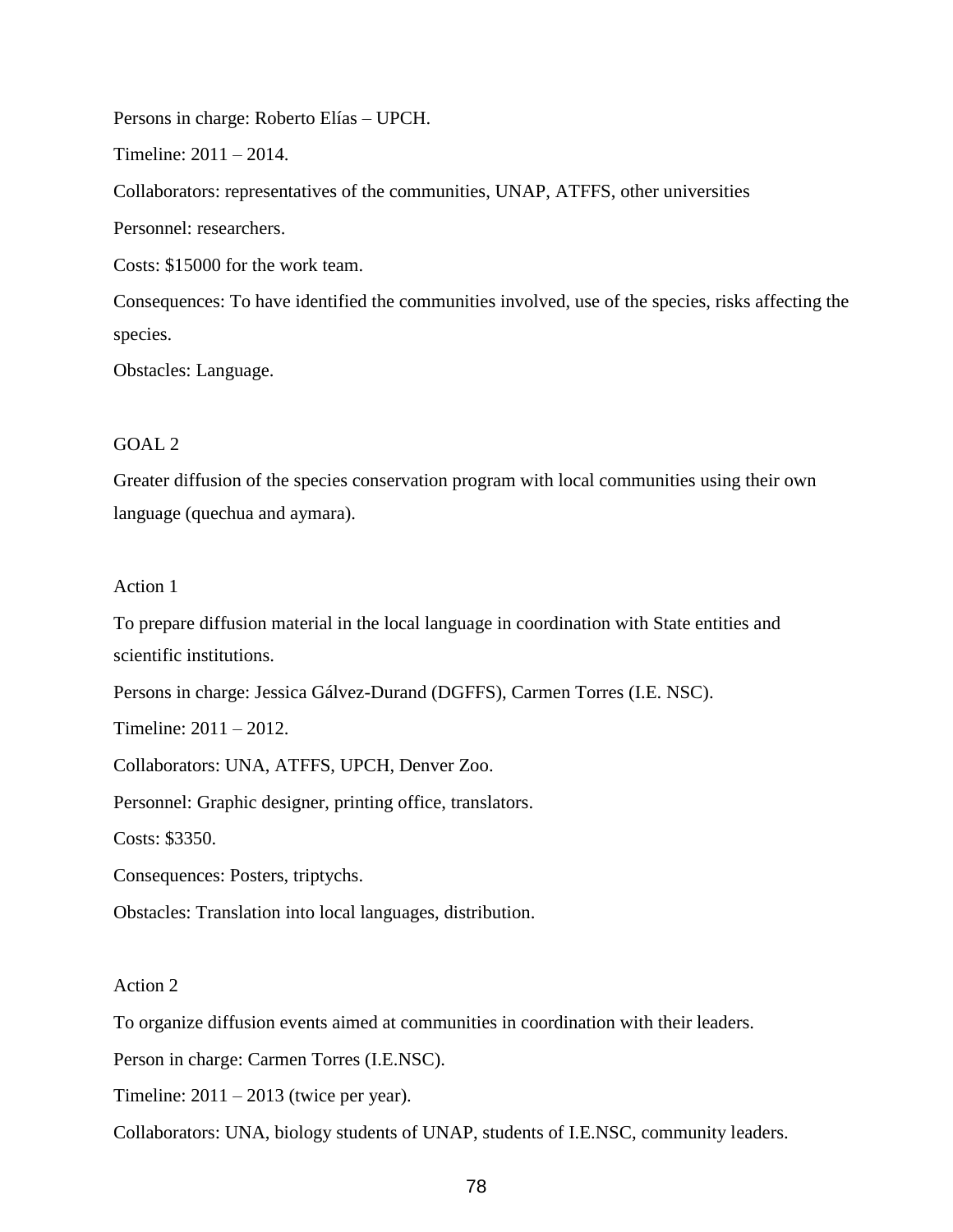Personnel: Anthropologists, teachers.

Costs: \$4200.

Consequences: Greater acceptance and collaboration of community members to research projects to be undertaken.

Obstacles: Language, participation of communities.

# GOAL 3

To raise awareness of local populations on the significance of species conservation from the ecological and economic standpoint.

# Action

To organize diffusion events aimed at communities living in the vicinity of Lake Titicaca, in coordination with their leaders.

Person in charge: Carmen Torres (I.E.NSC).

Timeline:  $2011 - 2013$  (twice per year).

Collaborators: UNA, biology students of UNAP, students of I.E.NSC, community leaders.

Personnel: anthropologists, teachers.

Costs: \$4200.

Consequences: greater acceptance and collaboration by community members to research projects to be undetaken.

Obstacles: Language, participation of communities.

# PROBLEM 4

Lack of information on the species (lack of diffusion and publications of research works).

# GOAL 1

To promote research works and subsequent publications with renowned scientific associations.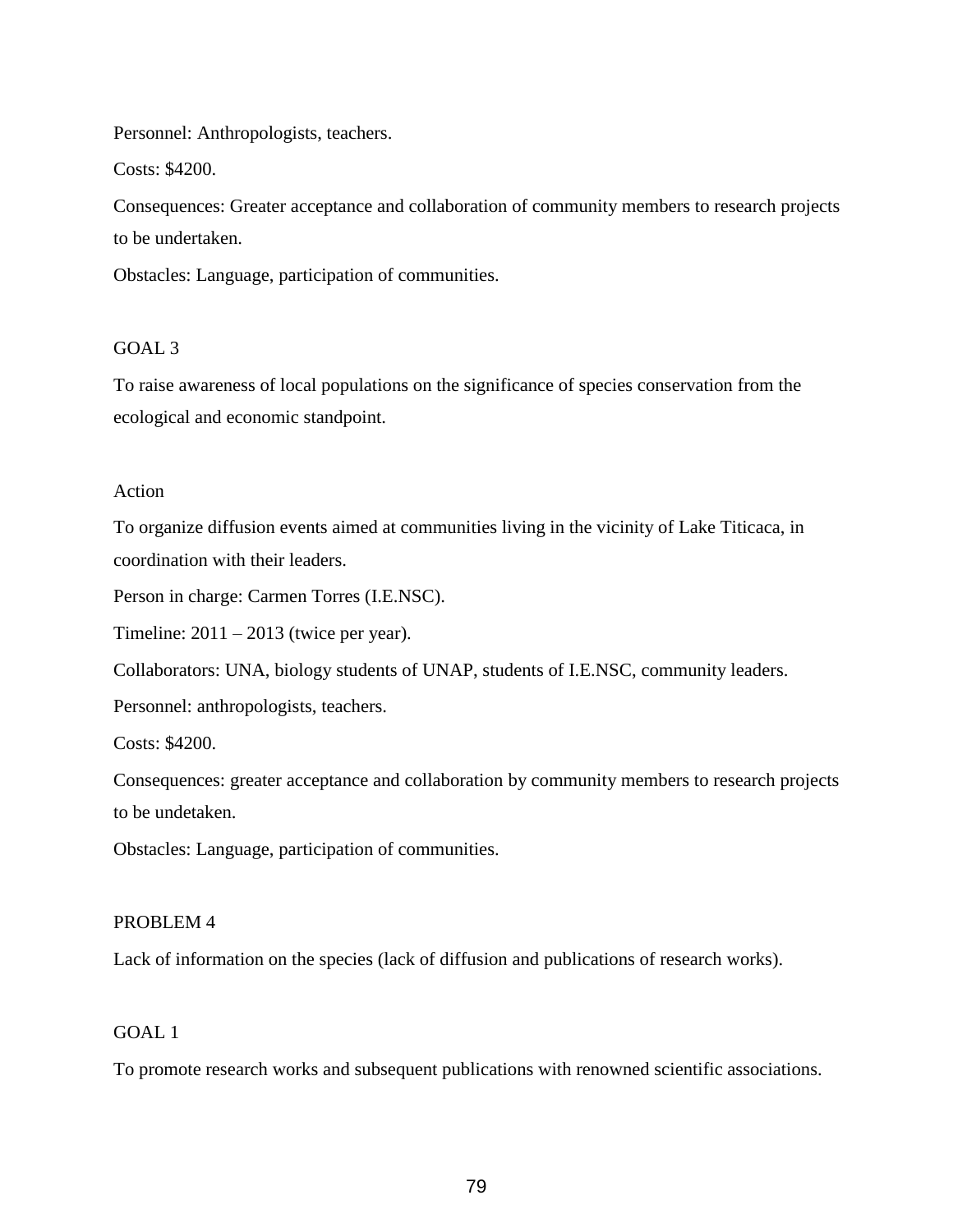### Action 1

To implement scholarship programs for research work developments. Person in charge: Dante Choquehuanca – Dean, Bioscience School – UNA. Timeline: 2011 – 2016 (YEARLY). Collaborators: Regional Government. Personnel: University Teachers. Costs: \$10000 (\$2000 PER YEAR). Consequences: More information as a result of the research that was conducted.

Obstacles: Lack of financial resources, and lack of interest by researchers.

#### Action 2

To include undergraduate courses in the curriculum related to research methodology.

Person in charge: Dante Choquehuanca – Dean at the Bioscience School – UNA.

Timeline: 2011 – 2012.

Collaborators: University Teachers.

Personnel: Teachers.

Costs: \$1000 per course (OPTIONAL).

Consequences: Students trained in the application of different scientific research methodologies, which will be reflected on the development of better proposals.

Obstacles: Lack of willingness to implement the course.

# GOAL 2

Better training of local researchers on research methodologies and publications.

Action

To implement graduate courses to promote research of the species.

Person in charge: Dante Choquehuanca – Dean at the Bioscience School – UNA.

Timeline: 2011 – 2012.

Collaborators: University teachers.

Personnel: Teachers.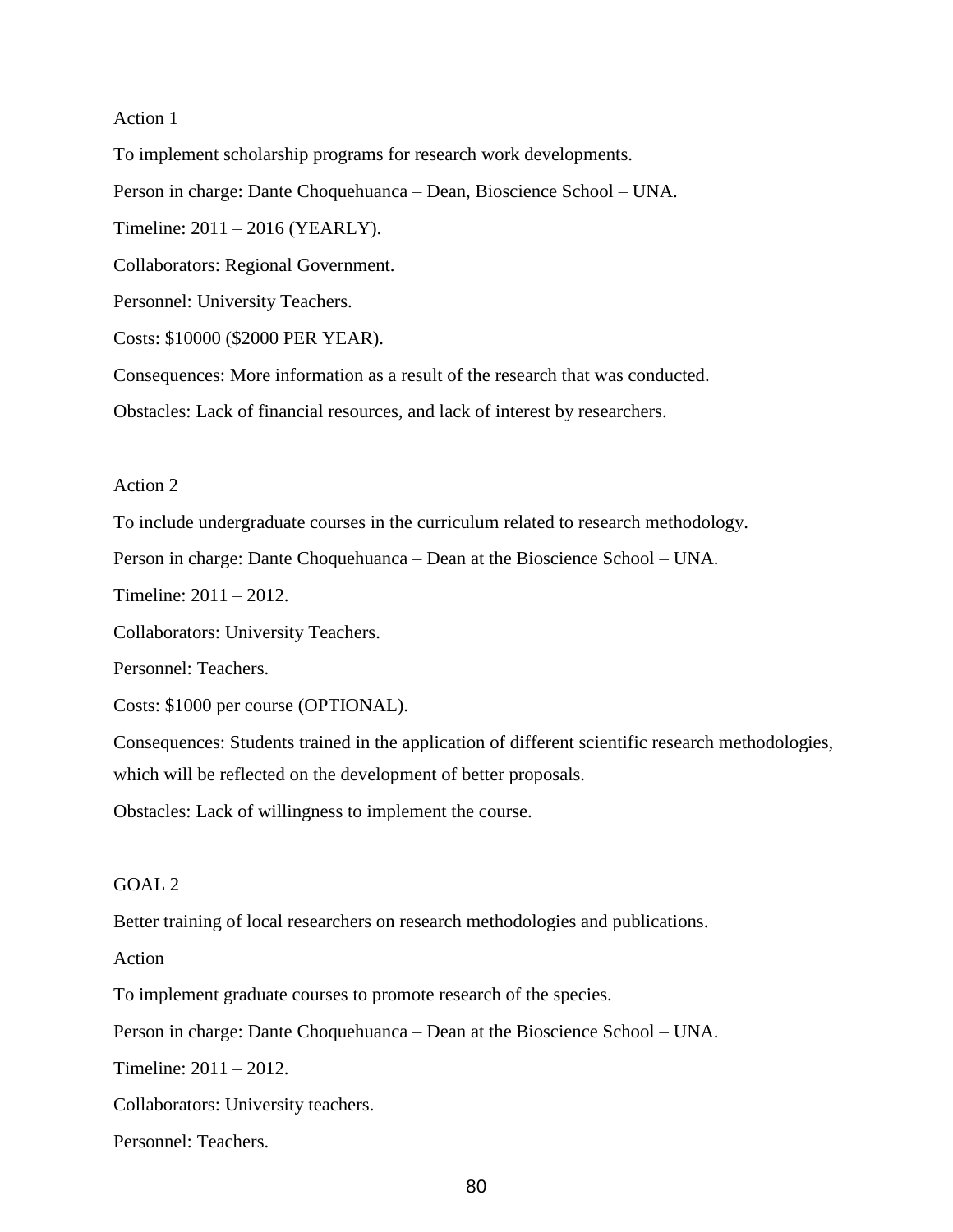# Costs: \$2000 PER SEMESTER COURSE

Consequences: Students trained in the application of different scientific research methodologies, which will be reflected on the development of better proposals.

Obstacles: Lack of willingness to implement the course.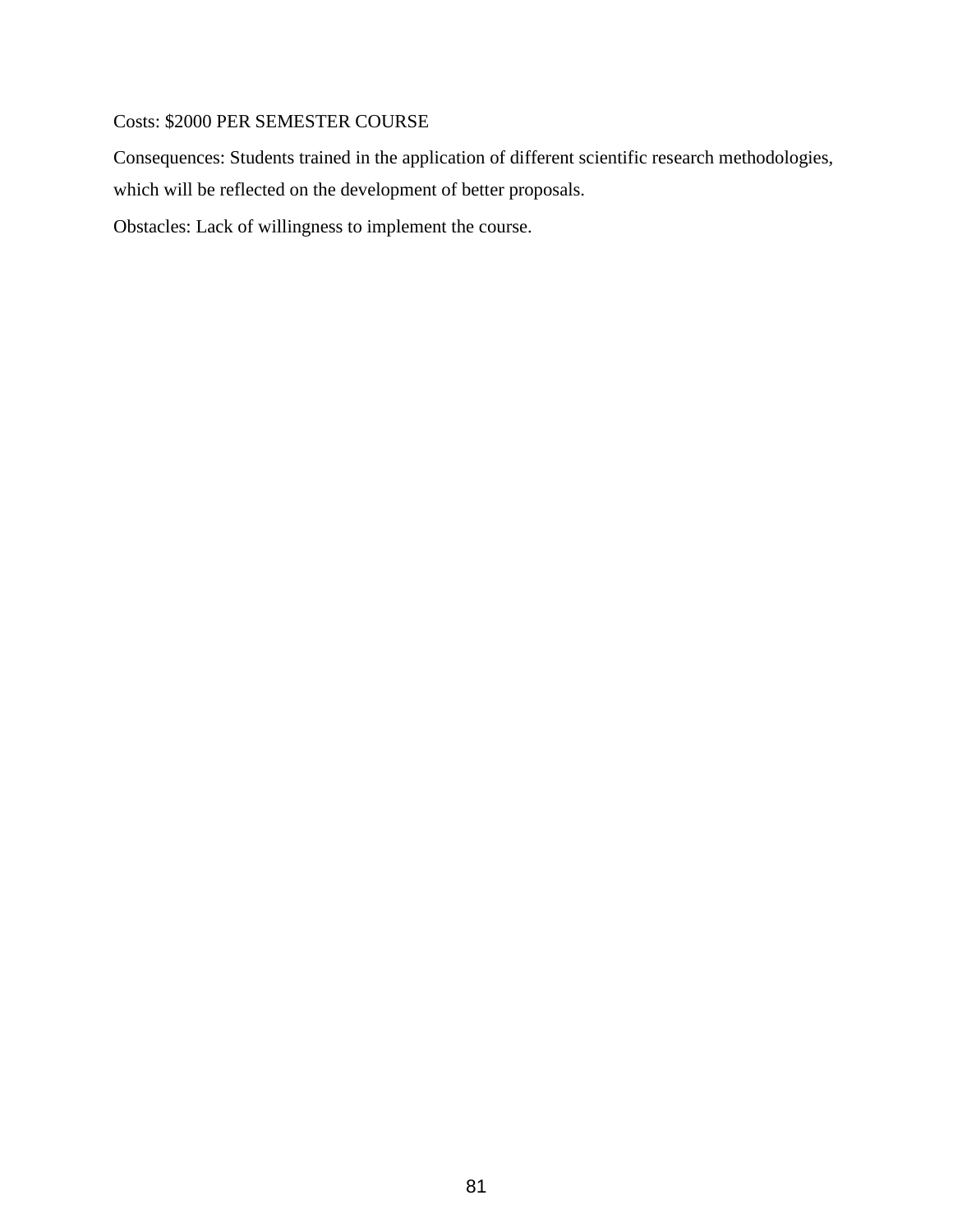# **Lake Titicaca's Frog (***Telmatobius culeus***) Conservation Strategy Workshop**

# **FINAL REPORT**

**Bioscience School Universidad Nacional del Altiplano Puno, Peru.**

**December 13-15, 2010**

# **Section XIII**

**Recommendations**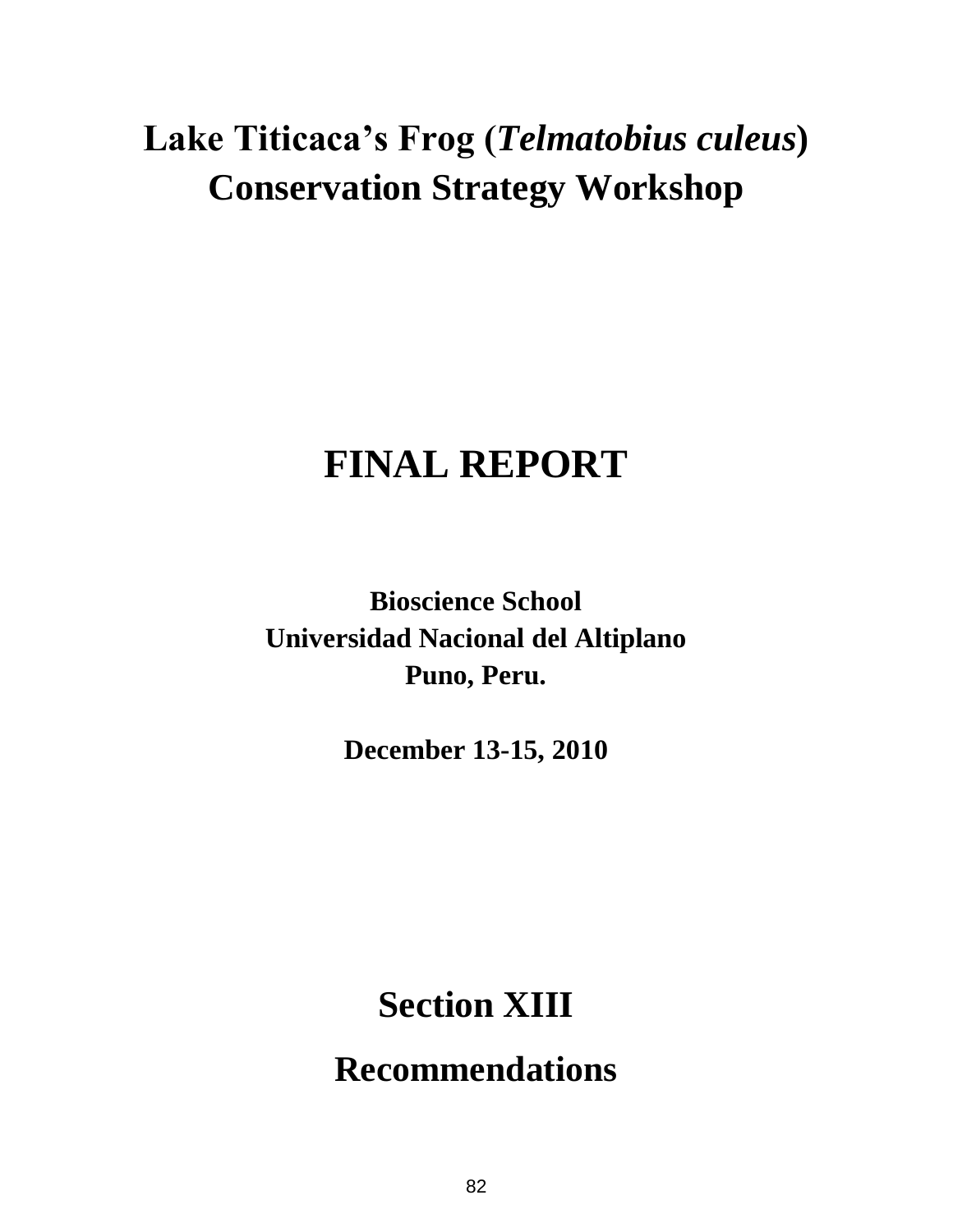# **Group 1: Engage, and raise awareness of the population**

-Actions and goals of the strategic alliance group, must be incorporated within the actions of the awareness group education program.

-That there are no delays in the preparation of the document.

-To prevent work overlap, and to unify criteria, like in the education and diffusion component.

-The research group in situ stated that it would implement a course on "Research Projects", which actually exists with the name of research methodologies.

-The mitigation of risk group presented only some of the risks or threats stated in the plenary meeting; therefore, the strategy should consider others that are very important for the Titicaca's frog, such as: tourism, introduced species, loss of habitat, etc.

-Where will the money come from? There is a basis.

-The document to be published, created or endorsed in Bolivia, to determine if the same is feasible for this environment; if so, to create a counterpart team for the strategy, and that it becomes a binational strategy in favor of the conservation of the frog and its habitat.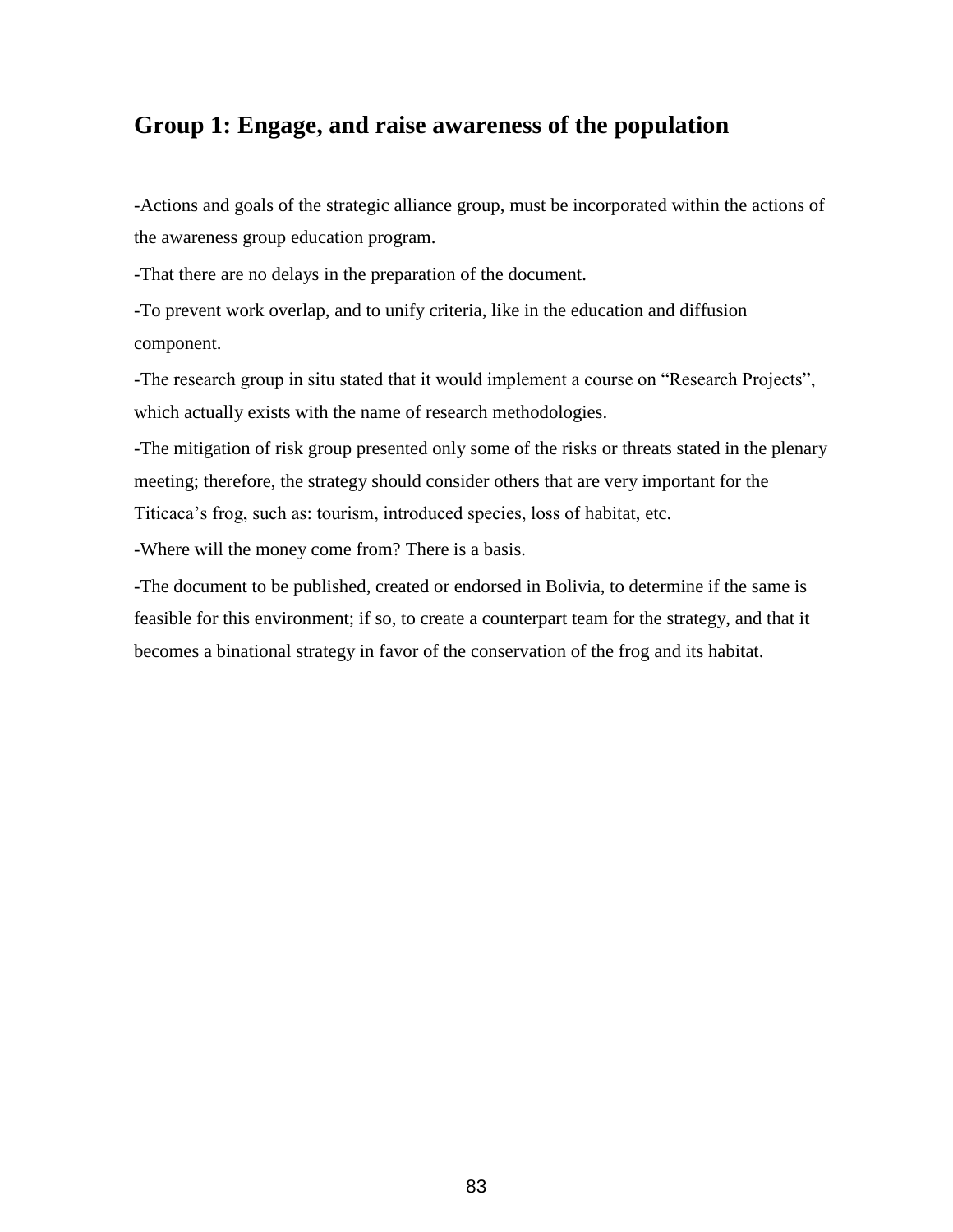# **GROUP 2: Captivity breeding**

-To establish a strategic alliance between institutions that keep the species in captivity, and institutions performing captures.

-To create a temporary custody area in the city of Puno, with adequate facilities and trained personnel.

-To use the lab of Universidad Nacional del Altiplano, in Puno, Peru, for diagnosis of the fungus in individual frogs captured in Lake Titicaca, through the PCR method.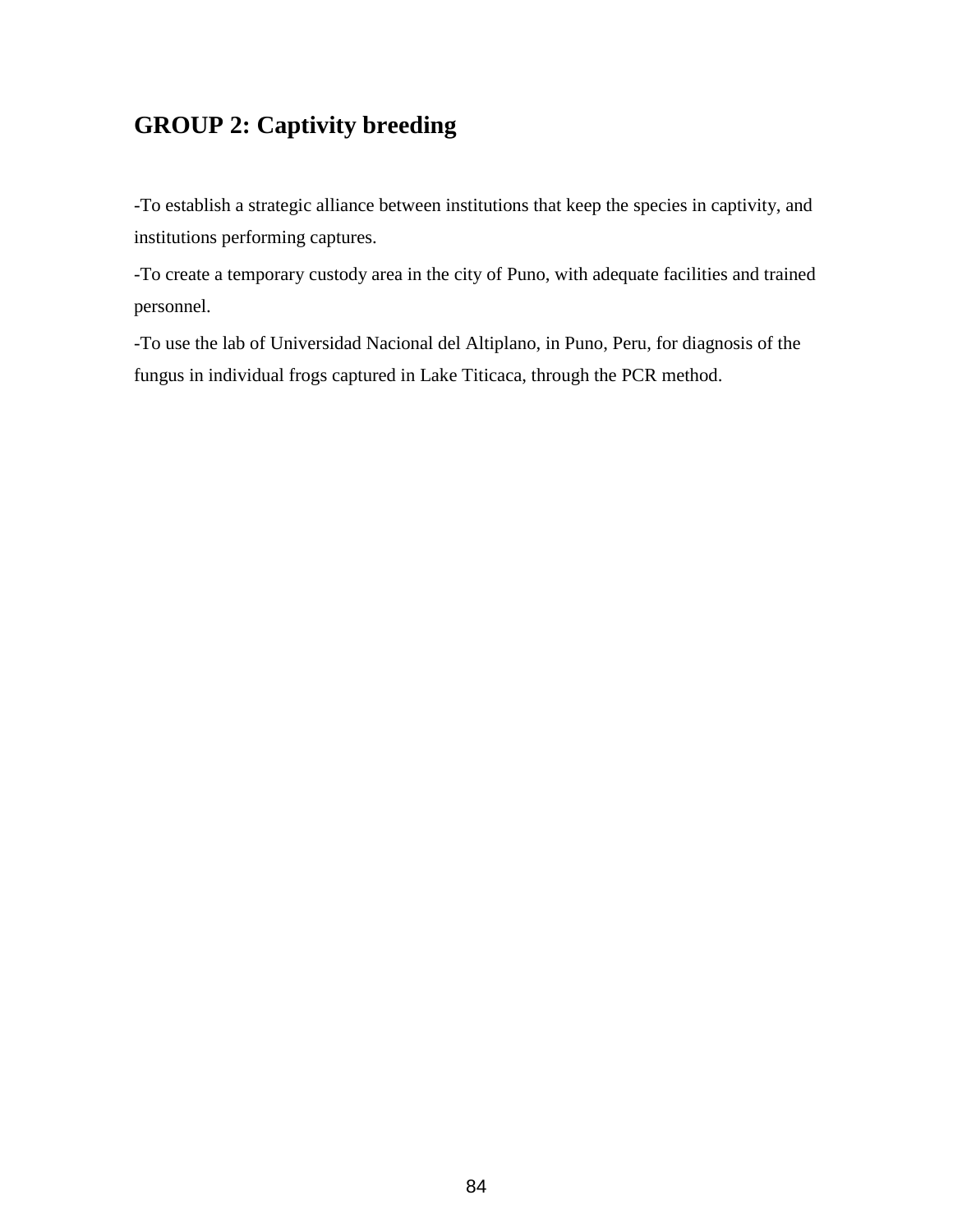# **GROUP 3: Strategic Alliances**

-To maintain a liaison among institutions committed to the plan.

-To establish a team's mission and vision.

-To make permanent follow-up of the procedures related to documents oriented to seek agreements, financing, technical support, and others, with the pertinent entities.

-To remain strong before every challenge that arises during the execution of the plan.

-To undertake a monthly assessment of the progress achieved.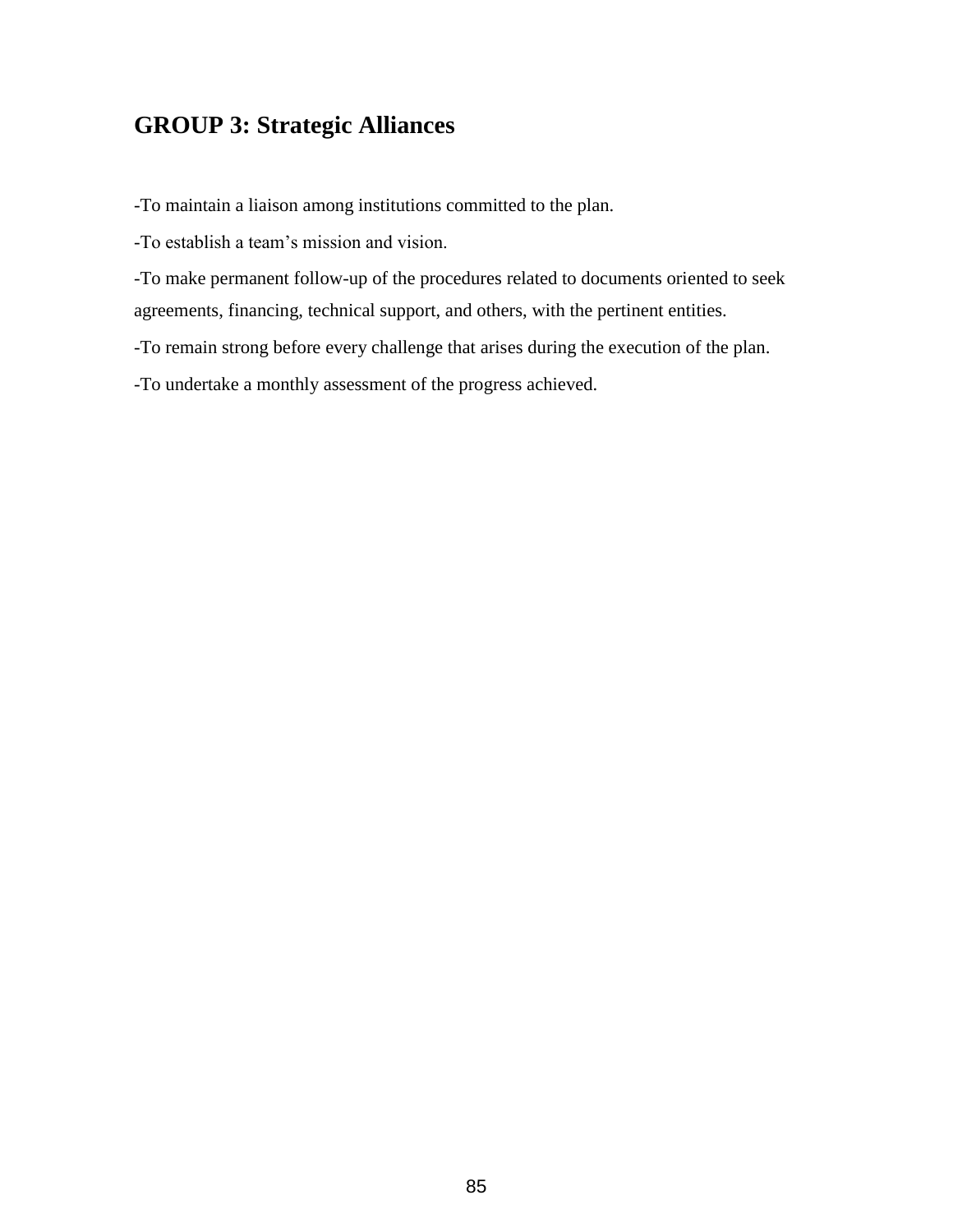# **GROUP 4: Risk Mitigation**

-To arrange a team of specialists to conduct participative research projects.

-To secure budgets and logistic material to implement surveys.

-To organize breeding modules at representative places of Lake Titicaca.

-To make strategic alliances among institutions connected with conservation of this resource and environmental pollution problems (public and private).

-To train farmers for promotion of agro-ecological systems.

-To promote regulation and implementation of municipal regulations for control of contaminating automobiles.

-To implement strategies on formal and informal environmental education in connection with global warming.

-To establish zoning of areas for recovery of the species.

-To coordinate with the Executive and Legislative Powers to prevent contamination produced by hydrocarbons in Lake Titicaca.

-Training of users of totorales for better management of the same.

-To coordinate with the National Reserve for implementation of poaching prohibition seasons.